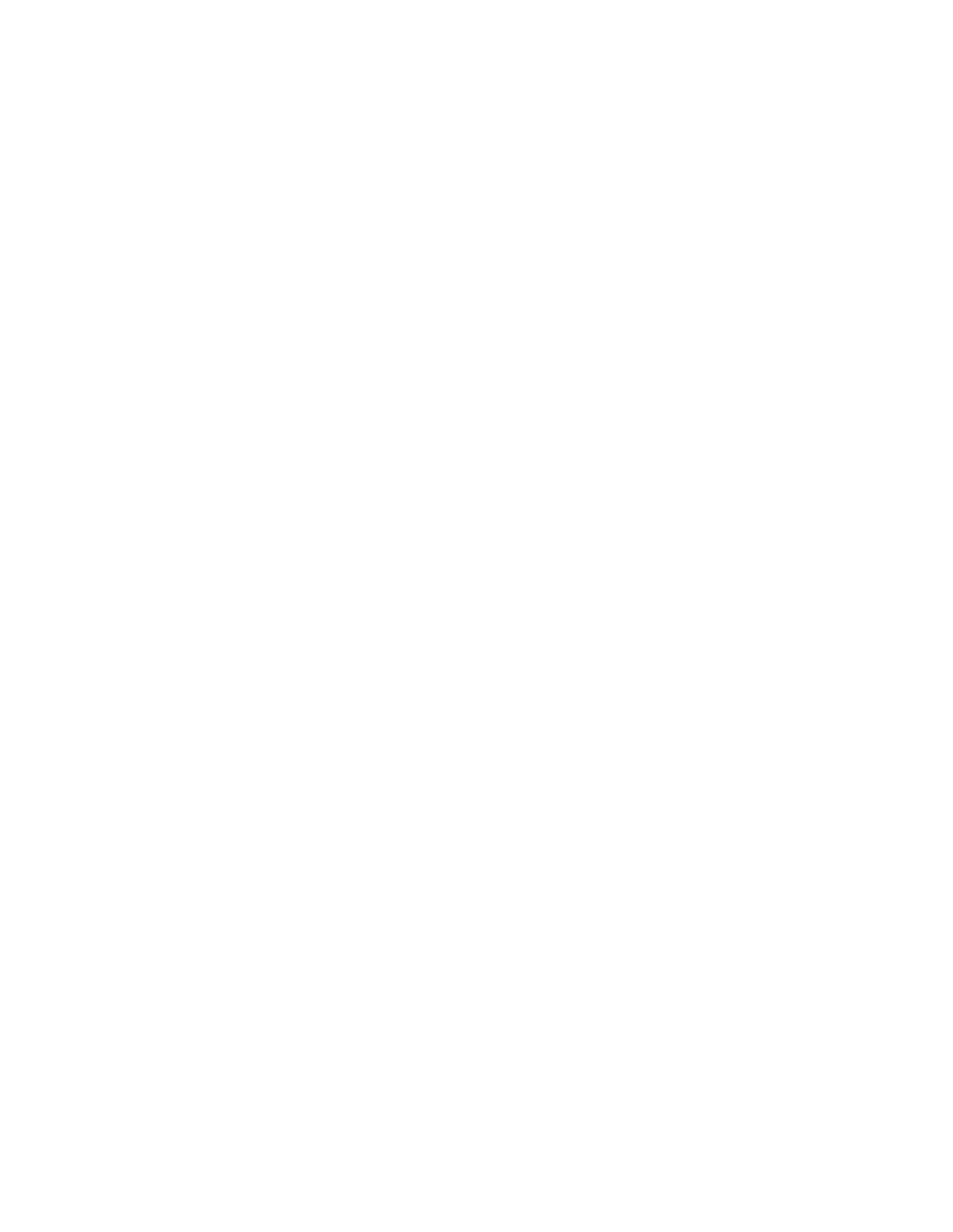# TABLE OF CONTENTS

| <b>IFTA Licensing</b>   |                |
|-------------------------|----------------|
|                         | 6              |
|                         |                |
|                         | $6^{\circ}$    |
|                         |                |
|                         |                |
|                         | $\overline{7}$ |
|                         | $\overline{7}$ |
|                         |                |
|                         | 8              |
|                         | 8              |
|                         |                |
|                         |                |
|                         |                |
|                         |                |
|                         |                |
|                         |                |
|                         |                |
|                         |                |
|                         |                |
| <b>IRP Registration</b> |                |
|                         |                |
|                         |                |
|                         |                |
|                         |                |
|                         |                |
|                         |                |
|                         |                |
|                         |                |
|                         |                |
|                         |                |
|                         |                |
|                         |                |
|                         |                |
|                         |                |
|                         |                |
|                         |                |
|                         |                |
|                         |                |
|                         |                |
|                         |                |
|                         |                |
|                         |                |
|                         |                |
|                         |                |
|                         |                |
|                         |                |
|                         |                |
|                         |                |
|                         |                |
|                         |                |
|                         |                |
|                         |                |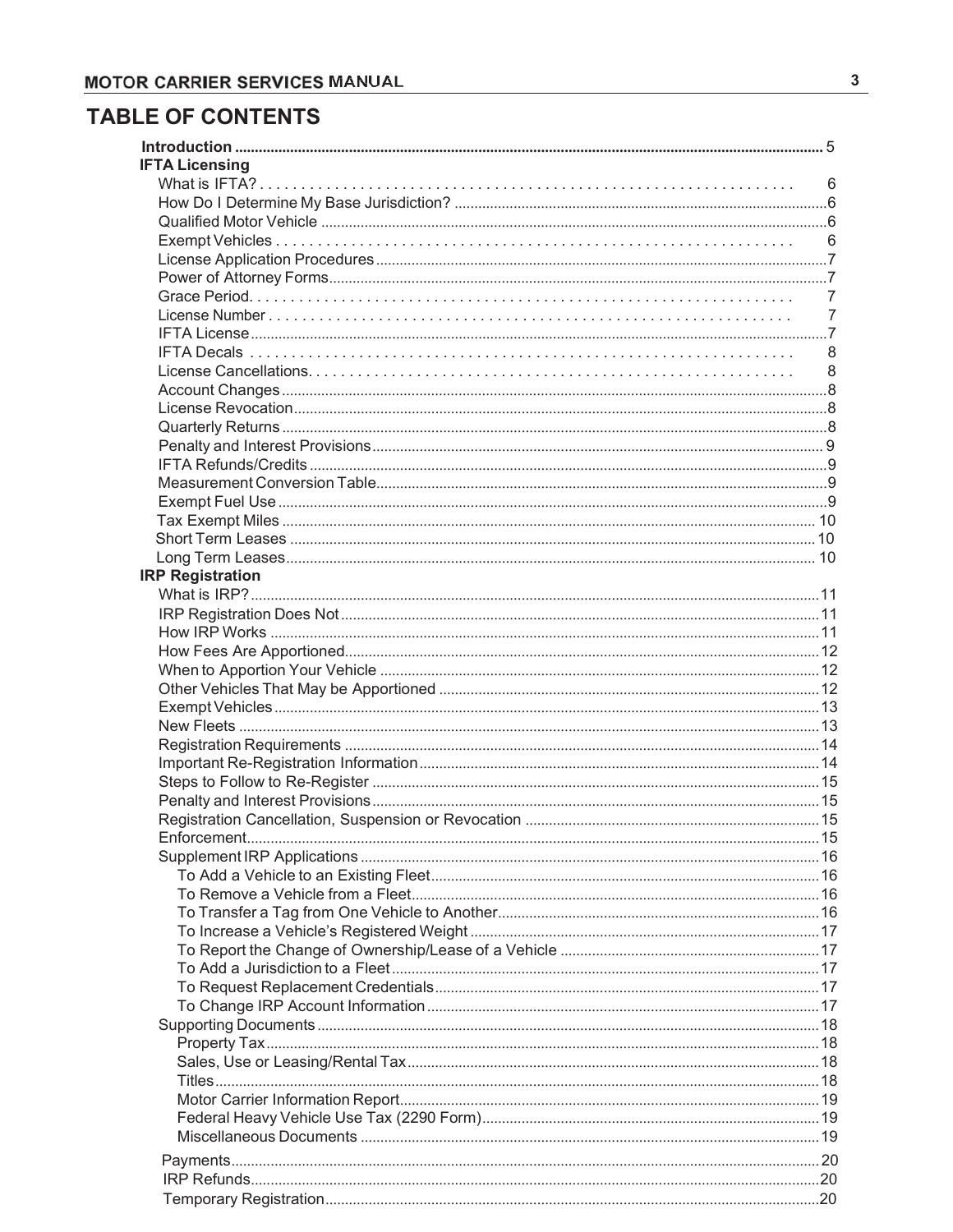| <b>Record Keeping Requirements</b> |       |
|------------------------------------|-------|
|                                    |       |
|                                    |       |
|                                    |       |
|                                    |       |
|                                    |       |
|                                    |       |
| <b>APPENDIX A</b>                  |       |
|                                    | $A-1$ |
|                                    | $A-2$ |
|                                    | $A-3$ |
|                                    | $A-4$ |
|                                    | $A-5$ |
|                                    | $A-6$ |

# **APPENDIX B**

|--|--|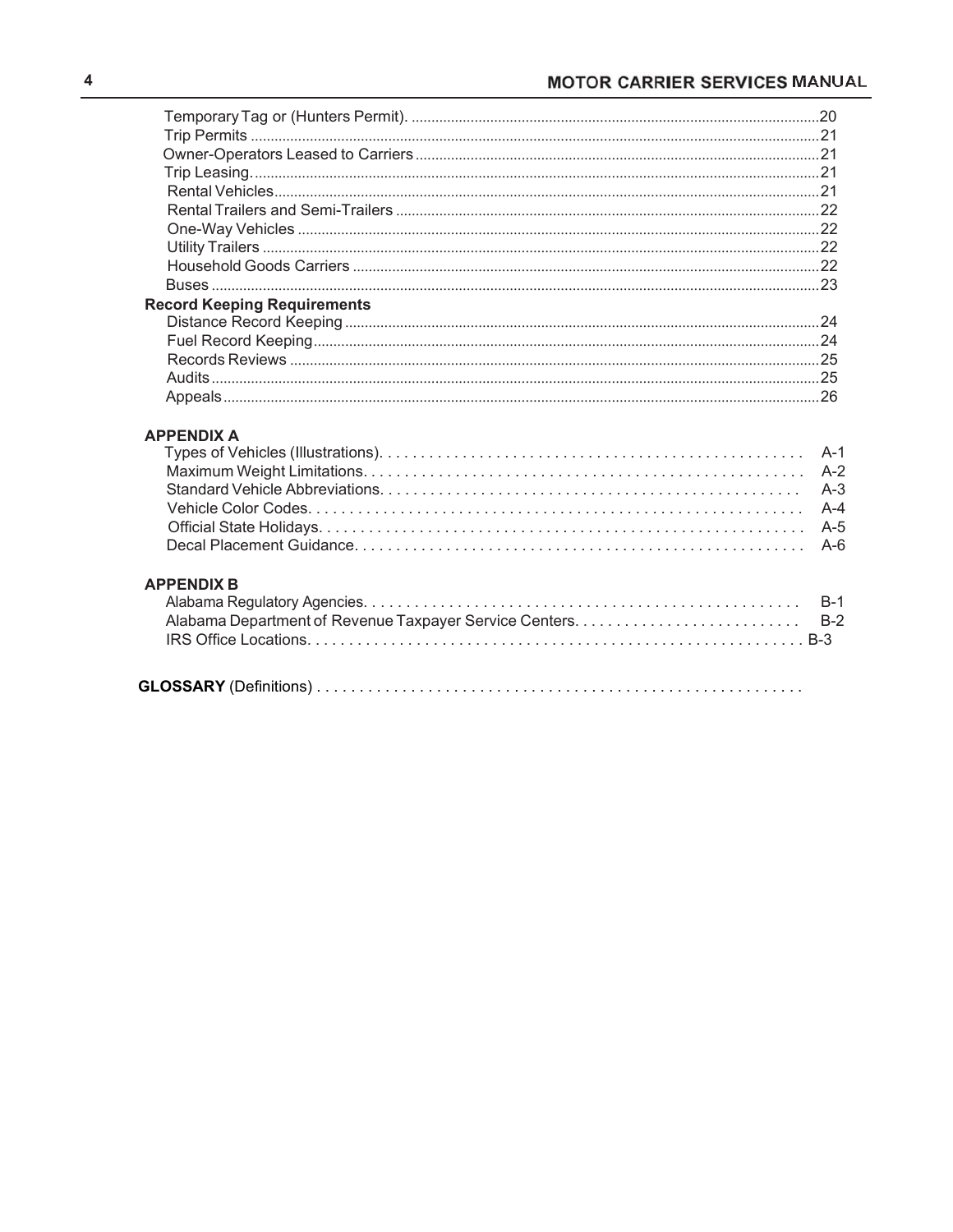# <span id="page-4-0"></span>**INTRODUCTION**

This manual explains how to obtain IRP and IFTA licenses for commercial vehicles in the State of Alabama. Questions concerning IRP/IFTA licenses not addressed in this manual may be directed to the Alabama Motor Carrier Services (MCS) office.

| <b>Mailing Address: Alabama Department of Revenue</b><br>Motor Vehicle Division<br><b>Motor Carrier Services</b><br>P.O. Box 327620<br>Montgomery, AL 36132-7620 |
|------------------------------------------------------------------------------------------------------------------------------------------------------------------|
| <b>Office Location:</b> Alabama Taxpayer Service Center<br>Motor Vehicle Division<br><b>Motor Carrier Services</b><br>2545 Taylor Road<br>Montgomery, AL 36117   |

- **Email:** <https://contact.revenue.alabama.gov:8443/confluence/display/ADR>
- **Telephone:** (334) 242-9000, option 4

**Website:** [www.revenue.alabama.gov/motorvehicle](http://www.revenue.alabama.gov/motorvehicle)

Office hours are Monday through Friday, 8:00 a.m. to 5:00 p.m. Customers are encouraged to arrive as early as 3:00 p.m. to ensure that their transaction is processed by the close of business. The MCS office will be closed on all official state holidays listed in APPENDIX A of this manual.

All IRP/IFTA license applications are processed through the MCS office in Montgomery, AL. No applications will be accepted in any county licensing office. Limited assistance is available at Alabama Department of Revenue Taxpayer Service Centers. See appendix B for service center locations.

IRP/IFTA license applications may be submitted online or in person. Limited walk-in service is available for license renewal applications. **Renewal applications and applications that include more than 20 vehicles may be dropped off at the MCS office and will be processed in the order in which they are received (not same day)**. After the application has been processed, the MCS office will contact the applicant with the invoice amount.

All applicants are issued a user ID and password to allow applications and tax returns to be submitted electronically. The applicant's user ID is their nine (9) digit taxpayer ID number under which the license is established.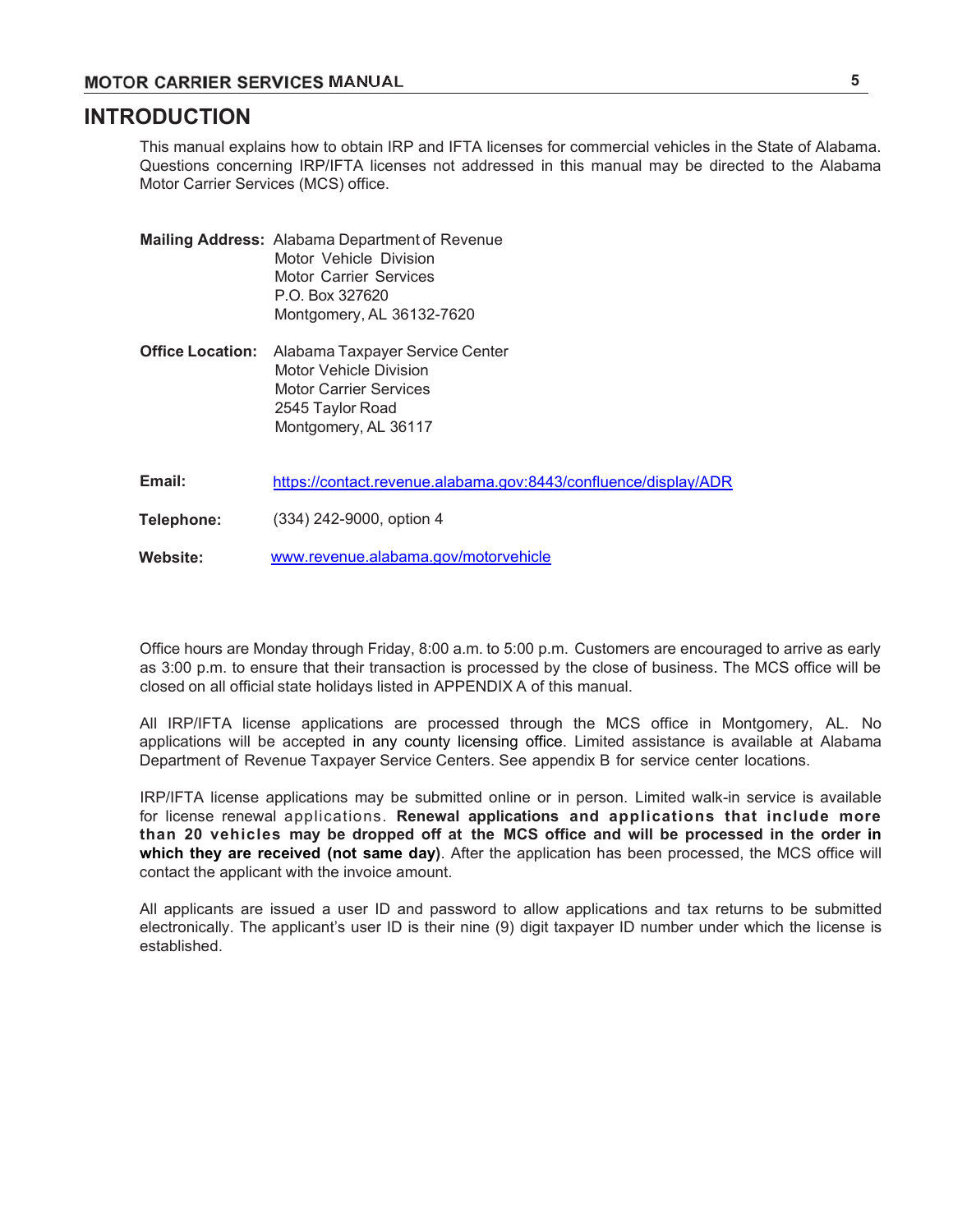# <span id="page-5-1"></span><span id="page-5-0"></span>**IFTA LICENSING**

# **WHAT IS "IFTA"?**

The International Fuel Tax Agreement (IFTA) is an agreement between participating jurisdictions to simplify the collection of motor fuel taxes. Under this agreement, a quarterly fuel use tax return is filed with the base jurisdiction. The quarterly fuel use tax return reflects miles traveled, fuel purchased, and taxes/credits due in each jurisdiction. The base jurisdiction is responsible for collection and distribution of funds to each affected jurisdiction. A complete listing of participating jurisdictions can be found on the IFTA website at: [www.iftach.org.](http://www.iftach.org/)

# <span id="page-5-2"></span>**HOW DO I DETERMINE MY BASE JURISDICTION?**

The base jurisdiction is determined by answers to the following questions:

- 1. In what state/province does the applicant have an established place of business?
- 2. Where does the applicant maintain the operational control and operational records for the qualified motor vehicles? Where can the records be made available?
- 3. In what jurisdiction is the qualified motor vehicle(s) registered under the IRP?

Please remember that in order for a jurisdiction to be designated as the base jurisdiction, there must be some accrued travel in the jurisdiction by the fleet.

# <span id="page-5-3"></span>**QUALIFIED MOTOR VEHICLE**

A qualified motor vehicle is a motor vehicle used, designed, or maintained for the transportation of persons or property having:

- two axles and a gross vehicle weight or registered gross vehicle weight in excess of 26,000 pounds (11,793.401 kilograms); or
- three or more axles, regardless of weight; or
- used in combination, when the gross vehicle weight or registered gross vehicle weight of such combination exceeds 26,000 pounds (11,793.401 kilograms).

Qualified Motor Vehicles do not include recreational vehicles unless they are used in conjunction with any business endeavor. Recreational vehicles are vehicles such as motor homes, pickup trucks with attached campers and buses when used exclusively for personal pleasure by an individual.

# <span id="page-5-4"></span>**EXEMPT VEHICLES**

In addition to recreational vehicles, the following vehicles are exempt from IFTA in the State of Alabama:

- Any motor vehicle owned and operated by any department, board, bureau, commission, or taxing area or other agency of the federal government;
- Any motor vehicle owned and operated by any department, board, bureau, commission, or taxing area or other agency of the State of Alabama or any political subdivision thereof;
- Any school bus operated by the State of Alabama, or any political subdivision thereof, or any private or privately operated school or schools.

Please refer to the IFTA website at: [www.iftach.org](http://www.iftach.org/) for vehicle exemptions in each jurisdiction.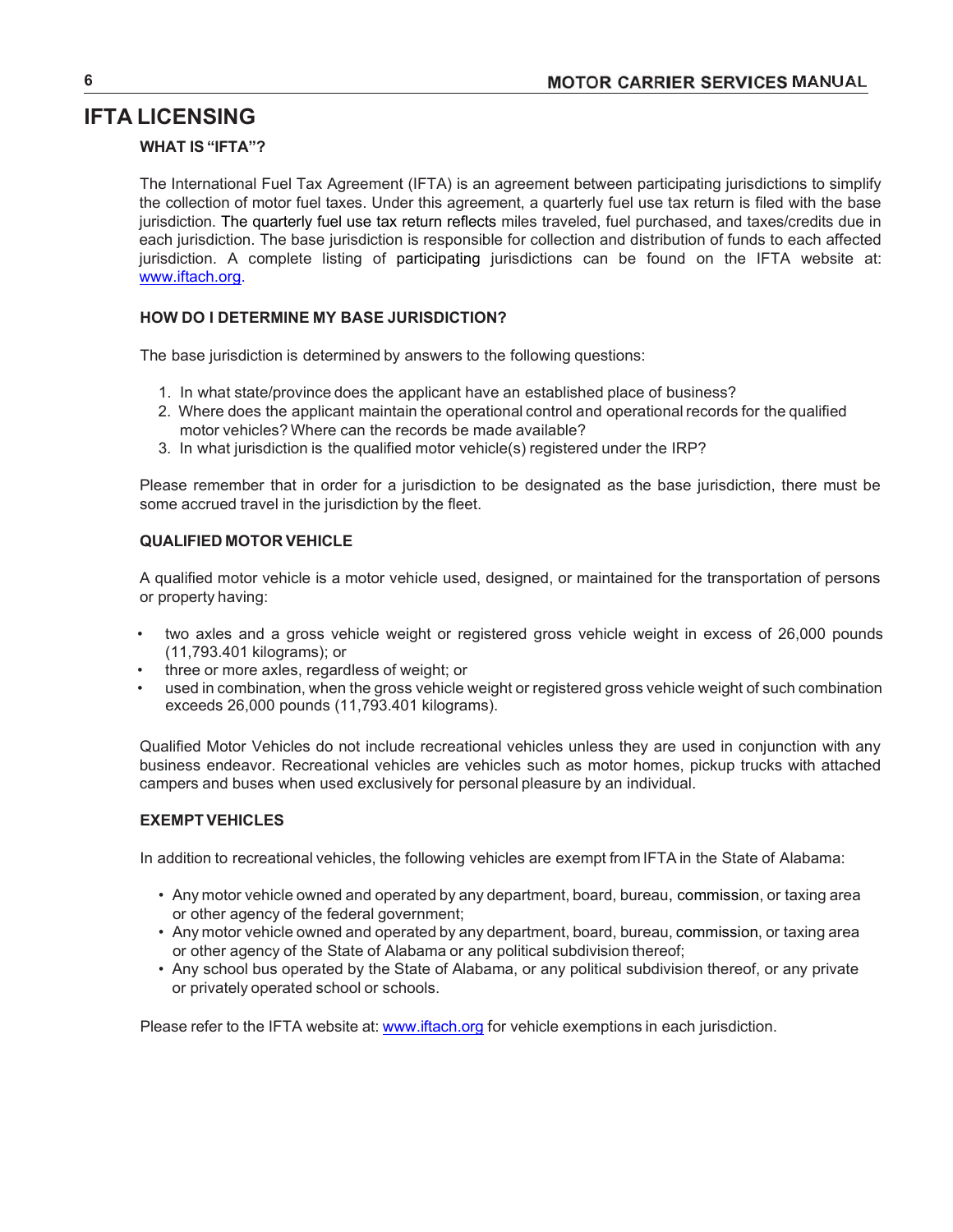#### <span id="page-6-0"></span>**LICENSE APPLICATION PROCEDURES**

To apply for IFTA credentials (license and decals), electronic applications may be submitted through Alabama's Motor Carrier (AMC) system at: https://amcmod.mvtrip.alabama.gov/ALMcsWeb/SignOn. Credentials will be issued provided all quarterly fuel tax returns have been filed and all liabilities have been paid. Upon approval of the completed application, IFTA credentials will be mailed to the licensee within thirty (30) days. Temporary permits may be requested while waiting for the credentials to be issued.

IFTA credentials will not be issued if the applicant was previously licensed in another IFTA jurisdiction and the previous license is under suspension or revocation.

## <span id="page-6-1"></span>**POWER OF ATTORNEY FORMS**

A Power of Attorney (POA) form must be completed if a licensee prefers a Reporting Service fulfill its responsibility for filing fuel use tax returns, receiving confidential tax information, and/or paying liabilities. The filing of the POA does not relieve the licensee of the legal obligation associated with the IFTA license. The licensee is ultimately responsible for the reporting and payment of taxes as well as acts of omissions of the Reporting Service. The IFTA license application must be signed by the owner, all partners, and a corporate officer listed in the corporate charter, or person holding POA for the licensee. Applications will be returned for improper or missing signatures. *Please note that when a license is issued in the name of an individual, a properly completed POA form is necessary prior to discussing account matters with a spouse or other family member.*

#### <span id="page-6-2"></span>**GRACE PERIOD**

The IFTA license is issued for a calendar year (January 1 – December 31). Licensees that complete an IFTA license renewal by December 31st, may continue to operate with previous year decals during a twomonth grace period (January and February) until the renewal decals are displayed on all qualified motor vehicles in the fleet. Note: Licensees that operate during the grace period are required to file a first quarter tax return.

Licensees may display new IFTA decals during the renewal months (November and December); however, licensees must be prepared to provide the current and new license to law enforcement until the effective date of the new license.

#### <span id="page-6-3"></span>**LICENSE NUMBER**

The IFTA license number is the prefix designated for Alabama (AL) followed by the licensee's nine (9) digit taxpayer identification number (TIN). The TIN is the Federal Employer Identification Number (FEIN) issued by the Internal Revenue Service (IRS). All business entities should have a FEIN. If a FEIN is not available, a Social Security Number (SSN) of the individual, owner or company officer will be accepted. The licensee must notify the Alabama MCS office in writing regarding any changes to the licensee's TIN. The IFTA license number should be included in all correspondence submitted to the MCS office.

## <span id="page-6-4"></span>**IFTA LICENSE**

A new IFTA license will be issued annually to each IFTA licensee. The license is valid for the calendar year January 1 through December 31. Licensees should make legible photocopies of the original license and place a copy in each qualified motor vehicle. The original license should be used to make additional copies when adding a qualified motor vehicle to the fleet during the license year. If a carrier is found operating a qualified motor vehicle without an IFTA license in the motor vehicle, the vehicle operator will be subject to citation and court fines.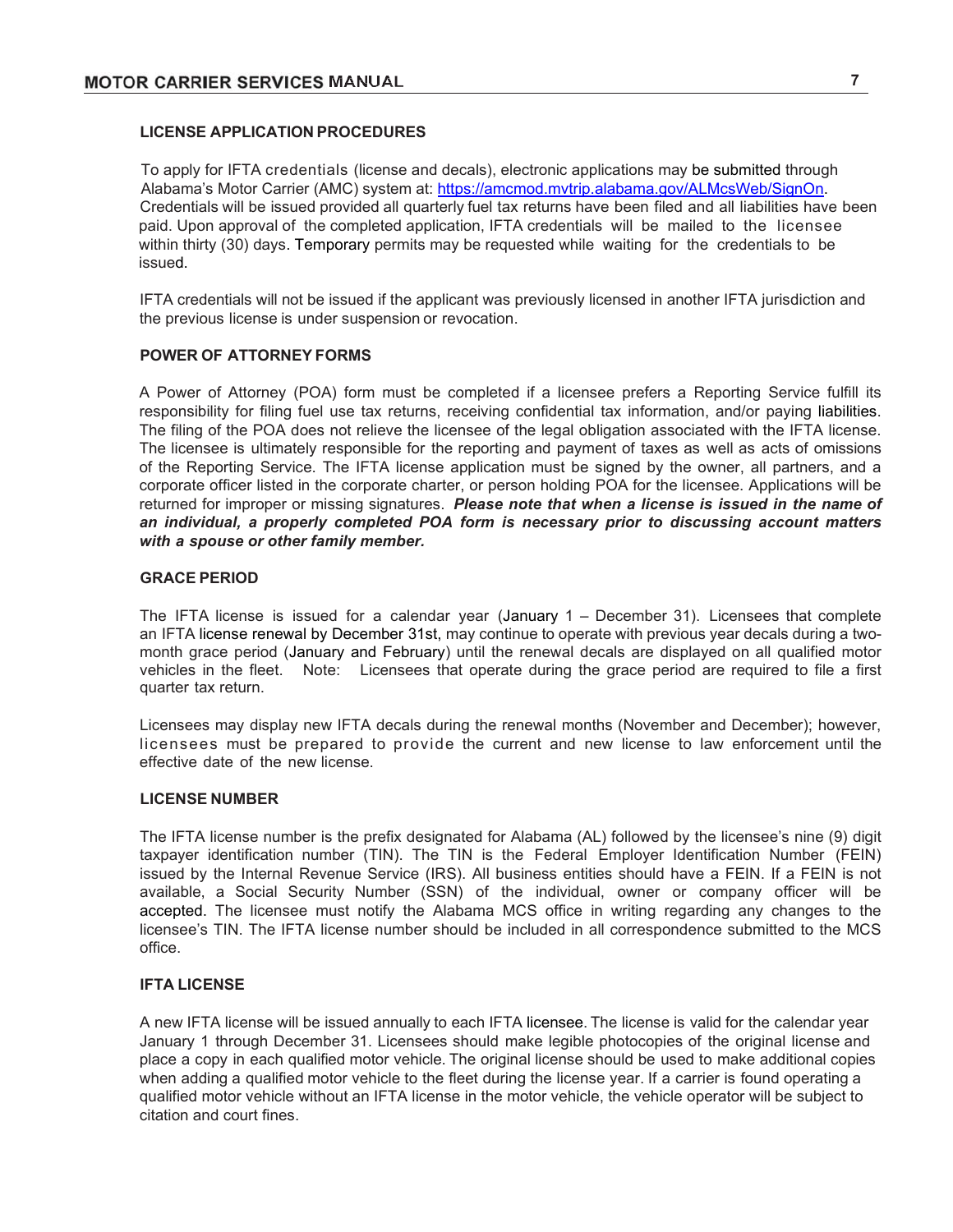#### <span id="page-7-0"></span>**IFTA DECALS**

IFTA decals are not vehicle specific. Two (2) decals will be issued for each qualified motor vehicle operated by the IFTA licensee. IFTA requires that one (1) decal be affixed to the exterior portion of the passenger's side of the power unit. The second decal must be affixed to the exterior portion of the driver's side of the power unit (see appendix A). A licensee may request extra decals by completing the Request for Additional IFTA Decals form (MV: IFTA-5). Please ensure that the vehicle surface is clean, dry, and wax free before affixing the decals. Complete instructions for affixing decals are printed on the back of each decal set. Licensees who purchase IFTA decals in error may be entitled to a refund of the decal fee by submitting a completed Petition for Refund of Registration Fees Erroneously or Excessively Paid for Motor Vehicle License form (MVR 40-12-23).

#### <span id="page-7-1"></span>**LICENSE CANCELLATIONS**

An IFTA license may be canceled at the request of the licensee provided all reporting requirements and tax liabilities to all member jurisdictions have been satisfied. The licensee must submit a written request for cancellation or chose the close IFTA fleet option on the payment screen when filing the last IFTA quarterly tax return. The licensee must also surrender the IFTA credentials (i.e., license and decals) to the Department. If, however, the decals cannot be returned due to destruction, etc., the licensee must submit a notarized affidavit stating the reason credentials cannot be surrendered. A final audit may be conducted by any member jurisdiction upon cancellation of an IFTA license.

#### <span id="page-7-2"></span>**ACCOUNT CHANGES**

The MCS office must be notified, in writing, of any changes to the IFTA account. Changes can also be made on the IFTA account by the licensee under the update client option, but none will be accepted over the telephone. These changes may include, but are not limited to: mailing address, telephone/fax number, email address, contact person, and business location. It is the responsibility of each licensee to ensure that the account information is current and accurate.

#### <span id="page-7-3"></span>**LICENSE REVOCATION**

An IFTA license may be revoked for any of the following reasons:

- o Failure to file an IFTA quarterly fuel use tax return or provide additional information, upon request, related to the report filed;
- o Failure to remit all taxes due all jurisdictions; or
- $\circ$  Failure to pay and/or protest an audit assessment within the established time period.
- o Suspension/revocation of the licensee's IRP license.

The Department will notify the licensee and all jurisdictions when a license has been suspended or revoked. Interstate operation of a qualified motor vehicle, while revoked, may result in a citation, and court fines. The Department may reinstate an IFTA license once the licensee files all required returns and remits all outstanding liabilities due all jurisdictions.

#### <span id="page-7-4"></span>**QUARTERLY RETURNS**

#### **All licensees must electronically file IFTA quarterly fuel use tax returns with the Department.**

The quarterly fuel use tax return indicates the tax or credit due each member jurisdiction. Only one ( 1) payment is submitted to the Department for the net tax due. If a net credit is due, upon the request of the licensee, the Department will issue a refund to the licensee.

It is the responsibility of each licensee to file quarterly fuel use tax returns. Quarterly fuel use tax returns must be filed even if the licensee does not operate or purchase taxable fuel in any IFTA member jurisdiction in a given quarter. Failure to file a quarterly return will result in suspension of the license and assessment of applicable penalties and interest.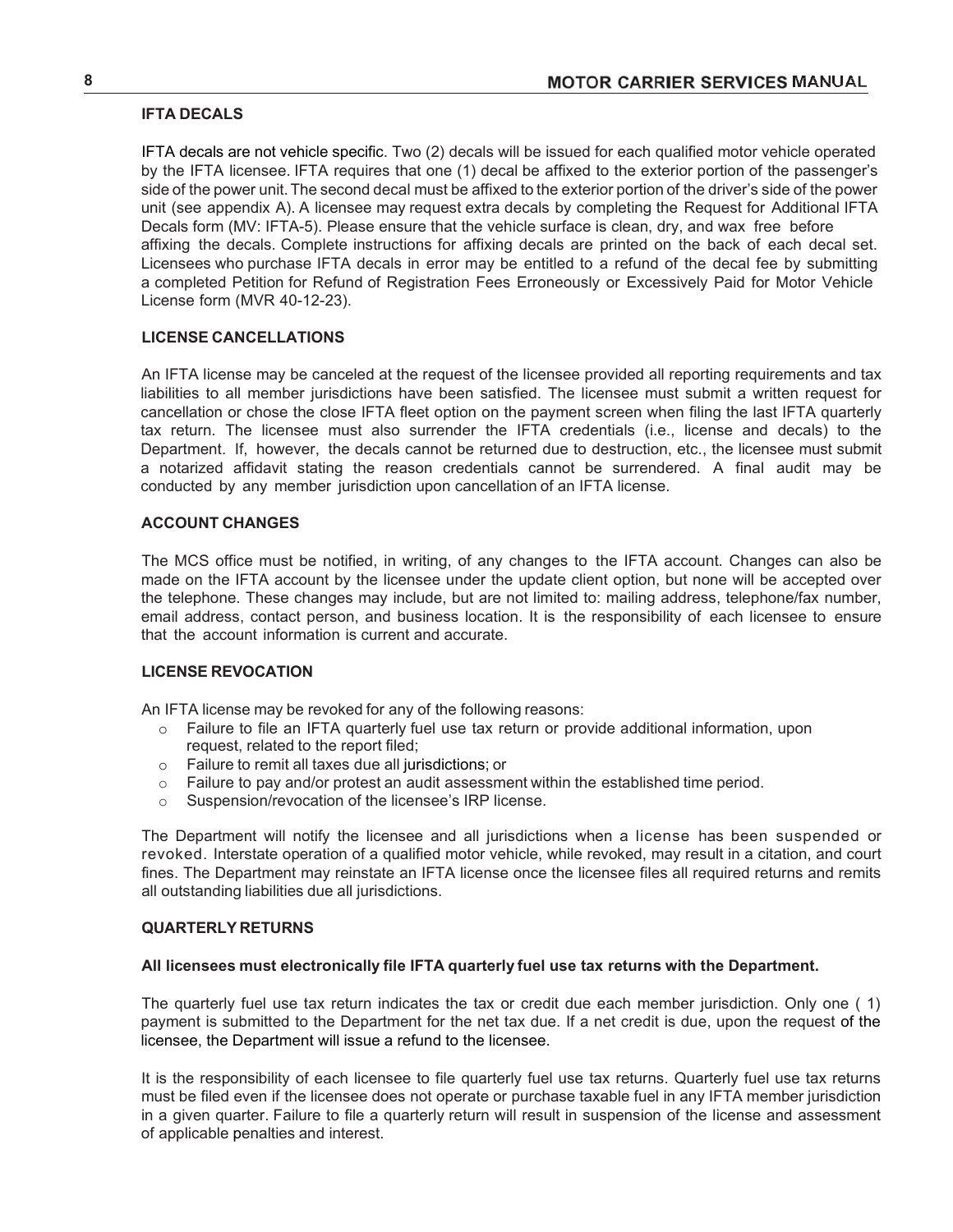**The due date for quarterly fuel use tax returns is the last day of the month immediately following the close of the quarter for which the return is being filed. These dates are as follows:**

| <b>Reporting Quarter</b> |                                   | <b>Due Date</b> |
|--------------------------|-----------------------------------|-----------------|
|                          | 1st (January, February, March)    | April 30        |
|                          | 2nd (April, May, June)            | July 31         |
|                          | 3rd (July, August, September)     | October 31      |
|                          | 4th (October, November, December) | January 31      |

The quarterly fuel use tax return must be filed by the due date indicated above. If the due date is a Saturday, Sunday, or legal holiday (official state holidays listed on A-5), the next business day is considered the final filing due date. The licensee will be subject to penalty and interest if the return is not filed in a timely manner.

#### <span id="page-8-0"></span>**PENALTY AND INTEREST PROVISIONS**

When a licensee fails to file a return, files a late return, or fails to remit any or all tax due, the licensee is subject to penalty and interest. The penalty is the greater of fifty dollars (\$50.00) or ten percent (10%) of the net tax due to all member jurisdictions. Interest is computed on all delinquent taxes due each jurisdiction. The IFTA interest rate is set annually and is based on the underpayment rate established by the Internal Revenue Code effective January 1 each year, plus two (2) percentage points. Interest shall accrue monthly at 1/12 of the annual rate.

#### <span id="page-8-1"></span>**IFTA REFUNDS/CREDITS**

A refund may be claimed on the IFTA quarterly fuel use tax return for any overpayment of tax in a reporting period by providing a written request or submitting the required petition for refund form [MVR 40-12-23 (items 5 through 12)] for the refund. A refund will be issued once the Department determines that all tax liabilities, including any outstanding audit assessments, have been satisfied to all member jurisdictions, and all delinquent returns have been filed.

Refunds will not be processed until accumulated credits total more than \$10.00. If a refund is not requested, a credit will automatically be applied to the subsequent tax liabilities.

If the licensee believes that a credit has been computed or applied incorrectly, the licensee should contact the MCS office. The licensee is responsible for all taxes, penalty, and interest due resulting from the improper use of a credit.

#### <span id="page-8-2"></span>**MEASUREMENT CONVERSION TABLE**

Alabama based IFTA licensees are required to report mileage and fuel use based upon United States measurements. If applicable, the conversion rates are:

- 1 liter =  $.2642$  gallons
- 1 kilometer = .62137 miles

All numbers must be rounded to the nearest whole gallon or mile.

#### <span id="page-8-3"></span>**EXEMPT FUEL USE**

Alabama does not allow an exemption for off-loading purposes. IFTA recognizes that some jurisdictions allow exemptions for fuel used for off-loading purposes. However, this exemption is not calculated on the IFTA return. Any refund for exempt fuel must be requested from the jurisdiction in which the tax was paid. The licensee must maintain adequate records to support the exemption claimed. Please refer to the IFTA website at [www.iftach.org](http://www.iftach.org/) for fuel exemptions in each IFTA jurisdiction.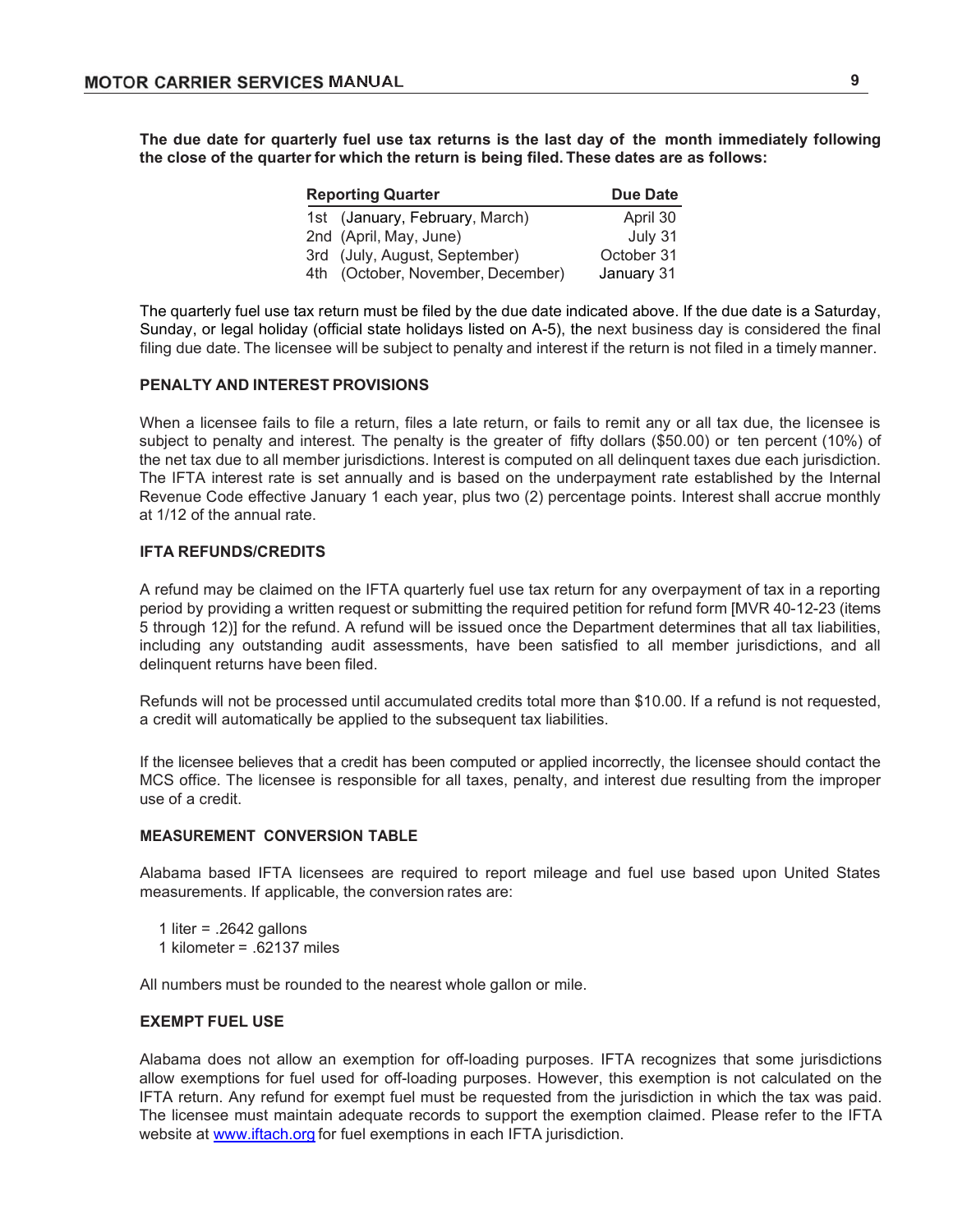#### <span id="page-9-0"></span>**TAX EXEMPT MILES**

IFTA recognizes that some jurisdictions have unique economic and geographic characteristics, which have given rise to various definitions of tax-exempt miles. If you have questions concerning tax exempt miles, please contact the individual member jurisdictions. All jurisdictions require supporting documentation (i.e., trip permits) for all claims of tax-exempt miles. Please refer to the IFTA website at [www.iftach.org](http://www.iftach.org/) for mileage exemptions in each IFTA jurisdiction.

## <span id="page-9-1"></span>**SHORT TERM LEASES**

For motor vehicle leases of 29 days or less, where the lessor is regularly engaged in the business of leasing or renting motor vehicles without drivers for compensation to licensees or other lessees, the lessor will be responsible for reporting and paying the fuel use tax unless the following two conditions are met:

- 1. The lessor has a written rental contract, which designates the lessee as the party responsible for reporting and paying the fuel use tax; and
- 2. The lessor has a copy of the lessee's IFTA fuel tax license, which is valid for the term of the rental.

#### <span id="page-9-2"></span>**LONG TERM LEASES**

For motor vehicle leases of 30 days or more, where the lessor is regularly engaged in the business of leasing or renting motor vehicles without drivers for compensation to licensees or other lessees, the lessor may be deemed to be the licensee, and the lessor may be issued a license if an application has been properly filed and approved by the base jurisdiction.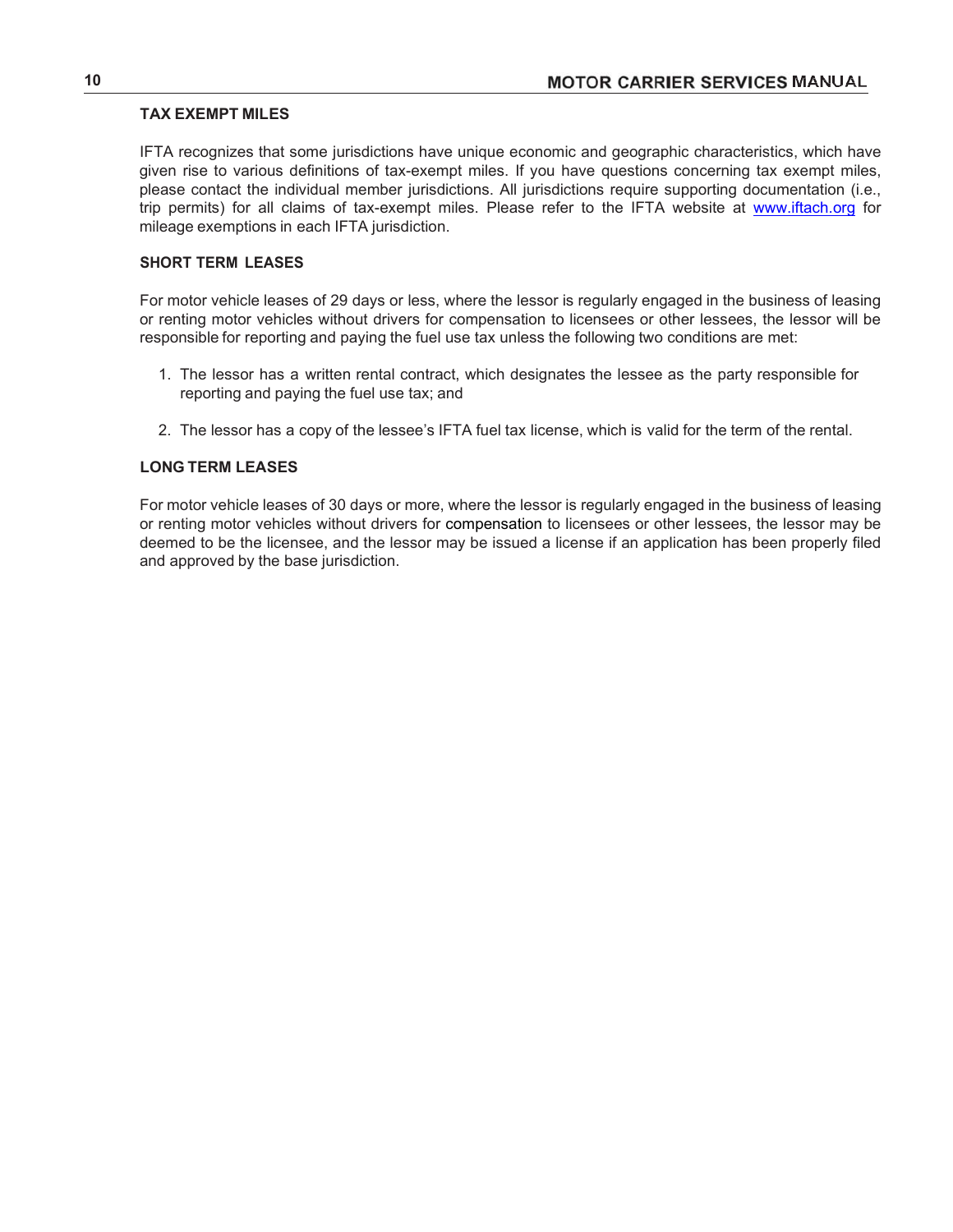# <span id="page-10-1"></span><span id="page-10-0"></span>**IRP REGISTRATION**

# **WHAT IS "IRP"?**

The International Registration Plan (IRP) is a commercial vehicle registration agreement between the 48 contiguous United States, the District of Columbia and ten (10) provinces of Canada. This agreement allows the base jurisdiction to process IRP license applications and collect fees for member jurisdictions. Fees are based on the percentage of miles that are traveled by a registrant's fleet in each member jurisdiction. Only one (1) license plate and one (1) cab card are issued for each vehicle. All IRP jurisdictions are listed on the vehicle's cab card. A complete listing of IRP member jurisdictions may be found on the IRP website at: [www.irponline.org.](http://www.irponline.org/)

All license fees that are collected by the base jurisdiction are calculated based on the following:

- 1. Percentage of distance traveled in each jurisdiction;
- 2. Vehicle information, such as model year, purchase price, vehicle type; and
- 3. Gross vehicle weight.

The IRP requires all member jurisdictions to comply with the following three basic principles:

- 1. A single registration plate;
- 2. A single registration card (cab card); and
- 3. Allowing registrants to perform both interjurisdictional and interjurisdictional vehicle movements.

# <span id="page-10-2"></span>**IRP REGISTRATION DOES NOT:**

- Waive or exempt a registrant from obtaining operating authority from any jurisdiction in which the vehicle operates; or
- Waive or exempt the payment of motor fuel taxes in any jurisdiction; or
- Permit maximum length, width, height, or axle limitations in any jurisdiction; or
- Permit the violation of any bridge law.

# <span id="page-10-3"></span>**HOW IRP WORKS**

Under the IRP, a registrant is required to file a registration application with the base jurisdiction. The single IRP plate and cab card are the only registration credentials required to operate within and between member jurisdictions. The cab card lists the gross vehicle weight allowed for each jurisdiction. Weight restrictions for each jurisdiction are listed on the IRP website at [www.irponline.org.](http://www.irponline.org/)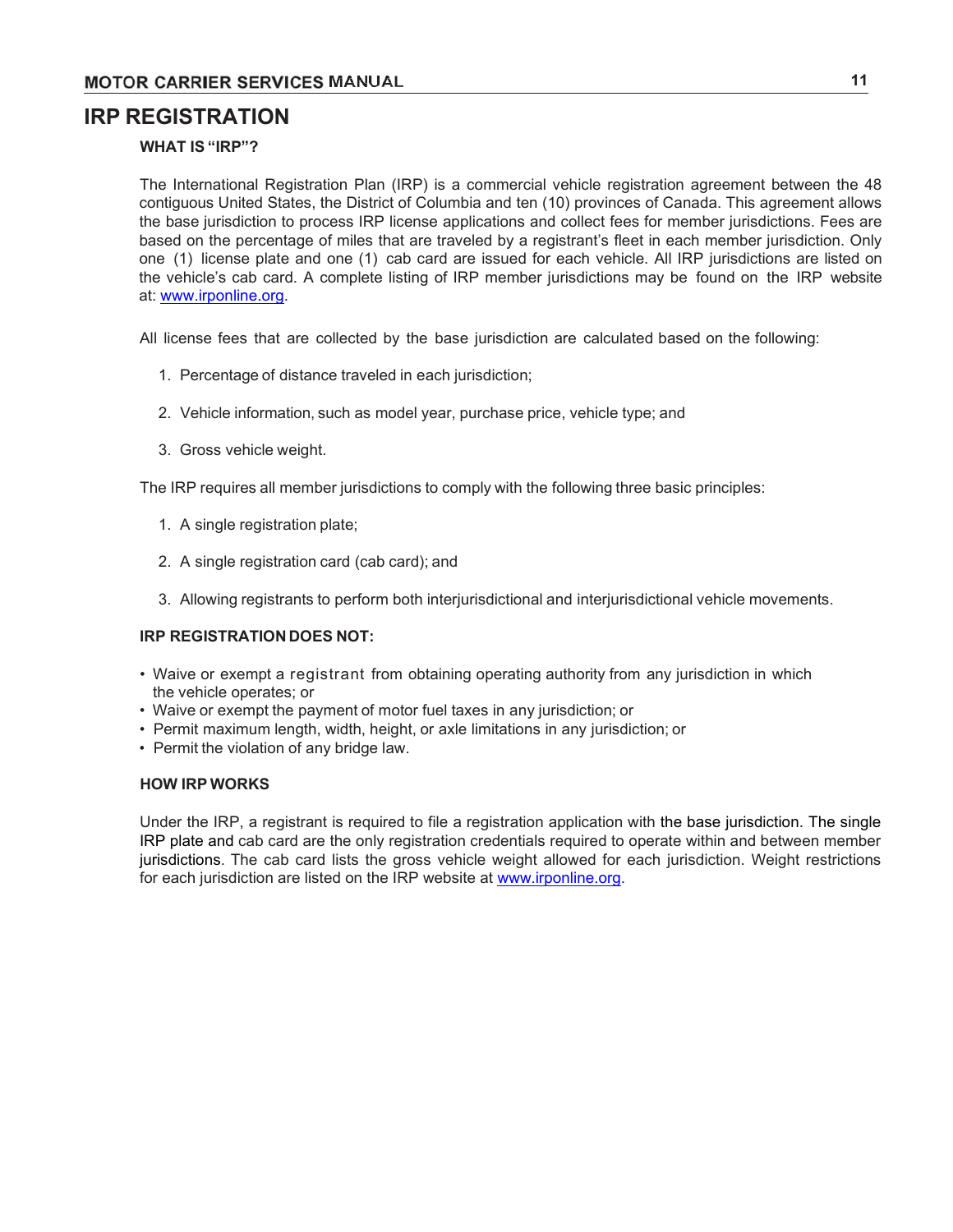## <span id="page-11-0"></span>**HOW FEES ARE APPORTIONED**

The cost of an IRP tag is determined by the percentage of miles operated in each jurisdiction. The following is a simplified example of how the registration for an Alabama-based power unit might be apportioned:

A 2015 model year tractor with a registered gross weight of 80,000 pounds is registered as a haul for hire operation for a full license year (twelve months). During the preceding year, the unit travels 25,000 miles in each of the following jurisdictions for a total of 100,000 miles. The accumulated distance is reported on the Mileage Schedule and the bill is computed as follows:

| <b>Jurisdiction</b> | <b>Distance</b> | <b>Percent of</b><br><b>Total Miles</b> |   | <b>Full Year Fee</b><br>per Jurisdiction |     | <b>Apportioned</b><br>Fee |
|---------------------|-----------------|-----------------------------------------|---|------------------------------------------|-----|---------------------------|
| Alabama             | 25,000          | (25%                                    | X | \$815.00)                                | $=$ | \$203.75                  |
| Georgia             | 25,000          | (25%                                    | X | \$725.00)                                | $=$ | 181.25<br>\$.             |
| Mississippi         | 25,000          | (25%                                    | Х | \$2,512.00                               | $=$ | \$628.00                  |
| <b>Tennessee</b>    | 25,000          | (25%                                    | X | \$1,366.00                               | $=$ | \$341.50                  |
| <b>Totals</b>       | 100,000         | 100%                                    |   |                                          |     | \$1,354.50                |

In the above example, Alabama would collect a total of \$1,354.50 from the registrant. Of the total fees collected, Alabama would keep \$203.75 and would distribute the remaining money to the other IRP jurisdictions.

Apportioned fees for new operations will be based on Alabama's average per vehicle distance (APVD) chart. The APVD chart includes distance for all IRP jurisdictions. All registrants new to IRP will be registered for and pay fees to every IRP jurisdiction using the base jurisdiction's APVD chart.

# <span id="page-11-1"></span>**WHEN TO APPORTION YOUR VEHICLE**

Any power unit that is used or intended for use in two (2) or more jurisdictions and that is used for the transportation of persons for hire or designed, used, or maintained primarily for the transportation of property, and:

- has two axles and a gross vehicle weight or registered gross vehicle weight in excess of 26,000 pounds (11,793.401 kilograms); or
- has three or more axles, regardless of weight; or
- is used in combination, when the gross vehicle weight or registered gross vehicle weight of such combination exceeds 26,000 pounds (11,793.401 kilograms).

Effective January 1, 2016, charter buses traveling in two (2) or more jurisdictions will be considered apportionable vehicles.

# <span id="page-11-2"></span>**OTHER VEHICLES THAT MAY BE APPORTIONED:**

- Any commercial vehicle regardless of weight, in which the registrant plans to operate within a jurisdiction other than the base jurisdiction for an extended period.
- Any commercial vehicle regardless of weight that will travel interjurisdictionally.

Registrants often register vehicles that do not require IRP apportioned registration because:

- The weight of the vehicle(s) or combination is close to 26,000 pounds and registering helps to avoid confusion and difficulties that may occur in some jurisdictions.
- The registrant plans to travel in certain jurisdictions whose jurisdiction registration requirements can be satisfied by IRP registration.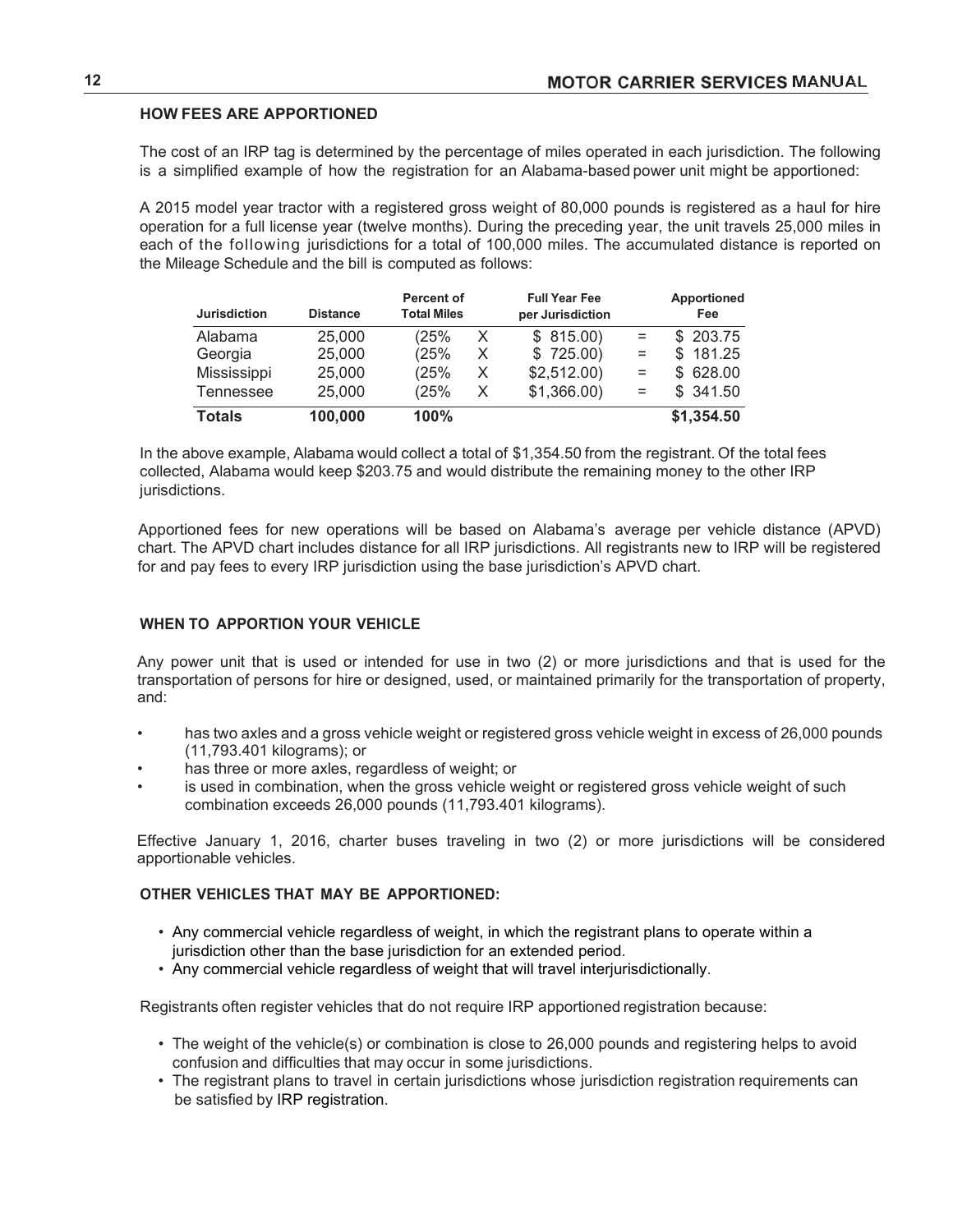#### <span id="page-12-0"></span>**EXEMPT VEHICLES**

The following vehicles are exempt from IRP registration:

- 1. Government-owned vehicles.
- 2. Recreational vehicles (defined as a vehicle used for personal pleasure or travel by an individual or the family).
- 3. Vehicles operating with a restricted license plate. Restricted plates are defined as a registration that has a time (less than a registration year), geographic area, distance, or commodity restriction. Types of Alabama restricted plates include:
	- A. Alabama farm (F) plates. Issued to trucks or truck-tractors owned and used by a farmer to transport farm products or personal property of the farmer for his/her use on his farm.
	- B. Alabama forestry (L) plates. Issued to trucks owned and used by any person for transporting forest products from the point of severance to a sawmill, papermill, or concentration yard.
	- C. Motor vehicle dealer plates (D), manufacturer plates (MF), and dealer transit plates (DT).
	- D. Any fully registered Alabama vehicle that hauls logs into Mississippi. Alabama and Mississippi have a reciprocity agreement whereby Mississippi recognizes full fee registered Alabama trucks, tractors, or truck-tractors to haul logs in an interstate movement into or out of Mississippi. This agreement involves the transportation of logs (not sawdust or similar products) and does not permit intrastate operation in the jurisdiction in which the vehicle is not licensed. (Note: IFTA is still required on qualified vehicles.)
	- E. Cotton module (CM) plates. Issued to vehicles designed and especially constructed to transport only raw cotton from harvest to a cotton gin.

For a list of exempt vehicles, please refer to the IRP website at: [www.irponline.org.](http://www.irponline.org/)

#### <span id="page-12-1"></span>**NEW FLEETS**

A new fleet will not use APVD if it is composed entirely, or primarily, of vehicles conducting interjurisdictional travel that the applicant operated or exercised control over during the reporting period **and** the vehicles accrued actual distance. This includes vehicles previously apportioned under long-term lease to a motor carrier (including driver) **if** the operation will reflect the operation under a long-term lease.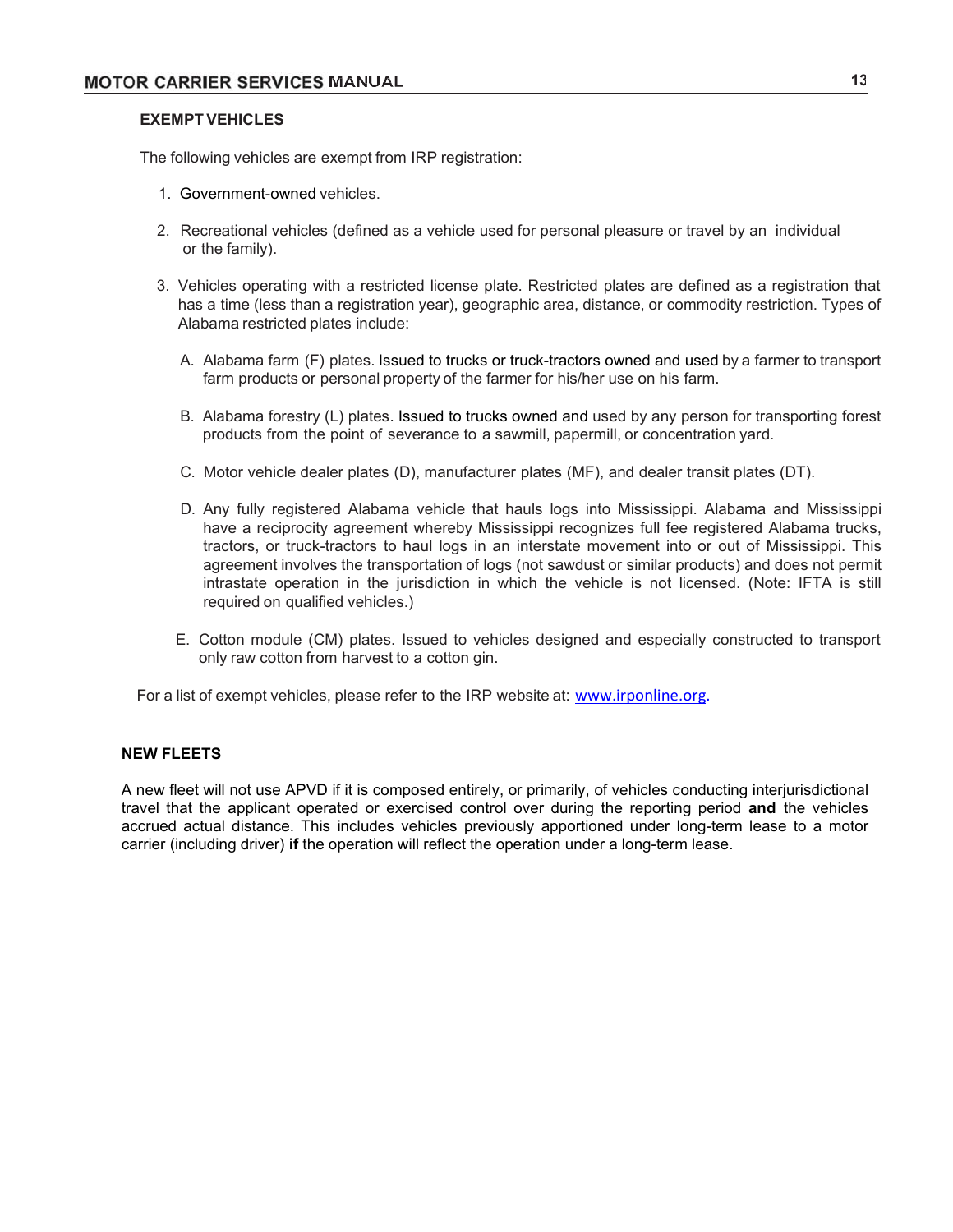#### <span id="page-13-0"></span>**REGISTRATION REQUIREMENTS**

Alabama utilizes a staggered IRP registration system. When registrants establish an IRP account, they are assigned a renewal month in which to re-register (renew) their vehicle registration(s). Assignable renewal months include all months except December.

Before a vehicle may be apportionally registered in the State of Alabama, the registrant must:

- 1. Have an established place of business located in Alabama or demonstrate residency by providing three (3) items as proof. A detailed list of acceptable documents can be found on the IRP website at [www.irponline.org](http://www.irponline.org/) (reference Publications/The Plan/Section 305) or in the Glossary;
- 2. Submit an electronic application through Alabama's Motor Carrier (AMC) system at: https://amcmod.mvtrip.alabama.gov/ALMcsWeb/SignOn
- 3. Provide a USDOT Number and TIN of the Carrier responsible for the safety of the vehicle;
- 4. Provide proof of payment of Alabama ad valorem tax;
- 5. Provide proof of payment of sales, use or rental tax, if applicable;
- 6. Provide proof of payment of the federal heavy vehicle use tax (FHVUT) for vehicles with a gross vehicle weight of 55,000 pounds or more;
- 7. Provide a copy of the Alabama title or Alabama title application (NOTE: Out-of-State titles can only be accepted when there is a recorded lien holder.);
- 8. Provide a motor carrier and operator lease agreement, if applicable;
- 9. Provide proof of prior registration if the vehicle was previously registered;
- 10. Provide any other documents that are deemed necessary according to Alabama law; and
- 11. Pay the bill in full to complete the registration.

IRP applications may be submitted electronically through Alabama's Motor Carrier (AMC) system at: https://amcmod.mvtrip.alabama.gov/ALMcsWeb/SignOn. It is the applicant's responsibility to submit properly completed forms and documents required to license vehicles under IRP. It is important for the applicant to provide accurate contact information (telephone number, email address, etc.) so that the MCS office can contact the applicant regarding the application.

**Note:** Incomplete applications will be rejected.

After all requirements for registration have been satisfied, all credentials will be shipped through United Parcel Service (UPS) or by U.S. Mail. Credentials may also be picked up from the MCS office.

# <span id="page-13-1"></span>**IMPORTANT RE-REGISTRATION INFORMATION**

Electronic renewal reminder notices will be sent to the registrant's email address on file. **It is the registrant's responsibility to provide the correct email address**. Paper renewal applications may be requested from the MCS office (see page 5).

ALABAMA IRP CREDENTIALS WILL EXPIRE THE LAST DAY OF THE REGISTRANT'S ASSIGNED RENEWAL MONTH. (Example: If an account has been assigned a renewal month of March, all registrations for that account will expire March 31.)

#### **Alabama law provides that a motor vehicle subject to re-registration, that has been stored and not used or operated on the public highways, shall pay the annual license taxes and fees on the vehicle. License taxes and registration fees may not be prorated on a renewal vehicle.**

To ensure that a registrant's credentials are received before the end of renewal month, the renewal application should be submitted to the MCS office by the first day of a registrant's assigned renewal month. Credentials will not be issued until all outstanding liabilities, including IFTA, have been paid.

**If you have an IFTA license with Alabama, your IRP renewal application may be automatically populated with mileage reported on the corresponding IFTA quarterly fuel use tax returns.** In order to utilize this feature, all IFTA tax returns, including amended returns, must be properly filed. If the mileage reflected on the IRP renewal application is incorrect, please make the necessary mileage corrections to the IRP renewal application or contact the MCS office for assistance.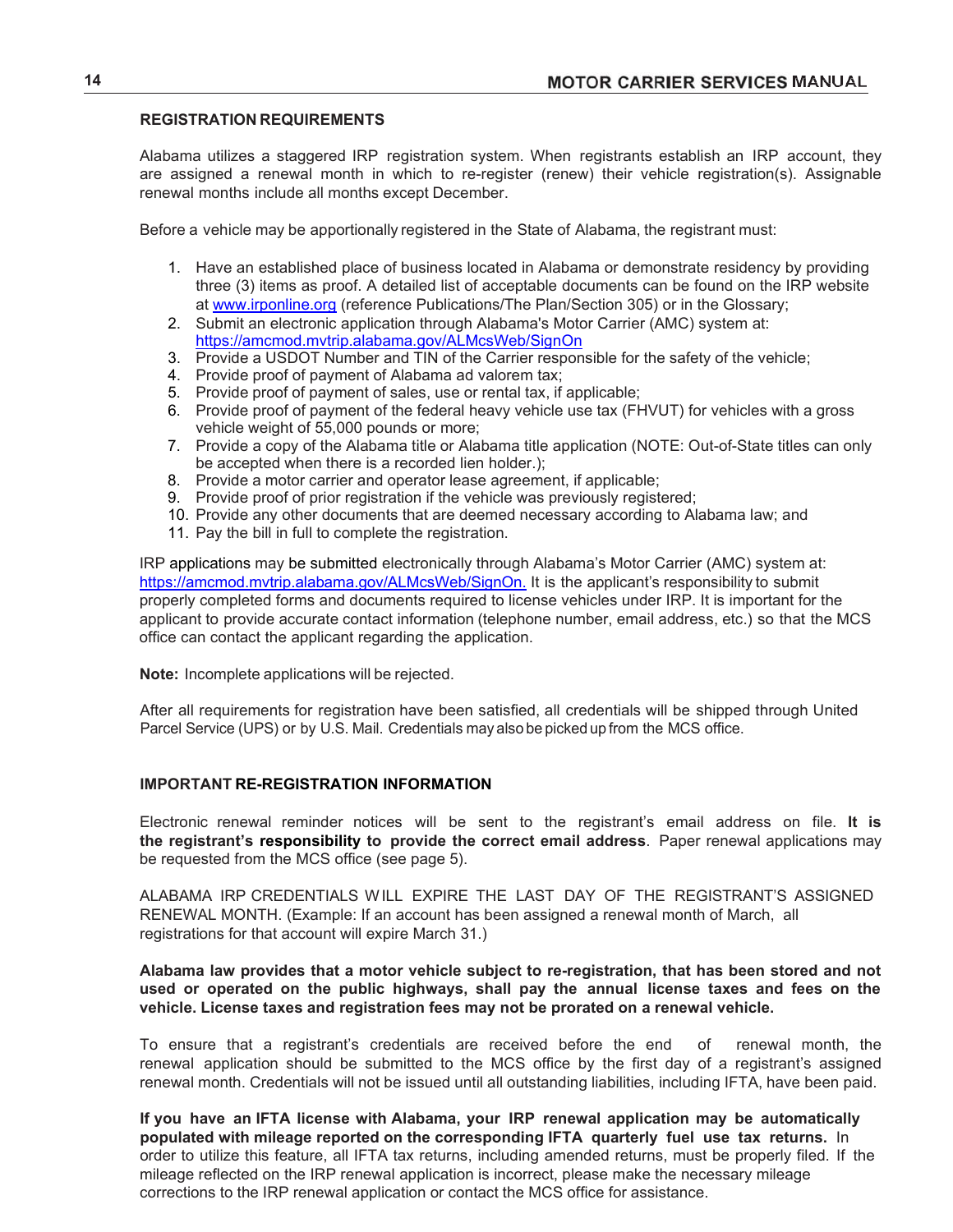#### <span id="page-14-0"></span>**STEPS TO FOLLOW TO RE-REGISTER**

- 1. IRP renewal notices are sent on the  $1<sup>st</sup>$  day of the registrant's assigned renewal month.
- 2. Read all instructions and carefully follow the steps listed on the notice.
- 3. Upon successful completion of the renewal application, a billing invoice will be generated. Payments of \$750 or more must be submitted electronically.
- 4. Required documents should be uploaded through the AMC system using the Outstanding Supplement Document link on the customer dashboard as soon as possible.
- 5. Upon receipt of payment and all required documents, credentials (license plate and cab card) will be sent to the registrant's shipping address. If no license plate is issued, the cab card will be sent to the registrant's email address.

#### <span id="page-14-1"></span>**PENALTY AND INTEREST PROVISIONS**

- 1. **Change of ownership penalty –** penalty of fifteen dollars (\$15) shall be assessed if the change of vehicle ownership is not filed with the MCS office within 20 days of the date of transfer.
- 2. **Late Registration penalty –** penalty of fifteen dollars (\$15) shall be assessed for the late registration of a motor vehicle. "Late registration of a motor vehicle" shall include:
	- a. **New Vehicles –** failure to register the vehicle within 20 calendar days of the date of purchase or acquisition.
	- b. **Renewals –** failure to renew the registration in the designated renewal month.
- 3. **Interest –** interest on delinquent license tax and registration fees levied on motor vehicles shall be charged the first day following the assigned renewal month.

#### <span id="page-14-2"></span>**REGISTRATION CANCELLATION, SUSPENSION OR REVOCATION**

Alabama shall cancel, suspend, or revoke any apportioned registration if the registration was issued erroneously, the registrant fails to pay any outstanding liabilities or if the registrant is placed in out-of-service by the Federal Motor Carrier Safety Administration (FMCSA) or Alabama Law Enforcement Agency (ALEA).

#### <span id="page-14-3"></span>**ENFORCEMENT**

Credentials (cab card and license plate) must be d i splayed on the vehicle by the last day of the assigned renewal month. IRP vehicles not displaying the current license plate and cab card, a valid trip permit, or temporary evidence of apportioned registration will subject the vehicle operator to citations and/or vehicle impoundment.

Alabama-based registrants should become familiar with the operating requirements of other jurisdictions before operating in them. Enforcement personnel look to the cab card as evidence that vehicle is properly registered. The cab card must be carried in the vehicle to which it is issued. It may be shown as an electronic image on a computer, tablet, smart phone or as a paper copy and must not be mutilated or altered in any way.

If a registrant renews an IRP vehicle registration and obtains the new credentials prior to the assigned renewal month, the registrant may display the new license plate on the vehicle; however, the new cab card **AND** current cab card must be kept in the vehicle until the new registration goes into effect. Law enforcement will look to the current, not future registration, for compliance with registration laws until the future registration is effective. All registration dates are reflected on the cab card. IRP registration DOES NOT exempt a carrier from fuel tax (IFTA), or jurisdiction operating authority requirements.

**NOTE:** Enforcement personnel will be noting the Vehicle Identification Number (VIN) on the vehicle itself and on the cab card. Exercise extreme care to ensure the VIN is correctly submitted on your IRP registration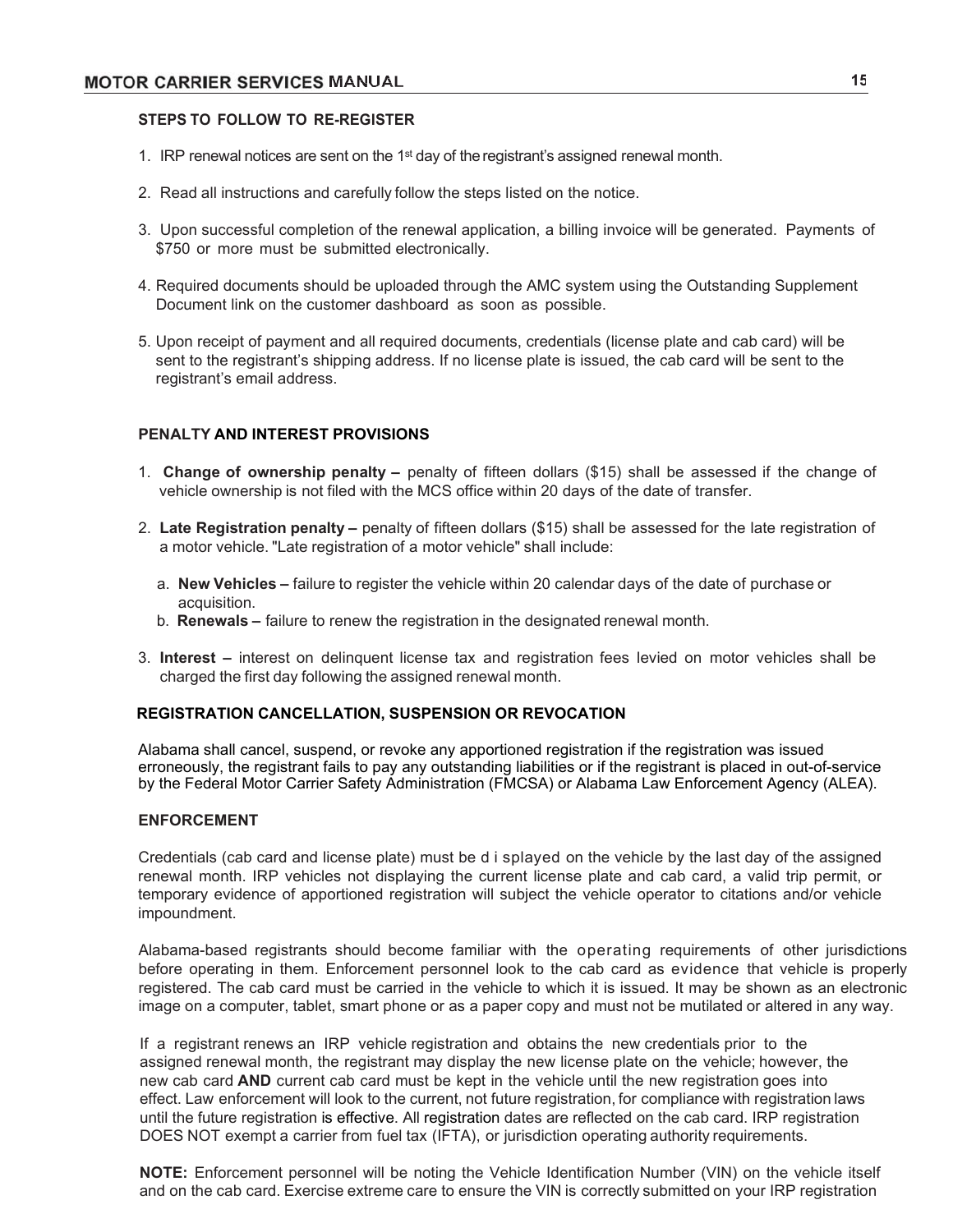application. (The certificate of title and VIN plate are the best sources for the VIN)

## **SUPPLEMENTAL IRP APPLICATIONS**

Before a supplemental application can be processed, the IRP renewal application must be paid. The appropriate IRP forms and supporting documentation may be submitted as outlined below. **All IRP supplemental applications may be submitted online.**

Supplemental applications may be submitted to:

- 1. Add a vehicle(s);
- 2. Remove a vehicle(s);
- 3. Transfer a tag from one vehicle to another;
- 4. Increase a vehicle's weight;
- 5. Report the change of ownership of a vehicle;
- 6. Change the type of operation or commodity class of a fleet;
- 7. Replace credentials (license plate and/or cab cards);
- 8. Change IRP account information.

# <span id="page-15-0"></span>**TO ADD A VEHICLE TO AN EXISTING FLEET**

Using a Schedule C:

- 1. Complete the registrant information.
- 2. Enter the weight requested for each jurisdiction. A separate schedule should be used for each different weight group.
- 3. Describe the added units.
- 4. Sign and date the application.

# <span id="page-15-1"></span>**TO REMOVE A VEHICLE FROM A FLEET**

The removal of a vehicle from a fleet may require the registrant to surrender the license plate issued for the vehicle or certify that the plate has been destroyed, lost, stolen, or held for re-use.

Using a Schedule C:

- 1. Complete the registrant information.
- 2. Describe the deleted units.
- 3. Sign and date the application.

Note: Bylaw,the State of Alabama is not authorized to refund fees for unexpired registrations. A list of IRP jurisdictions that issue refunds for unexpired registrations is located on the IRP website at: [www.irponline.org.](http://www.irponline.org/)

# <span id="page-15-2"></span>**TOTRANSFER ATAG FROM ONE VEHICLETO ANOTHER**

Using a Schedule C:

- 1. Complete the registrant information.
- 2. Enter the weight requested for each jurisdiction if different from the deleted unit(s).
- 3. Describe the added units.
- 4. Describe the deleted units.
- 5. If the deleted vehicle is still in the possession of the owner, a license plate may not be transferred from the deleted vehicle unless the deleted vehicle is replaced, junked, totally destroyed or registered elsewhere.
- 6. Sign and date the application.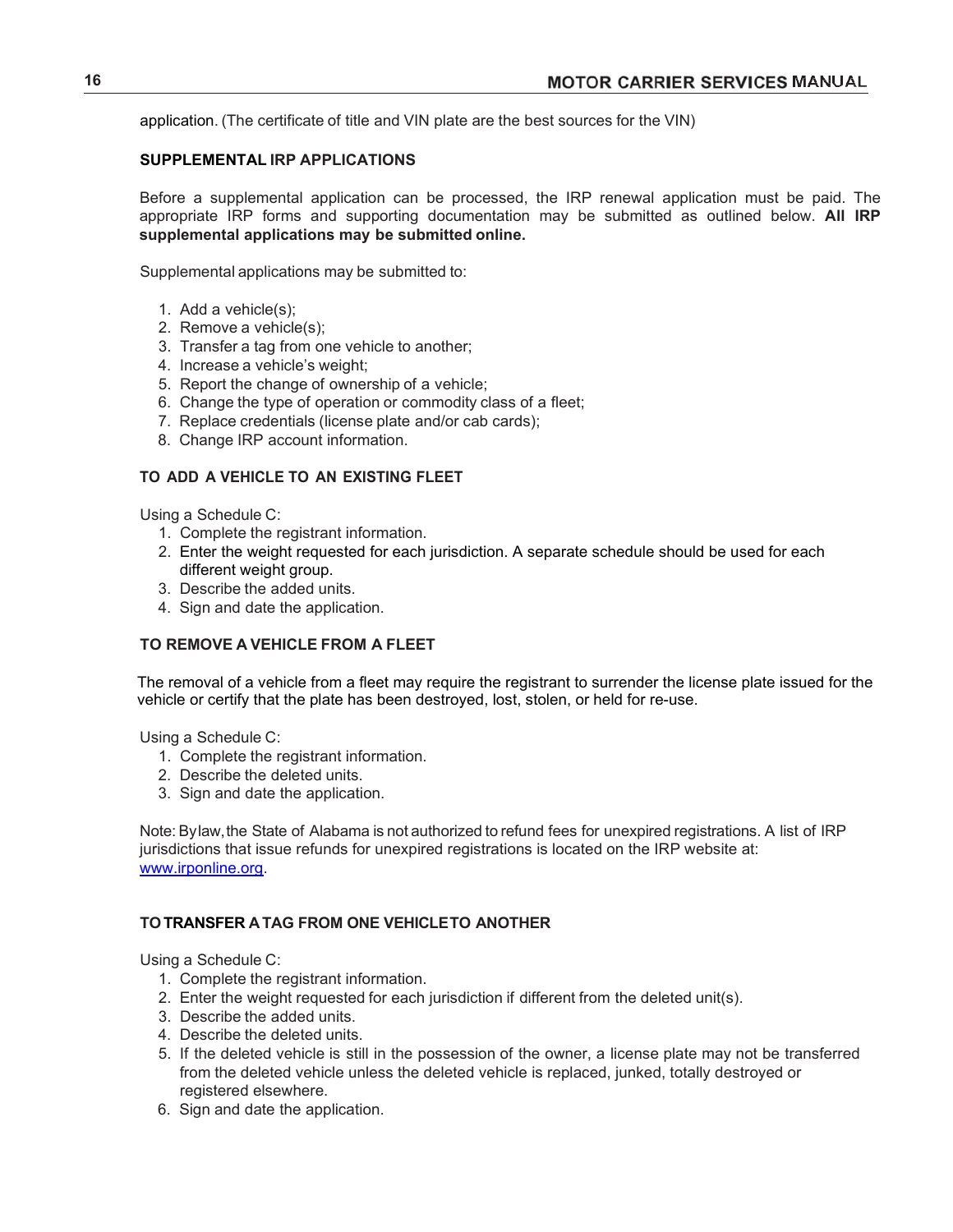# <span id="page-16-0"></span>**TO INCREASE A VEHICLE'S REGISTERED WEIGHT**

Using a Schedule C:

- 1. Complete the registrant information.
- 2. Show the weight requested for each jurisdiction.
- 3. Describe the unit(s) with the original weights (additions).
- 4. Describe again the unit(s) with the original weights with weight increase as the reason removed (deletions).
- 5. Sign and date the schedule.

# <span id="page-16-1"></span>**TO REPORT THE CHANGE OF OWNERSHIP/LEASE OF A VEHICLE**

Using a Schedule C:

- 1. Complete the registrant information.
- 2. Describe the unit(s) for which ownership has changed with the NEW owner's name (additions).
- 3. Describe again the unit(s) that changed ownership with change of ownership as the reason removed and the date of the change.
- 4. Provide the USDOT number of the carrier responsible for safety of the vehicle.
- 5. Sign and date the schedule.

# <span id="page-16-2"></span>**TO REQUEST REPLACEMENT CREDENTIALS**

Using form MV 40-12-265-1:

- 1. Complete the registrant information.
- 2. Describe the unit(s).
- 3. Provide the reason for the request for replacement credentials.
- 4. Indicate the replacement credentials requested: Cab card, tag, or both.
- 5. Sign and date the form.
- 6. Submit \$2.00 for each license plate replaced.
- 7. Submit \$1.25 for each cab card requested.

#### <span id="page-16-3"></span>**TO CHANGE IRP ACCOUNT INFORMATION**

Changes to IRP account information may include, but are not limited to, the following:

- Name
- Address changes
- Email address
- Motor carrier responsible for safety of the vehicle (USDOT #)
- Owner name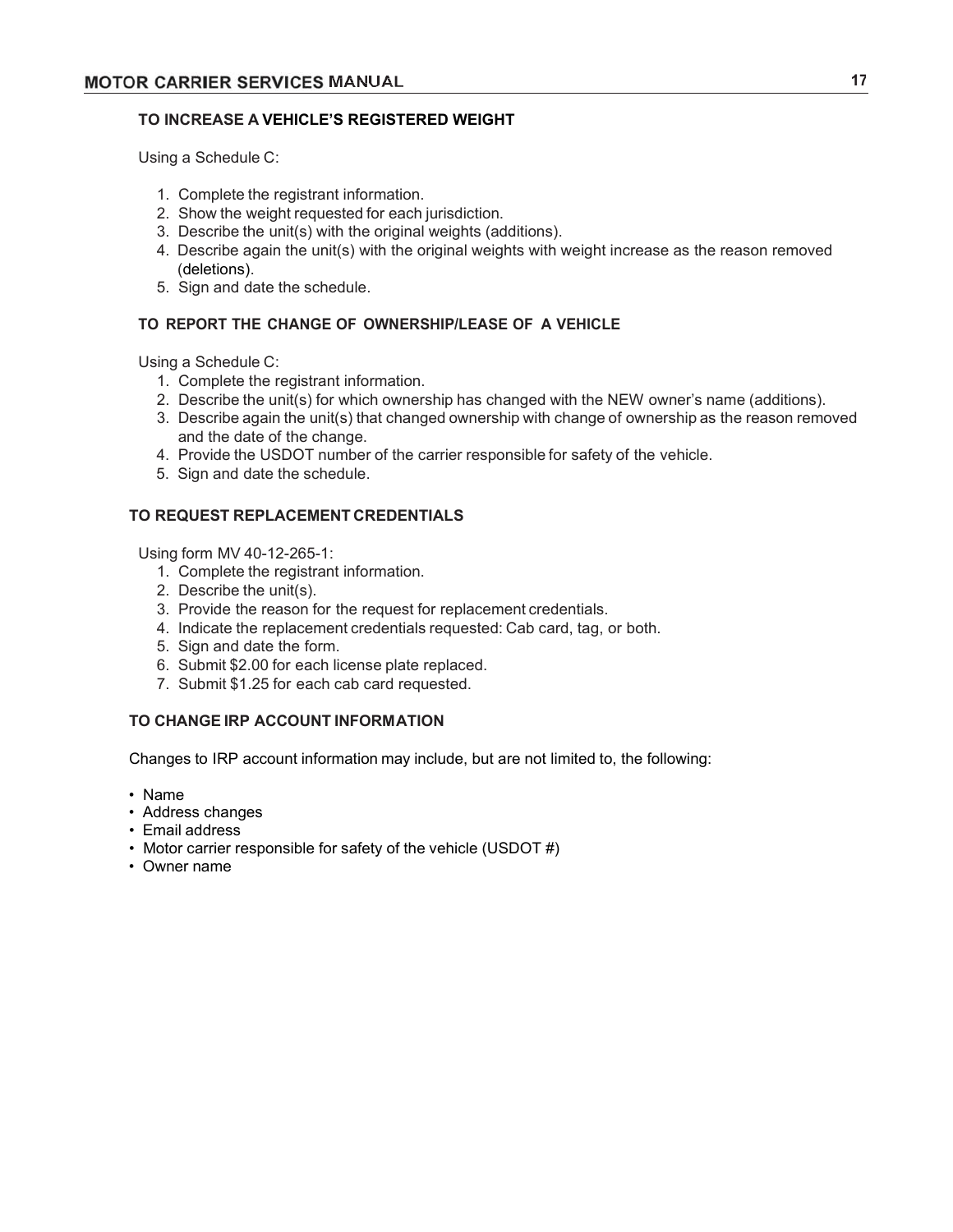#### <span id="page-17-0"></span>**SUPPORTING DOCUMENTS**

Before any IRP registration can be issued, required supporting documents must be submitted. Some documents, such as proof of sales or use tax paid and title or title application, have to be submitted only at the time of initial registration unless the ownership of a vehicle has changed. Other documents must be presented each year at renewal time. These include proof of payment of ad valorem tax, and Federal Heavy Vehicle Use Tax.

#### **PROPERTY TAX** (Needed Each Year)

Alabama law specifically provides that ad valorem (personal property) taxes must be paid on Alabamabased vehicles through the IRP registrant's renewal month before IRP credentials may be issued. Ad valorem tax is determined based on the Alabama distance percentage. Proof of payment may be submitted with the IRP registration application or submitted with the payment. This is usually shown on a Motor Vehicle Tag and Tax Receipt (MVR 40-12-253B) issued by the licensing official in the county which the registrant is based. In many cases, payment of ad valorem tax may be verified electronically. For more information concerning ad valorem tax, contact your local Alabama licensing official or contact the Alabama Department of Revenue, Property Tax Division (see appendix B).

#### **SALES, USE OR LEASING / RENTAL TAX** (Needed for Initial Registration)

- 1. Sales Tax A state casual sales tax of 2% is levied on vehicles purchased in Alabama. Proof of payment of the sales tax must be supplied to the licensing official before a license plate may be issued. Proof of payment can be a motor vehicle tag and tax receipt, or bill of sale showing sales tax paid. Some Alabama counties and cities also levy a local sales tax on vehicles when purchased.
- 2. Use Tax A state use tax of 2% is levied on newly purchased vehicles if the vehicles were purchased outside Alabama and are being registered by the new owners for the first time. If the new owner paid sales tax in another jurisdiction, credit may be allowed against the Alabama use tax due.
- 3. Lease or Rental Tax A state lease/rental tax rate of 1.5% is levied on each person engaging in the business of leasing or renting any automotive vehicle or truck trailer, semitrailer, or house trailer, as provided in section 40-12-222, **Code of Alabama 1975.** When the owner of a vehicle leases or rents a vehicle without a driver for use by a person or corporation and receives compensation for that use, the owner becomes a lessor and subject to the gross receipts tax as provided in Title 40, Chapter 12, Sections 220-227, **Code of Alabama 1975**.

For information concerning sales, use, lease or rental tax, contact any of the Alabama Department of Revenue Taxpayer Service Centers listed on page B-2, or contact the Sales and Use Tax Division at (334) 242-1490.

#### **TITLES** (Needed for Initial Registration)

Proof of ownership of a vehicle must be provided in the form of a photocopy of the Alabama Application for Certificate of Title or the Certificate of Title issued by Alabama or another jurisdiction. (Any motor vehicle more than thirty-five (35) model years old is not required to be titled in Alabama.) Note: REASSIGNED TITLES, BILLS OF SALE, OR LEASE PURCHASE AGREEMENTS WILL NOT BE ACCEPTED.

A paper title may not be required to be provided to the MCS office if the title application was submitted through the Alabama Title System (ALTS).

The name of the owner on the title and the name of the owner as shown on the IRP registration must agree if they are the same entity. If not, a lease agreement between the vehicle owner and IRP registrant (motor carrier) is required.

For more information concerning titles or title applications, contact the Alabama Department of Revenue, Motor Vehicle Division's Title Section (see appendix B-1).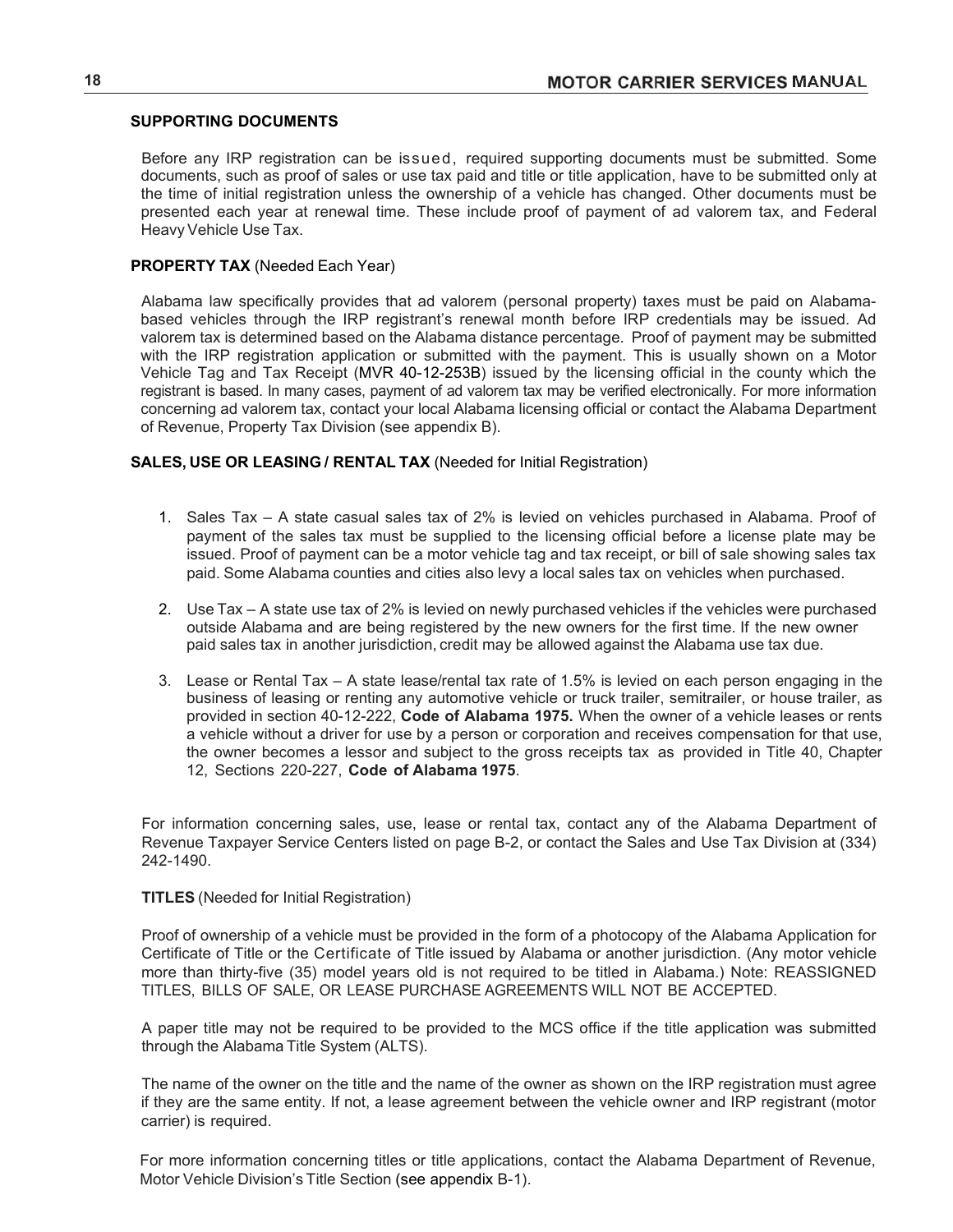#### **MOTOR CARRIER INFORMATION**

The State of Alabama is a participating member of the Federal Motor Carrier Safety Administration (FMCSA) Performance Registration Information System Management (PRISM) program. Under PRISM, the registrant must provide a USDOT Number and taxpayer identification number (TIN) of the motor carrier responsible for the safety of the vehicle and lease agreement (if applicable). **It is strongly recommended that USDOT information be updated directly on the FMCSA website at [www.safer.fmcsa.dot.gov](http://www.safer.fmcsa.dot.gov/) prior to IRP Registration. If the registrant/carrier fails to update the USDOT information, or the motor carrier to whom the vehicle is leased is placed out of service, their registration may be denied or revoked. Also, it is the registrant's responsibility to inform the MCS office when the motor carrier responsible for the safety of the vehicle changes so that the registration may be updated.**

Rental/leasing companies who register in their own name must provide the USDOT Number and taxpayer identification number (TIN) for the motor carrier responsible for the safety of the vehicles. Companies who lease vehicles that are registered in the name of the lessors (rental/leasing or owner/operators) must provide the lessor's USDOT Number and TIN. For more information concerning USDOT Numbers and PRISM, please contact the Federal Motor Carrier Safety Administration (FMCSA) (see appendix B).

#### **FEDERAL HEAVY VEHICLE USE TAX** (Needed Each Year)

Federal law requires proof of payment (or exemption) of the Federal Heavy Vehicle Use Tax (FHVUT) when any power unit is registered that has a gross or combined gross weight of 55,000 pounds or more. Federal Heavy Vehicle Use Tax must be paid directly to the IRS. The processing time for mailing the tax payment to the IRS and for receiving the Schedule 1 form back from the IRS is usually six (6) to eight (8) weeks. To obtain information on how to file electronically, please visit [https://www.irs.gov/Businesses/Small-](http://www.irs.gov/Businesses/Small-)Businesses-&-Self-Employed/Trucking-Tax-Center.

Proof of payment must be:

1. A copy of a receipted IRS Form 2290 Schedule 1 that reflects the vehicles (VINs) for which the tax was paid.

OR

2. A copy of the IRS Form 2290 with the Schedule 1 and proof of payment of the tax.

Proof of payment is not required on vehicles registered within sixty (60) days of the date of purchase.

For more information concerning FHVUT, contact the Internal Revenue Service (see appendix B).

#### **MISCELLANEOUS DOCUMENTS** (As Needed)

Various other documents may be required depending on each individual situation. Examples include: Power of Attorney, Non-Use Affidavit, Lease Agreement, previous registration, etc.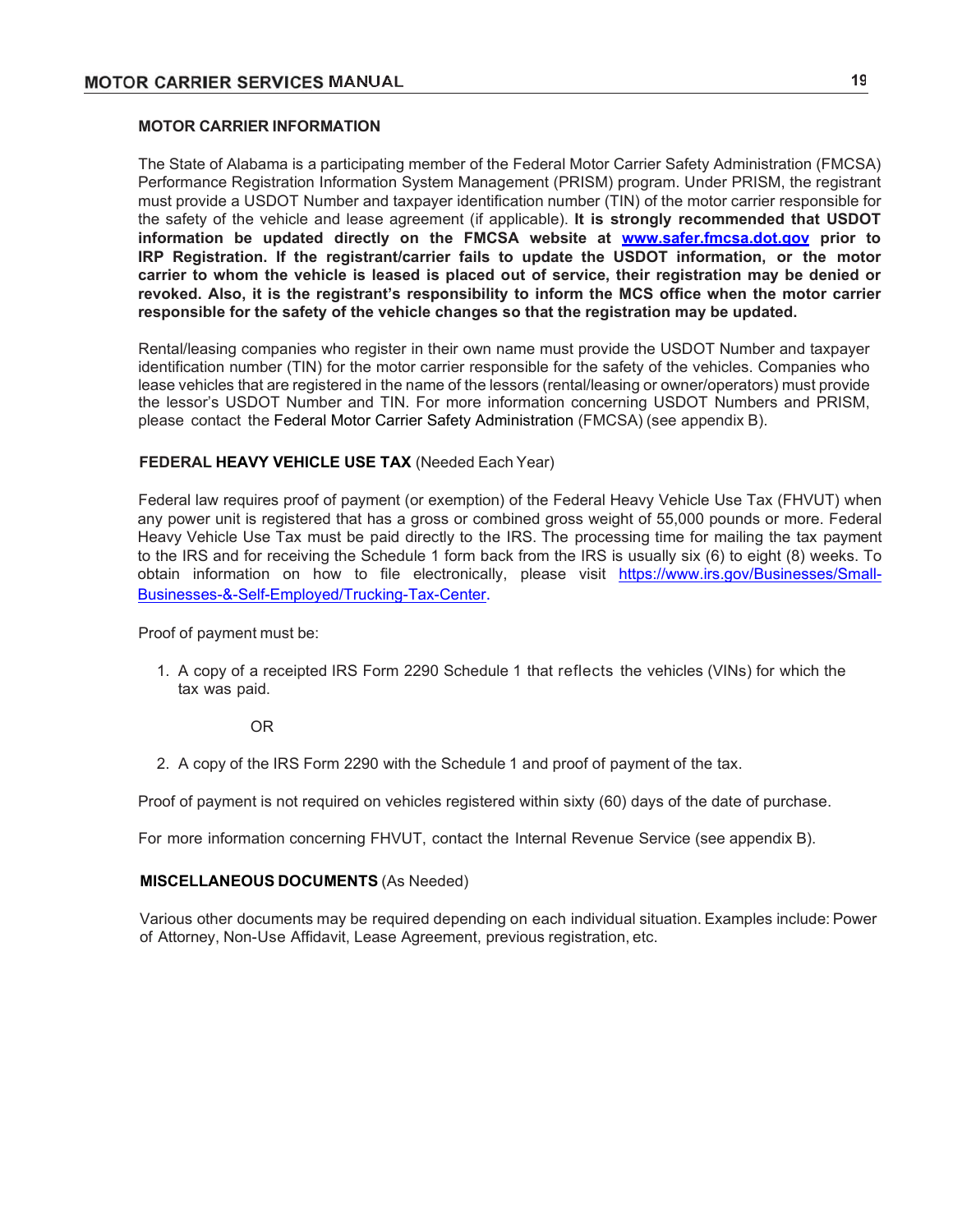# <span id="page-19-0"></span>**PAYMENTS**

Payment for Alabama IRP tags, IFTA license and decals and IFTA tax returns should be made by a certified or cashier's check, money order, or via wire service instrument. Online credit card or ACH debit payments are also accepted. **Personal or company checks will not be accepted.** Payments of \$750 or more must be submitted electronically.

Additionally, cash and credit cards are acceptable as payment if presented in person with proper identification. Payments should match the net amount on the billing invoice. Overpayments will be posted as a credit to the registrant's account. Credits may be applied to future transactions, or a refund may be requested. All certified checks or money orders should be made payable to the ALABAMA DEPARTMENT OF REVENUE and mailed to the MCS office.

#### <span id="page-19-1"></span>**IRP REFUNDS**

Applicants seeking a refund of license fees paid for motor vehicle license plates must submit the required petition for refund form [MVR 40-12-23(1)], decal, license plate, or both, tag/tax receipt, and any supporting documents that substantiate the reason for a refund. Refunds of IRP license fees may be made under the following conditions:

- audit (audits resulting in an overpayment of less than \$10 will not be refunded);
- billing error by the Department of Revenue;
- full fee license (partial refund);
- duplicate license.

License fees paid for motor vehicle license plates are NOT refundable by the Department of Revenue under the following conditions:

- vehicle operated after the previous license has expired;
- sale of vehicle;
- cancellation of lease;
- wrecked vehicle;
- stolen vehicle:
- firm out of business.

The unused portion of the license fees paid, where permitted by statute, may be refunded by each jurisdiction. Jurisdictional refund information is also located on the IRP website at [www.irponline.org.](http://www.irponline.org/)

#### <span id="page-19-2"></span>**TEMPORARY REGISTRATION**

Upon request, Temporary Evidence of Apportioned Registration (TEAR) may be issued on most supplemental applications. A temporary registration is issued to a specific vehicle and cannot be transferred to another vehicle. Temporary registrations may not be issued to accounts that are not in good standing. Temporary registrations may not be issued to renewal vehicles.

The supplemental application of a temporary registration must be paid prior to issuance. Upon verification of payment, a temporary registration will be available for reprint. Additionally, the carrier may desire to pay for and pick up the Temporary Registration from one (1) of the Department's Taxpayer Service Centers.

If you have not received your credentials within 10 days prior to the expiration of the Temporary Registration, please contact the MCS office. **Temporary Registration extensions are not available.**

#### <span id="page-19-3"></span>**TEMPORARY TAG OR (HUNTERS PERMIT)**

The IRP provides a means of registration for owner-operators when hunting for a motor carrier with whom they can lease. The Hunter's Permit authorizes the operation of a vehicle for 20 days at the empty weight of the vehicle. An owner-operator may secure this 20-day temporary registration from the license plate issuing official of the county in which the owner-operator is based.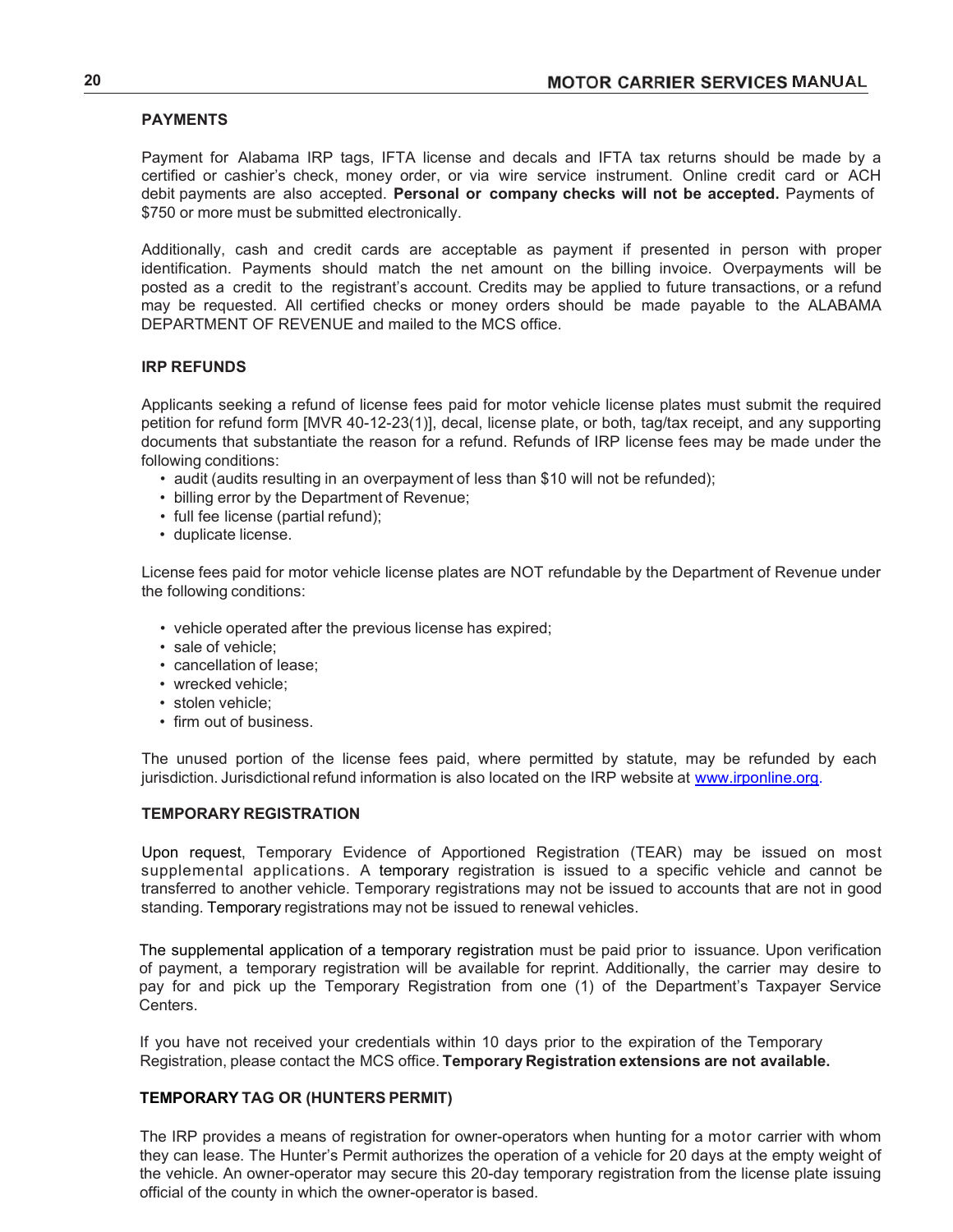#### <span id="page-20-0"></span>**TRIP PERMITS**

Vehicles subject to the provisions of the International Registration Plan (IRP) and the International Fuel Tax Agreement (IFTA), but not licensed as such, will be required to purchase a 7-day trip and/or fuel permit before entering the State of Alabama.

Alabama trip permits are available 24/7 through the Department of Revenue website at: [www.revenue.alabama.gov.](http://www.revenue.alabama.gov/) Trip permits allow both interjurisdictional and intrajurisdictional movement.

Trip permits are also available, with an additional service charge, through trip/fuel permitting agencies.

Please contact the MCS office for additional information concerning trip permits.

# <span id="page-20-1"></span>**OWNER-OPERATORS LEASED TO CARRIERS**

Owner-operators who lease their vehicles to motor carriers on a long-term basis (30 days or longer) may register in the following ways.

- 1. If the owner-operator (lessor) is an Alabama resident, the owner-operator may be the registrant with the vehicle being registered in the name of the owner-operator.
	- A. Apportionment of fees will be based on the distance records of the owner-operator (who also has the responsibility for maintaining the records); and
	- B. The license plates and cab cards shall be the property of the owner-operator.

#### OR

- 2. The Alabama motor carrier may be the registrant with the vehicle being registered in the name of the motor carrier, but also listing the owner-operator as the owner/lessor.
	- A. The apportionment of fees will be based on the distance records of the carrier; and
	- B. The license plates and cab cards will be the property of the carrier; and
	- C. A lease agreement between the carrier and owner-operator is required to be submitted.

#### <span id="page-20-2"></span>**TRIP LEASING**

The lessee (except for service representatives of Household Goods Carriers as noted below) is responsible for the proper registration of a vehicle. However, an IRP fleet operator may trip lease equipment to another IRP fleet operator; and the lessor under the lease, shall be responsible for reporting the miles traveled by the leased equipment.

Any trip leased apportionable vehicle operated into or through member jurisdictions must bear IRP registration credentials or a trip permit will be required.

#### <span id="page-20-3"></span>**RENTALVEHICLES**

The IRP specifically provides for the registration of rental company fleets. Registration of such fleets varies depending upon the type of fleet involved. The base jurisdiction definition in Section 210 of Article II applies under this Article and the conditions therein specified must be met by the rental company as registrant of the fleet; except when the rental agreement is for more than sixty (60) days. The rental customer must have an established place of business and his fleet must accrue miles in the jurisdiction selected as the base jurisdiction for the license year.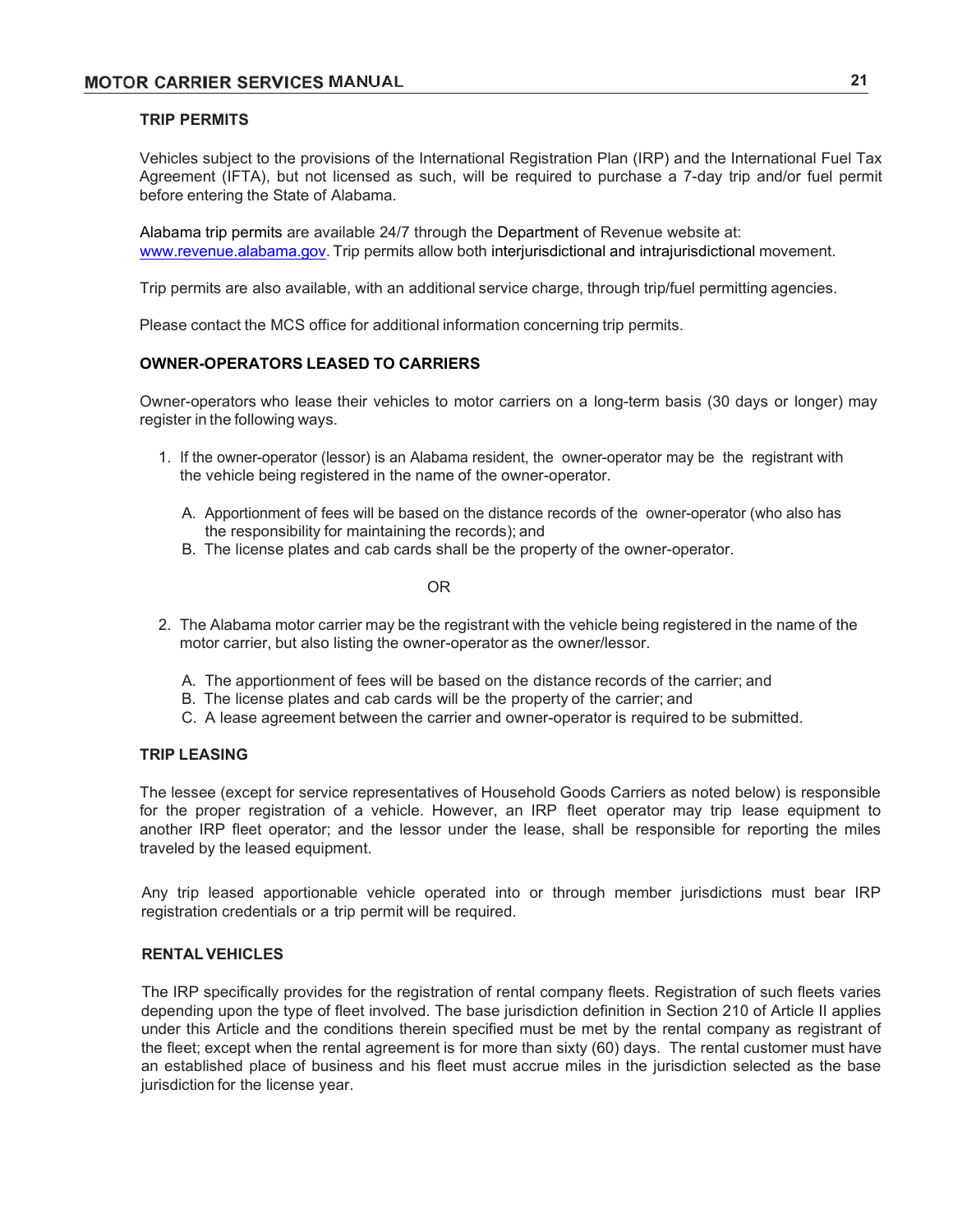# <span id="page-21-0"></span>**RENTAL TRAILERS AND SEMI-TRAILERS**

Trailers and semi-trailers, over 6,000 pounds gross vehicle weight and used solely in pool fleets shall be licensed by dividing the gross revenue received in the preceding year for the use of such rental vehicles arising from rental transactions occurring in the jurisdiction by the total gross revenue received in the preceding year for the use of such rental vehicles arising from rental transactions in all jurisdictions. The resulting percentage shall be applied to the number of units in such fleet, and that number of vehicles fully registered and plated in the jurisdiction. These vehicles should be registered in the county that they are based.

#### <span id="page-21-1"></span>**ONE-WAY VEHICLES**

Owners of trucks with a gross vehicle weight less than 26,000 pounds, operated as part of an identifiable one-way fleet, will allocate vehicles to the respective jurisdictions based on the percentage of miles traveled in each jurisdiction. A simplified example: A rental fleet of 100 vehicles only operates in Alabama and Florida. The total fleet distance equals 100,000 miles. If total distance operated in Alabama equals 25,000 miles and 75,000 miles for Florida, then 25% of the fleet vehicles (25) should be registered in Alabama and 75% of the vehicles (75) should be registered in Florida.

All vehicles of qualified one-way fleets will be allowed to perform both intrajurisdiction and interjurisdiction movements in all jurisdictions. At the option of the registrant, one-way vehicles may also be apportioned.

#### <span id="page-21-2"></span>**UTILITY TRAILERS**

Owners engaged in the business of renting utility trailers weighing 6,000 pounds gross and under, for use in a jurisdiction, shall register a number of trailers equal to the average number of such trailers rented in or through the jurisdiction during the preceding year.

Since the Alabama MCS office does not currently register utility trailers, the required number of trailers should be registered in the county or counties where the rental company is based.

#### <span id="page-21-3"></span>**HOUSEHOLD GOODS CARRIERS**

Household Goods Carriers, using the vehicle leased from service representatives, may choose to either base the vehicle in the base jurisdiction of the service representative or in the base jurisdiction of the carrier.

If the base jurisdiction of the service representative is chosen, the vehicle shall be registered in the name of the service representative with the name of the Household Goods Carrier shown as the lessee on the cab card. Intrajurisdictional distance records are maintained by the lessor-service representative and interjurisdictional distance records are maintained by the lessee-carrier and furnished to the lessor-service representative. The apportionment of fees shall be according to the combined distance records of the service representative and those of the Household Goods Carrier. Such records must be kept or made available in the service representative's base jurisdiction.

If the base jurisdiction of the Household Goods Carrier is selected, the equipment shall be registered by the Household Goods Carrier and the service representative shall be designated as the lessor. The apportioning of fees will be based exclusively on the service representative's distance records. This includes any intrastate miles operated by those vehicles. The records must be kept or made available in the base jurisdiction of the Household Goods Carrier. Service representatives properly registered under this election shall be fully registered for operations under their own authority as well as under the authority of the carrier.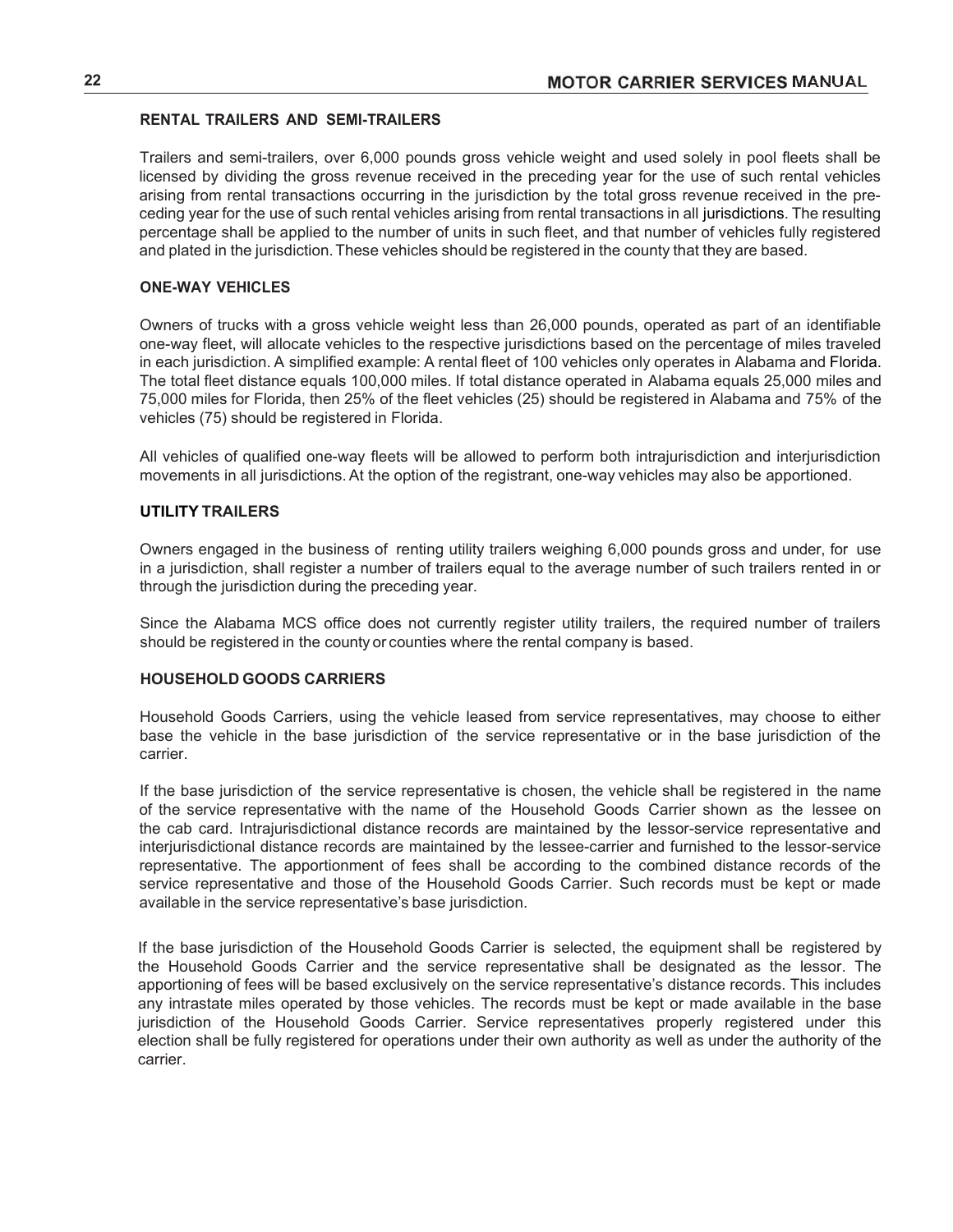#### <span id="page-22-0"></span>**BUSES**

Buses that are transporting passengers for hire interjurisdictionally must be apportionally registered.

All IRP qualified charter buses and motor coaches conducting interstate operations are required to obtain IRP registrations or purchase trip permits. Charter buses and motor coaches must provide the special common carrier of passengers business operating license (BOL) in lieu of the ad valorem taxes. Department Administrative Rule 810-4-1-.07 provides that the special common carrier of passengers BOL must be obtained annually and is a prerequisite to registration. The BOL on charter buses and motor coaches will be apportioned based on the Alabama mileage percentage.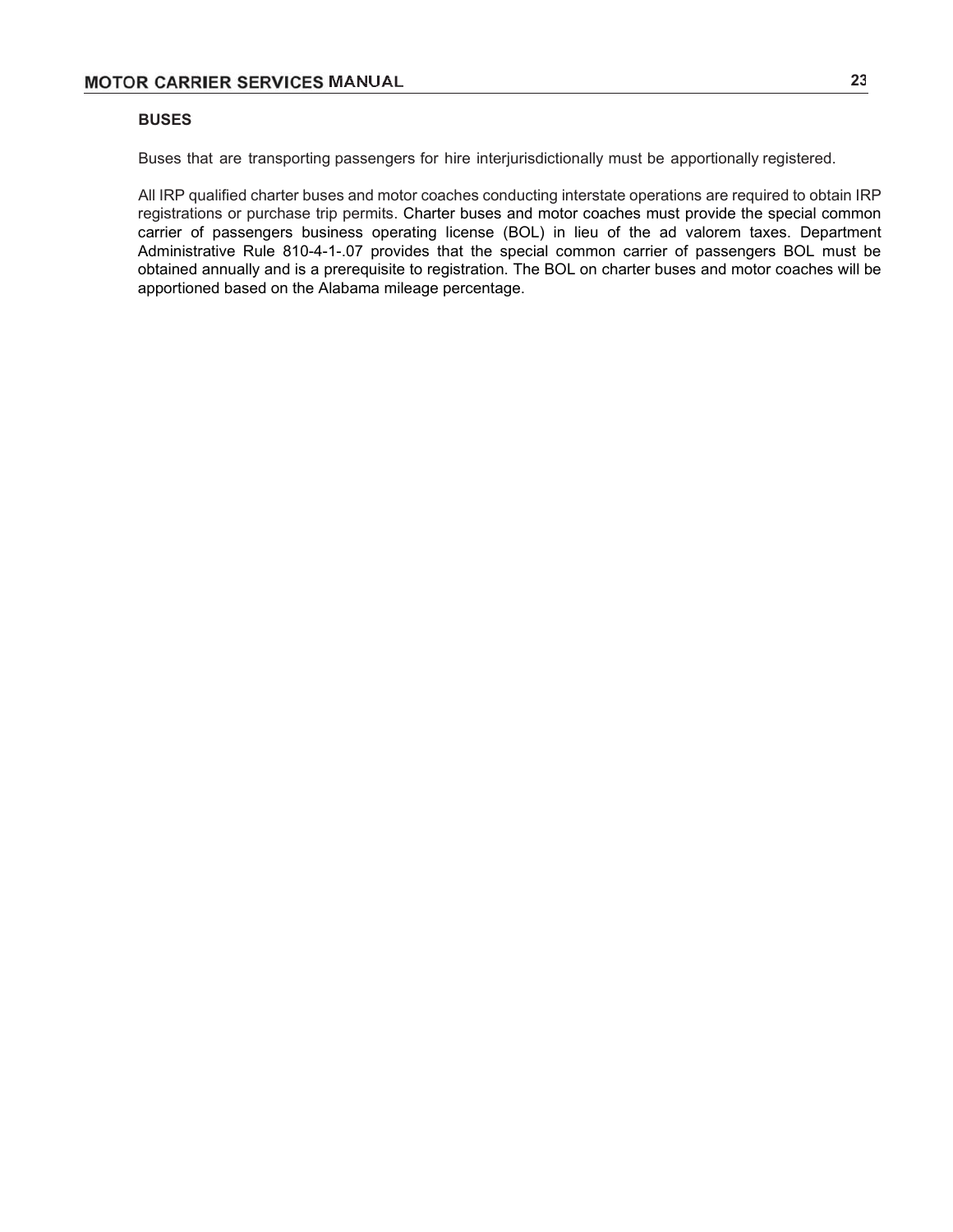# <span id="page-23-0"></span>**RECORD KEEPING REQUIREMENTS**

All individuals who register and/or license their vehicles under the International Registration Plan (IRP) and/or the International Fuel Tax Agreement (IFTA) are required to maintain adequate records that substantiate distance and fuel reporting for a minimum period of four (4) years. *It is important to note that the account holder – even when leased to another carrier – is responsible for maintaining and retaining adequate records.*

**The consistent maintenance of records containing the following elements shall be accepted by the base jurisdiction as adequate.**

# <span id="page-23-1"></span>**Distance Record Keeping**

# **For records maintained manually:**

- 1. Beginning and ending dates of each trip
- 2. Origin and destination of each trip
- 3. Route of travel
- 4. Beginning and ending reading from the odometer, hubometer, engine control module (ECM), or similar device
- 5. Total distance of the trip
- 6. Distance traveled in each jurisdiction
- 7. Vehicle identifier (i.e., VIN, IRP unit number, etc.)

# **For records produced wholly or partly by an electronic vehicle-tracking system, including GPS:**

- 1. Original GPS or other location data for the vehicle
- 2. Date and time of each GPS or other system reading
- 3. Location of each GPS or other system reading
- 4. Beginning and ending reading from the odometer, hubometer, engine control module (ECM), or similar device
- 5. Calculated distance between each GPS or other system reading
- 6. Route of travel
- 7. Total distance of the trip
- 8. Distance traveled in each jurisdiction
- 9. Vehicle identifier (i.e., VIN, equipment number, etc.)

# *Be advised that an electronic logging device (ELD) that meets DOT requirements alone will not meet IFTA / IRP requirements without additional enhancements to include all the above items.*

# <span id="page-23-2"></span>**Fuel Record Keeping**

Complete records of all motor fuel purchased, received, and used in the conduct of business must be maintained. Separate totals must be compiled for each motor fuel type. Retail fuel purchases and bulk fuel purchases are to be accounted for separately. Receipts that have been altered or reflect erasures may not be accepted for tax-paid credit.

**Retail Purchases** must be supported by a receipt, invoice or other acceptable document (i.e., credit card receipt, vendor invoice or transaction listing, etc.). The following must be reflected:

- 1. Purchase date
- 2. Seller's name and address
- 3. Quantity purchased
- 4. Fuel type
- 5. Price per unit or total price
- 6. Vehicle identifier (i.e., VIN, equipment number, etc.)
- 7. Purchaser's name (in the case of a lessee/lessor agreement, receipts for tax-paid purchases may be in the name of either party provided a legal connection can be made to the reporting party).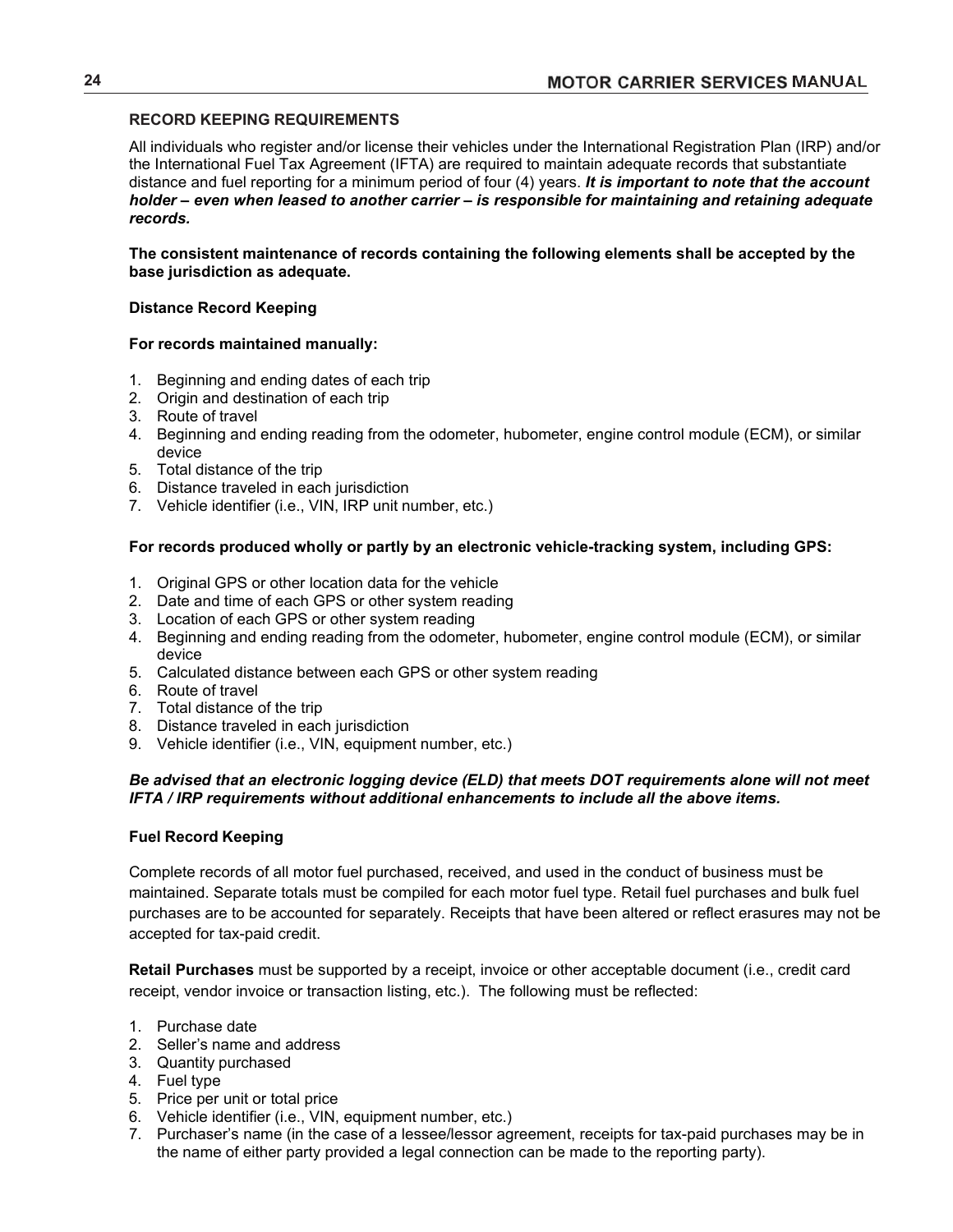**Bulk Fuel** must be supported by delivery tickets and/or receipts, and inventory reconciliations must be maintained. Records that distinguish withdrawals into IFTA vehicles from other uses must also be maintained. To obtain credit for withdrawals from a licensee owned, leased or controlled bulk storage facility, the following records must be maintained:

- 1. Withdrawal date
- 2. Quantity withdrawn
- 3. Fuel type
- 4. Vehicle identifier (i.e., VIN, equipment number, etc.)
- 5. Purchase and inventory records to substantiate the payment of tax

#### **Summaries:**

- 1. Monthly summaries that reflect the distance and fuel by jurisdiction and in total, **per vehicle**
- 2. Quarterly summaries that reflect the distance and fuel by jurisdiction and in total, **per fleet**
- 3. Annually a summary of the quarterly summaries (IRP only)

#### <span id="page-24-0"></span>**Records Reviews**

The Motor Vehicle Division may conduct a Records Review on a carrier to promote the proper maintenance of records. A report indicating any record keeping issues will be issued to the registrant upon completion of the review. No fee or tax changes will result from the records review process.

#### <span id="page-24-1"></span>**Audits**

Under the provisions of the IFTA and IRP, the State of Alabama is required to audit the records of a percentage of its carrier base annually. The carrier will be notified at least 30 days prior to the audit engagement. The information must be accurate, legible and must be presented in a format or manner that is accessible and can be audited. Adequate records will substantially cover the fleet's operations and will contain the content necessary to verify the fleet's activity. An audit may be conducted at the following locations:

- 1. Taxpayer's principal place of business;
- 2. Offices of the licensing agencies, leasing companies, or service representatives;
- 3. Offices of the Alabama Department of Revenue; or
- 4. Other locations as agreed upon by the taxpayer or its representative.

Upon completion of the audit, the Department of Revenue shall provide the audit findings to the carrier and all affected member jurisdictions. If the carrier does not agree with the audit findings, they will have 30 days from the date they are notified of the audit findings to file a written appeal.

Penalty and/or interest on audit assessments shall be made in accordance with the statute of each jurisdiction and may be individually assessed by affected IRP/IFTA member jurisdictions.

#### If records are not made available, or if the records as a whole are inadequate for examination purposes, **an assessment of liability may be imposed and the IRP and/or IFTA credentials subsequently revoked.**

# **Inadequate Records Assessments:**

**IRP:** The base jurisdiction shall impose an assessment in the amount of 20 percent of the apportionable fees paid by the registrant for the registration of its fleet in the registration year to which the records pertain. The base jurisdiction shall impose an assessment of 50 percent for the second offense. The base jurisdiction shall impose an assessment of 100 percent for any subsequent offenses.

**IFTA:** The base jurisdiction shall impose an additional assessment by adjusting the licensee's reported fleet MPG to 4.00, or reducing the licensee's reported MPG by twenty percent (20%).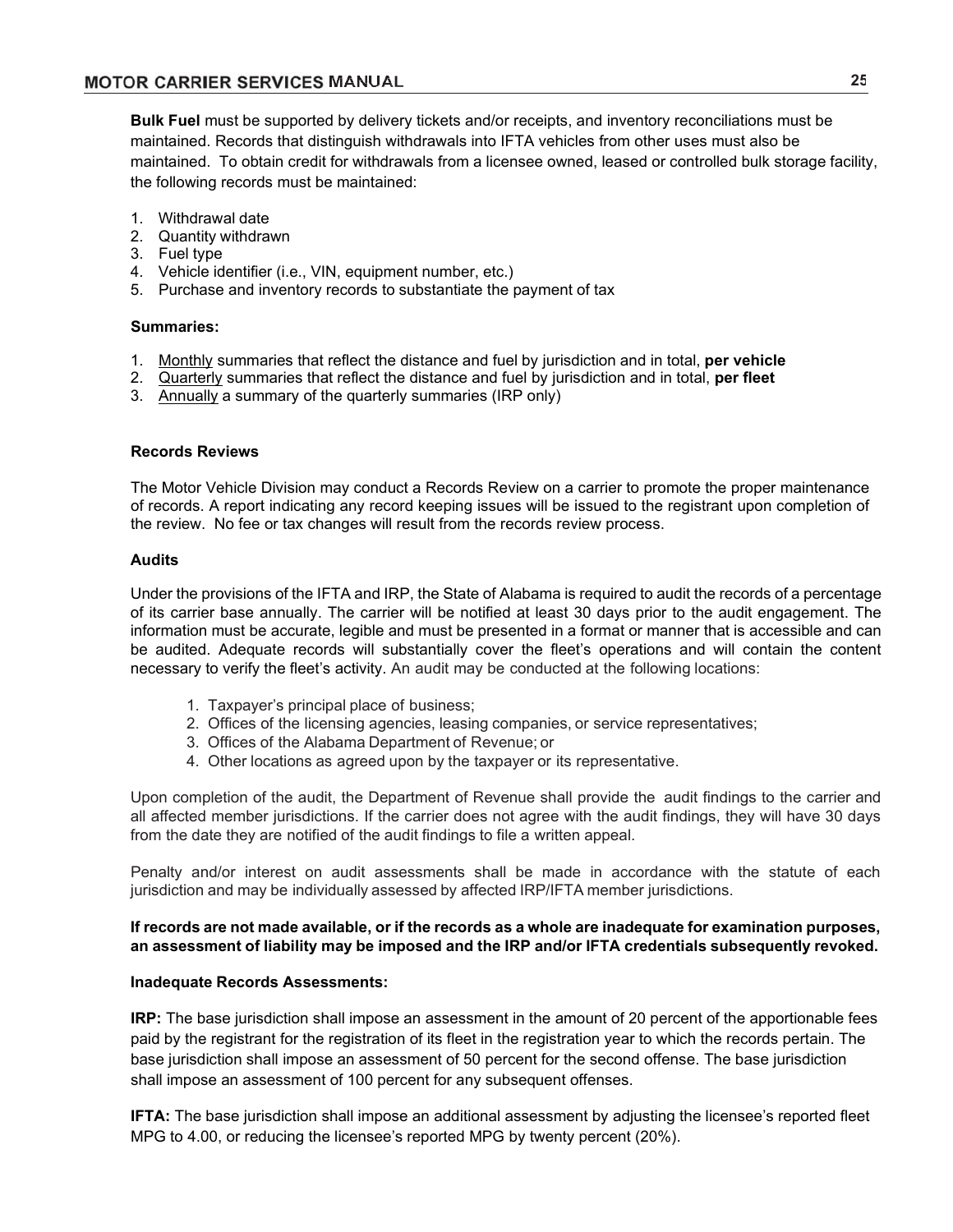# <span id="page-25-0"></span>**Appeals**

A taxpayer may appeal an action or audit finding issued by the Department of Revenue by making a written request for a hearing within 30 days after the service of notice of the original action or finding. If the hearing is not requested in writing within 30 days, the original finding or action is final.

The hearing shall be held expeditiously but may be continued for reasonable cause being shown by either party. The base jurisdiction shall give at least 20 days' written notice of the time and place of the hearing.

The licensee may appear in person and/or be represented by counsel at the hearing, and is entitled to produce witnesses, documents, or other pertinent material to substantiate the appeal. If the licensee appeals an assessment for one or more jurisdictions, it will be the responsibility of the base jurisdiction to participate in the appeal process on behalf of the other jurisdictions.

The base jurisdiction will notify the appellant of the findings of fact and the ruling on the appeal.

Further appeal of any jurisdiction's finding will proceed in accordance with the Alabama Taxpayers' Bill of Rights. In the case of an audit, if the taxpayer is still in disagreement with the original finding, the taxpayer may request any or every jurisdiction to audit the taxpayer's records. Each jurisdiction to which a request is made may elect to accept or deny the request. Each jurisdiction electing to audit the taxpayer's records will audit for its portion of the taxpayer's operations. The taxpayer shall make records available at the office of the jurisdiction or at a place designated by the jurisdiction or pay reasonable per diem and travel expenses associated with conducting an audit at the taxpayer's place of business.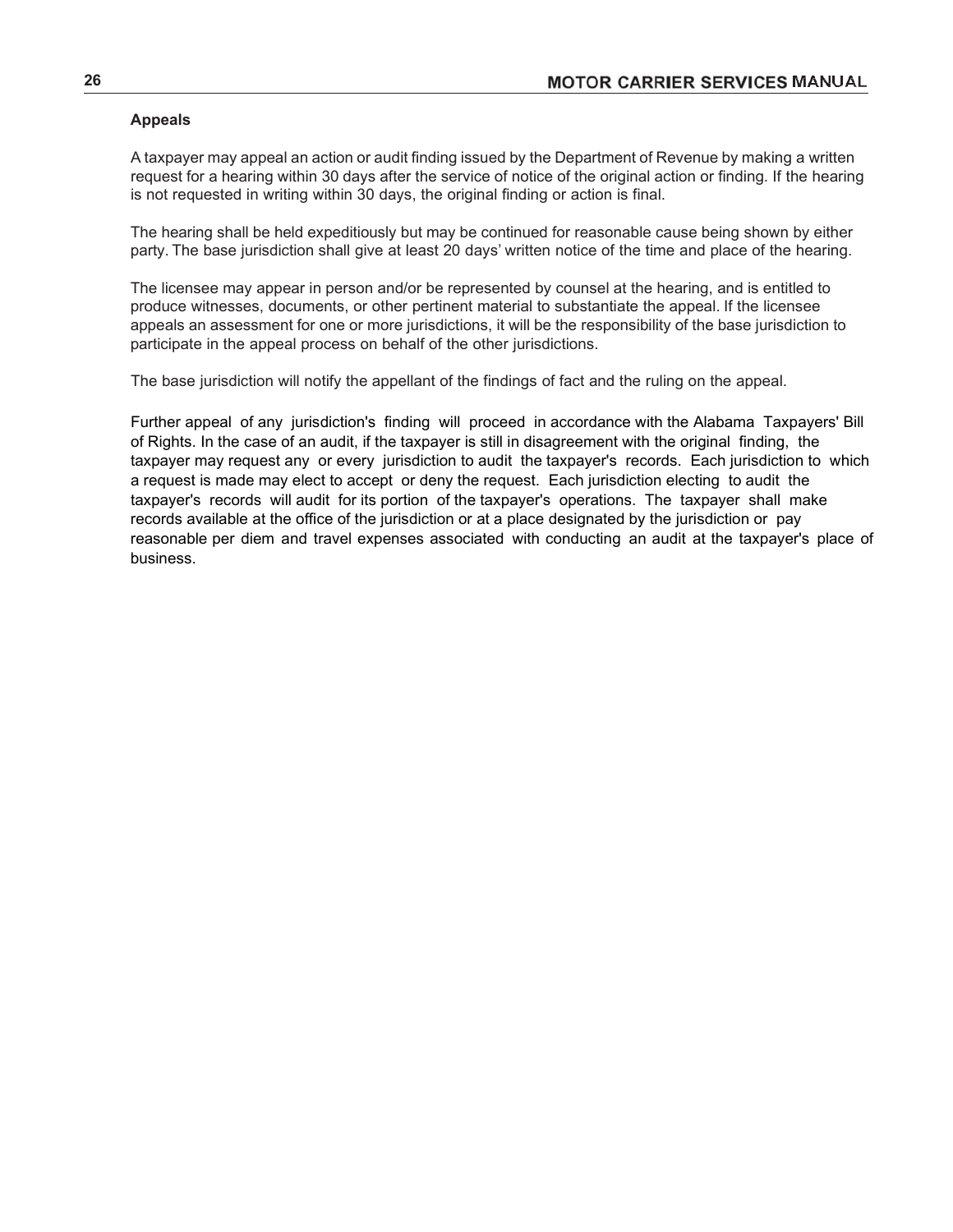**Page left blank intentionally.**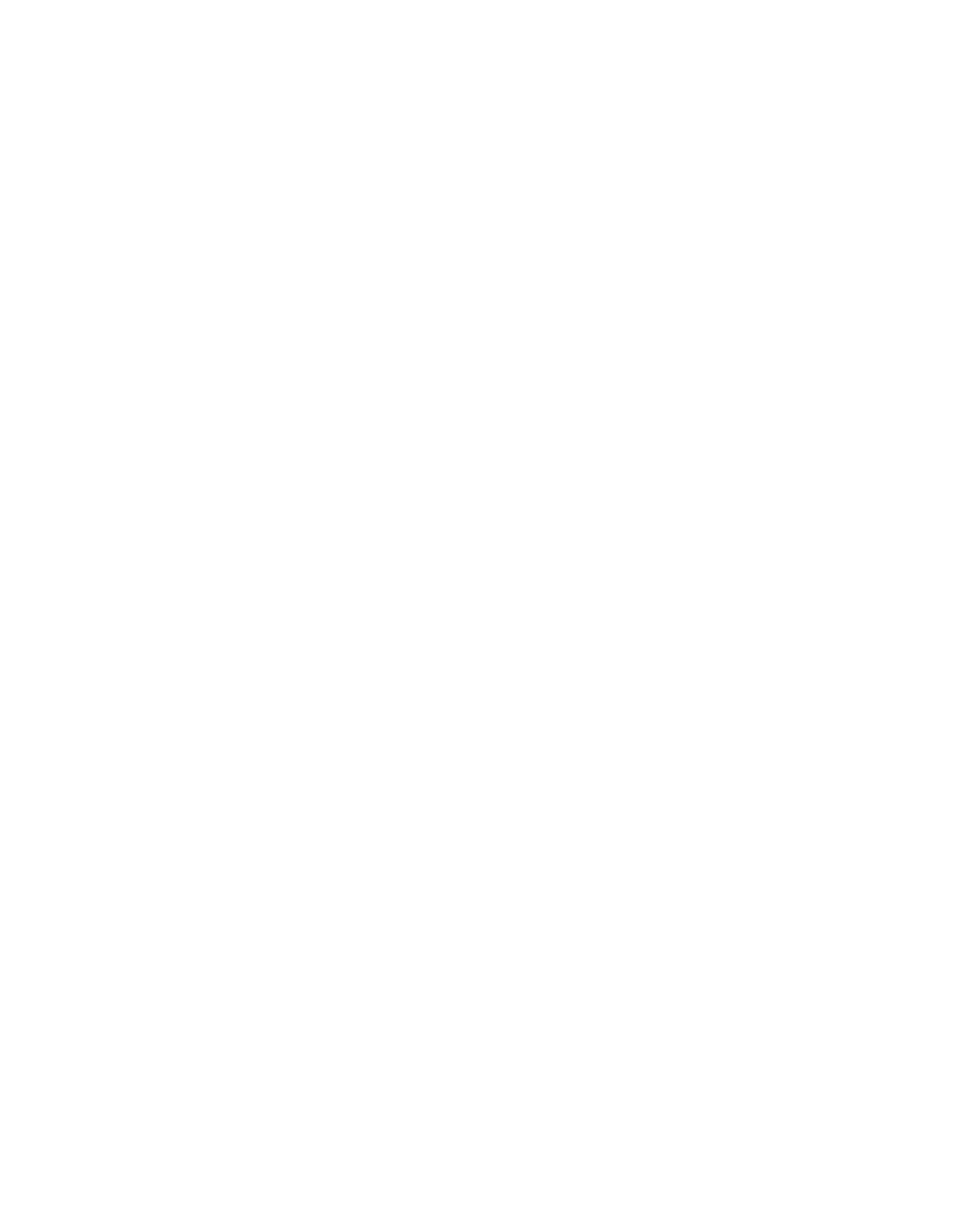# **APPENDIX A**

**TYPES OF VEHICLES**



TRACTOR (TR) – a motor vehicle designed and used primarily to pull another vehicle and is not constructed to carry a load other than part of the weight of the pulled vehicle and its load.



TRUCK (TK) – A motor vehicle designed and used for the transportation of property.



TRUCK/TRACTOR (TT) – A motor vehicle designed and primarily used for pulling other vehicles but constructed to carry a load other than part of the vehicle being pulled and its load.



FULL TRAILER (FT) – A vehicle without motive power designed for carrying persons or property, pulled by a motor vehicle, and so constructed that no part of its weight rests on the pulling vehicle.



SEMI-TRAILER (ST) – A vehicle without motive power designed for carrying persons or property and for being drawn by a motor vehicle and so constructed that some part of its load rests upon or is carried by the towing vehicle.



ROAD-TRACTOR (RT) – A vehicle designed for pulling other vehicles (mobile homes) and not constructed to carry a load other than a part of the weight of the towed vehicle.



CONVERTER GEAR (CG) - Auxiliary axle undercarriage assembly with a fifth wheel and a tow bar used to convert a semi-trailer to a full trailer.



BUS (BS) - A vehicle designed for carrying more than 10 passengers and used for the transportation of persons.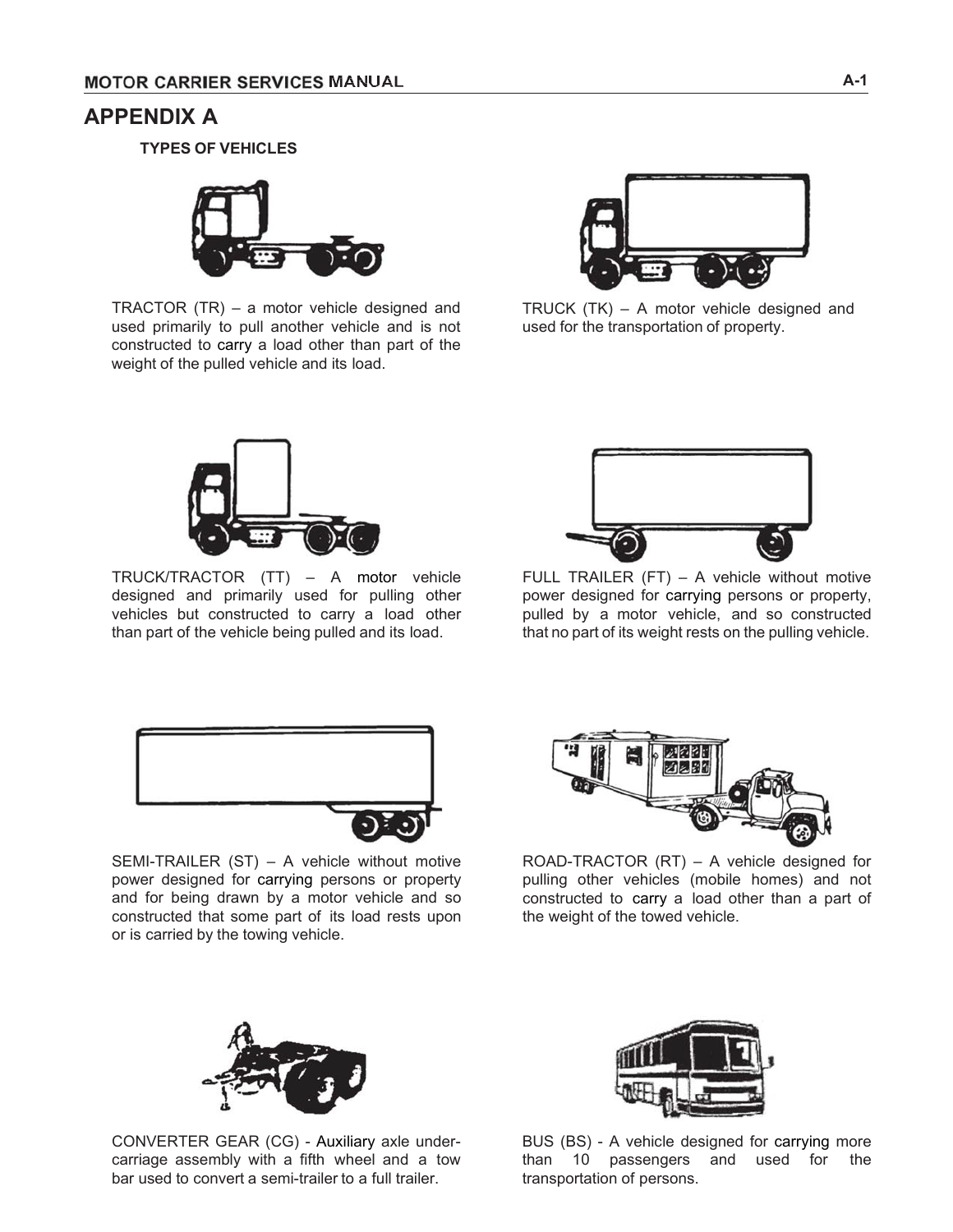**MAXIMUM WEIGHT LIMITATIONS**(20M = 20,000 Pounds, 34M = 34,000 Pounds)



The maximum weight of 20,000 pounds can rarely be placed on the front axle so maximum gross weights shown above would frequently be excessive. Bridge laws will also limit weight according to axle spacing.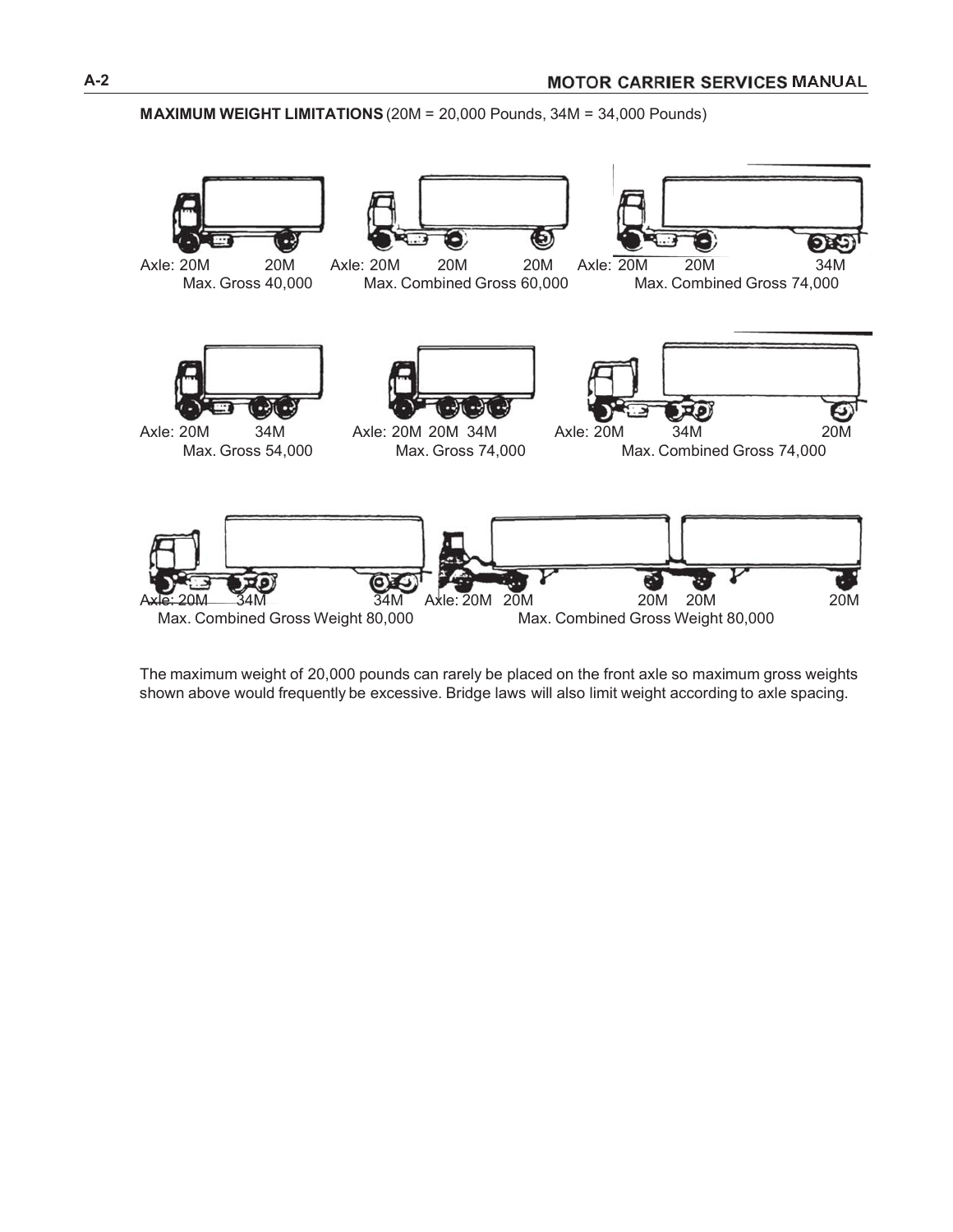# **STANDARD VEHICLE ABBREVIATIONS**

# **TRUCKS AND TRACTORS**

| General Motors Corp GMC         |  |
|---------------------------------|--|
|                                 |  |
|                                 |  |
| International Harvester Co INTL |  |
|                                 |  |
|                                 |  |
|                                 |  |
|                                 |  |
| Marnon Harrington MAHA          |  |
|                                 |  |
|                                 |  |
|                                 |  |
| Peterbuilt Motor Co  PTRB       |  |
|                                 |  |
| Unpublished CodesTRUK           |  |
|                                 |  |
|                                 |  |
|                                 |  |
|                                 |  |
| White-General Motors  WGMC      |  |

# **BUSES**

| General Motors Corp GMC |  |
|-------------------------|--|
|                         |  |
|                         |  |
|                         |  |
|                         |  |
|                         |  |
|                         |  |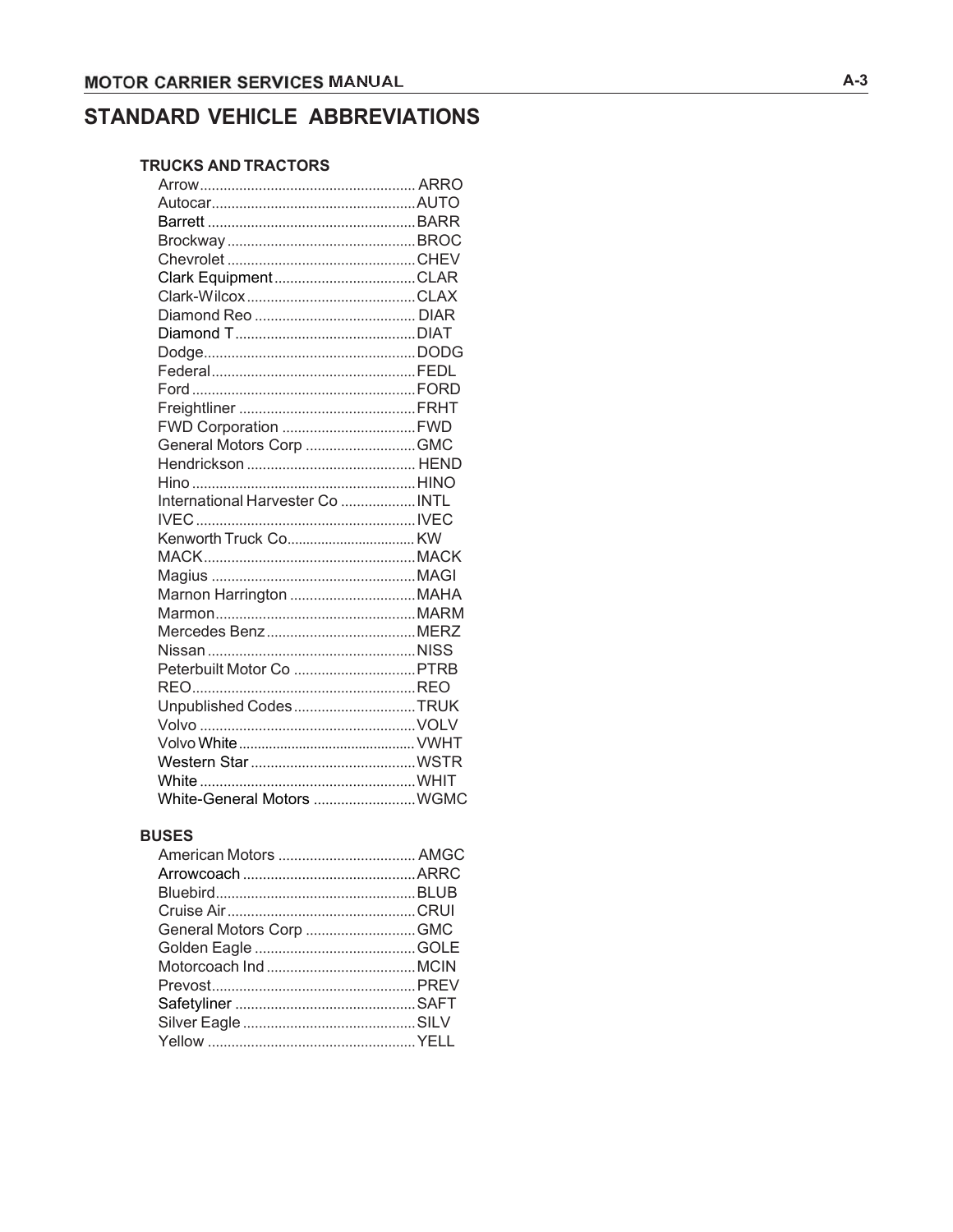# **VEHICLE COLOR CODES**

To ensure uniform color on all registrations and certificates of title, the color codes in the chart below should be used. If a vehicle is one color, the appropriate three letter code describing that color is sufficient.

**Example:** White will be WHI, Black will be BLK

When describing a vehicle with more than one color, the order of listing shall be from top to bottom or front to rear. A slash (/) should be used to separate the color codes.

**Example:** White over Black – WHI/BLK

# **COLOR CODES**

| Bronze…………………………………………………BRZ             |  |
|------------------------------------------|--|
|                                          |  |
|                                          |  |
|                                          |  |
|                                          |  |
|                                          |  |
|                                          |  |
|                                          |  |
|                                          |  |
|                                          |  |
|                                          |  |
|                                          |  |
|                                          |  |
|                                          |  |
|                                          |  |
| Silver (Aluminum or Stainless Steel) SIL |  |
|                                          |  |
|                                          |  |
|                                          |  |
|                                          |  |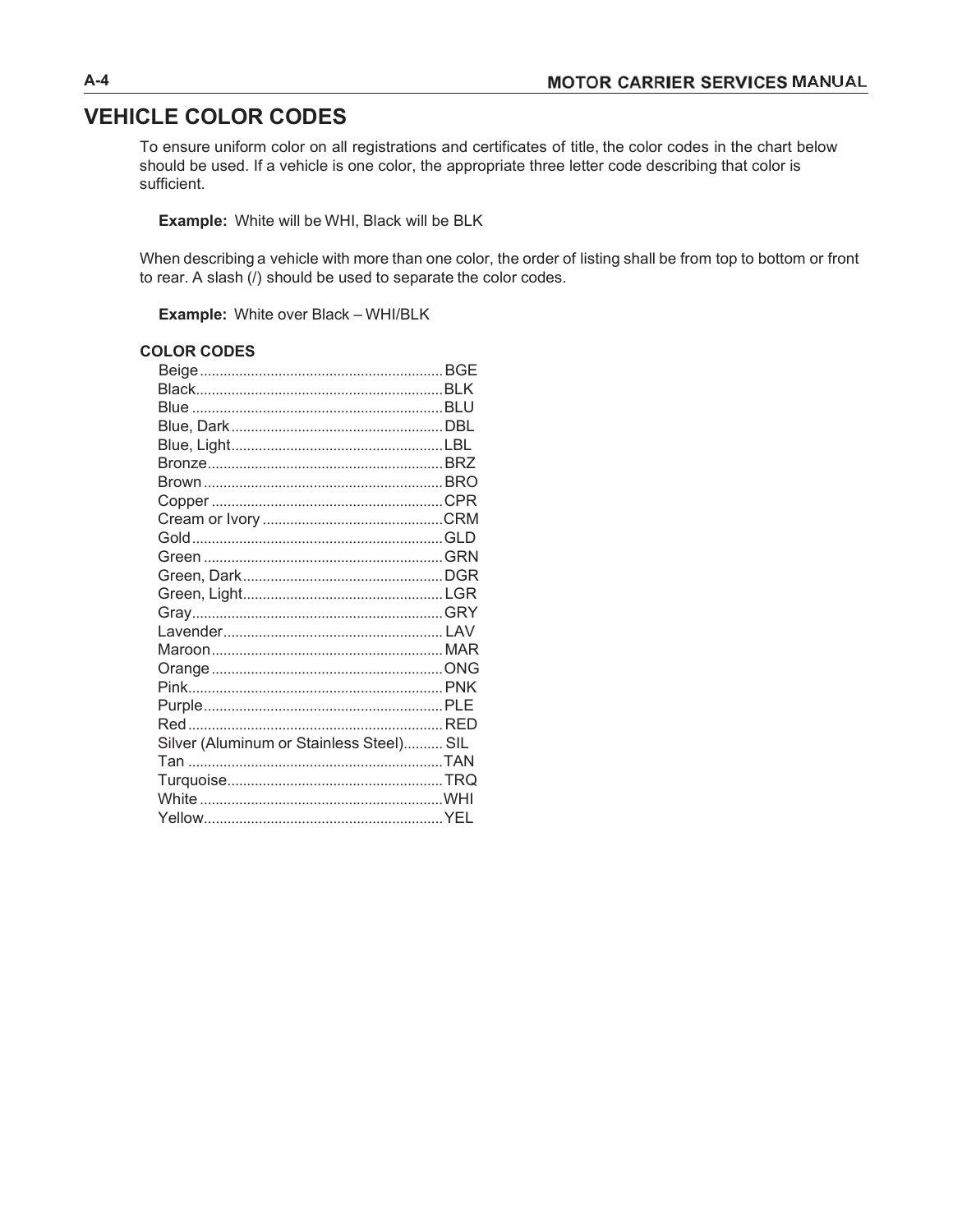# **STATE OF ALABAMA LEGAL HOLIDAYS**

Based on Section 1-3-8 of **Code of Alabama 1975** as amended by Act 91-250

| <b>Holiday</b>                           | Always falls on              |
|------------------------------------------|------------------------------|
| New Year's Day                           | January 1                    |
| Robert E. Lee<br>Martin Luther King, Jr. | 3rd Monday in January        |
| George Washington<br>Thomas Jefferson    | 3rd Monday in February       |
| Confederate Memorial Day                 | 4th Monday in April          |
| National Memorial Day                    | last Monday in May           |
| Jefferson Davis                          | 1st Monday in June           |
| Independence Day                         | July 4                       |
| Labor Day                                | 1st Monday in September      |
| Columbus Day                             | 2nd Monday in October        |
| <b>Veterans Day</b>                      | November 11                  |
| Thanksgiving                             | 4th Thursday in November     |
| Christmas Day                            | December 25                  |
| *Mardi Gras Day                          | Tuesday before Ash Wednesday |

\*Mardi Gras is observed in Baldwin and Mobile Counties only.

If any holiday falls on a Sunday, the following day is the holiday. If any holiday falls on a Saturday, the preceding day is the holiday.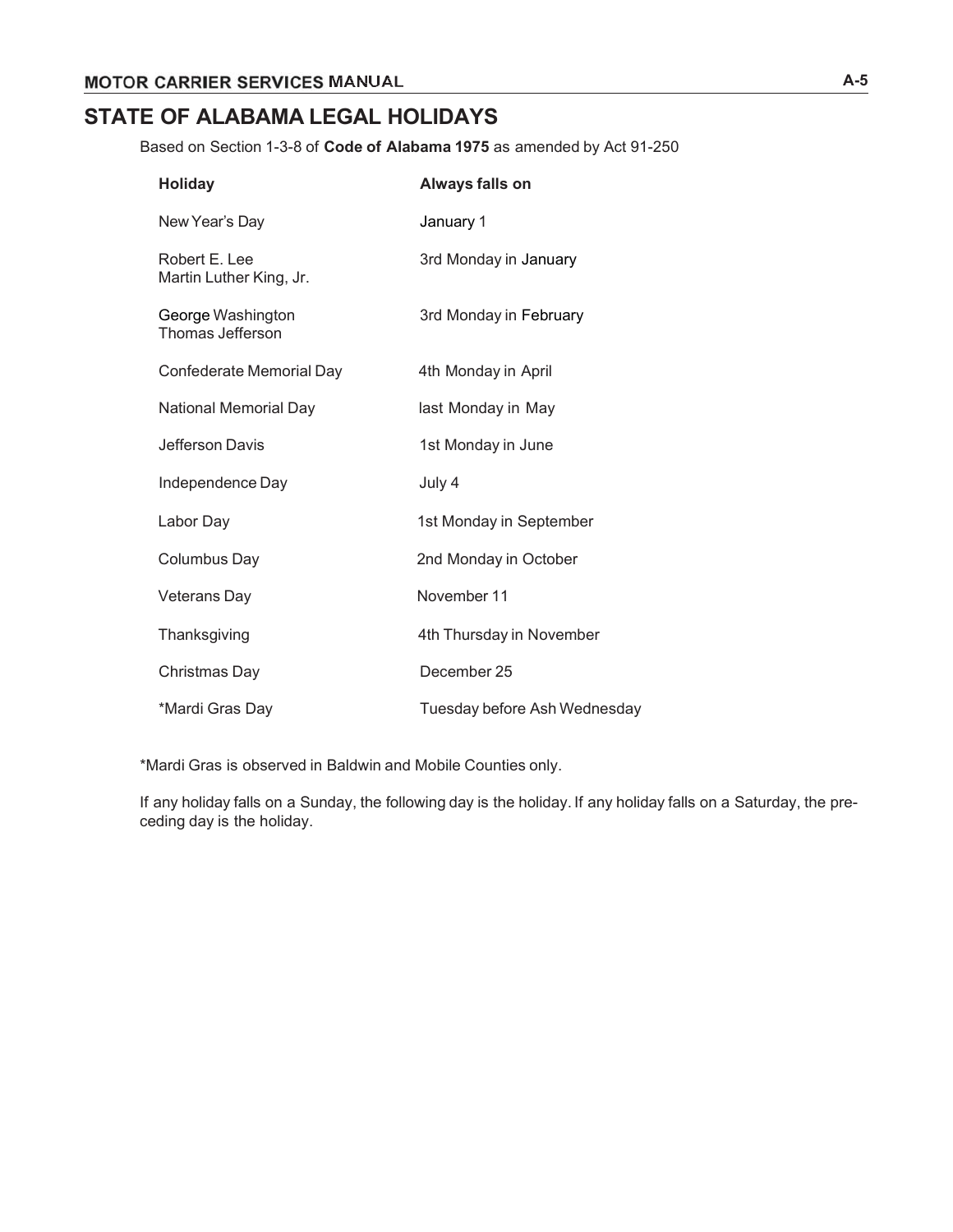# **DECAL PLACEMENT GUIDANCE**



# **Place your IFTA decals in the shaded areas**



**The Alabama Department of Revenue and the IFTA Law Enforcement Committee strongly urge you to affix your valid IFTA decals in the recommended shaded locations on both sides of the vehicle to avoid costly delays on the road. Do not place IFTA decals on windows, mirrors, tanks, or vents. Please remove all expired or non-valid decals.**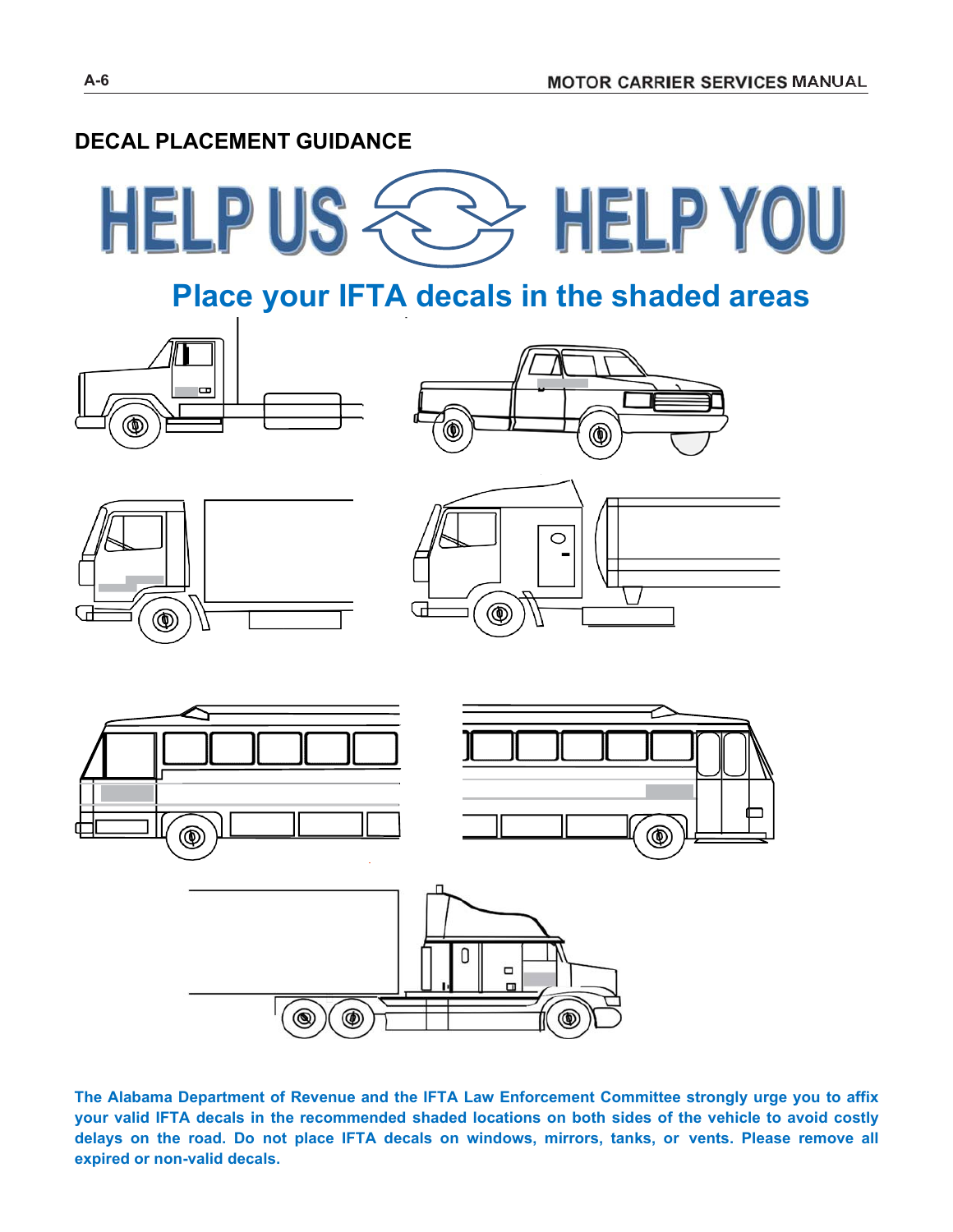# **ALABAMA REGULATORY INFORMATION**

## **UNIFIED CARRIER REGISTRATION**

Alabama Public Service Commission 100 North Union St., Room 982 P.O. Box 304260 Montgomery, AL 36130 Telephone:(334) 242-5176 Website[:www.psc.alabama.gov](http://www.psc.alabama.gov/)

# **OVERSIZE / OVERWEIGHT PERMITS**

Alabama Department of Transportation Permit Section 1409 Coliseum Blvd. Montgomery, AL 36130 Telephone:(334) 834-1092 Fax: (334) 832-9084 Website: [www.dot.state.al.us](http://www.dot.state.al.us/)

# **HAZARDOUS WASTE HAULING PERMITS**

Department of Environmental Management Land Division / Special Services Section 1751 CongressmanWilliam L. Dickinson Drive Montgomery, AL 36130 Telephone: (334) 271-7726 Website: [www.adem.alabama.gov](http://www.adem.alabama.gov/)

# **FEDERAL MOTOR CARRIER SAFETY**

**ADMINISTRATION (FMCSA)** 1-800-832-5660 federal office Website: [www.fmcsa.dot.gov](http://www.fmcsa.dot.gov/)

# **SALES/USE TAX DIVISION** Alabama

Department of Revenue P.O. Box 327710 Montgomery, AL 36132 Telephone: (334) 242-1490 Website[:www.revenue.alabama.gov](http://www.revenue.alabama.gov/)

# **LIVESTOCK HAULERS PERMIT**

Department of Agriculture & Industries Agriculture Investigative Division P.O. Box 3336 Montgomery, AL 36109 Telephone:(334) 240-7208 Website: [www.agi.alabama.gov](http://www.agi.alabama.gov/)

## **MOTOR CARRIER SAFETY**

Alabama LawEnforcementAgency Motor Carrier Safety Division P.O. Box 1511 Montgomery, AL 36102 Telephone:(334) 242-4395 Website: [www.alea.gov](http://www.dps.alea.gov/)

# **TITLE INFORMATION**

Alabama Department of Revenue Motor Vehicle Division, Title Section 2545 Taylor Rd. P.O. Box 327640 Montgomery, AL 36132-7640 Email: [MVD@revenue.alabama.gov](mailto:MVD@revenue.alabama.gov) Website: [www.revenue.alabama.gov](http://www.revenue.alabama.gov/)

# **COMMERCIAL DRIVERS LICENSE**

Alabama LawEnforcementAgency Driver's License Division 301 South Ripley St. P.O. Box 1511 Montgomery, AL 36130 Telephone: (334) 242-3427 Website: [www.alea.gov](http://www.alea.gov/)

# **LIQUEFIED PETROLEUM GAS BOARD**

818 South Perry Street P.O. Box 1742 Montgomery, AL 36102 Telephone:(334) 242-5649 Website: [www.lpgb.state.al.us](http://www.lpgb.state.al.us/)

# **PROPERTY TAX DIVISION**

Alabama Department of Revenue P.O. Box 327210 Montgomery, AL 36132 Telephone:(334) 242-1525 Website: [www.revenue.alabama.gov](http://www.revenue.alabama.gov/)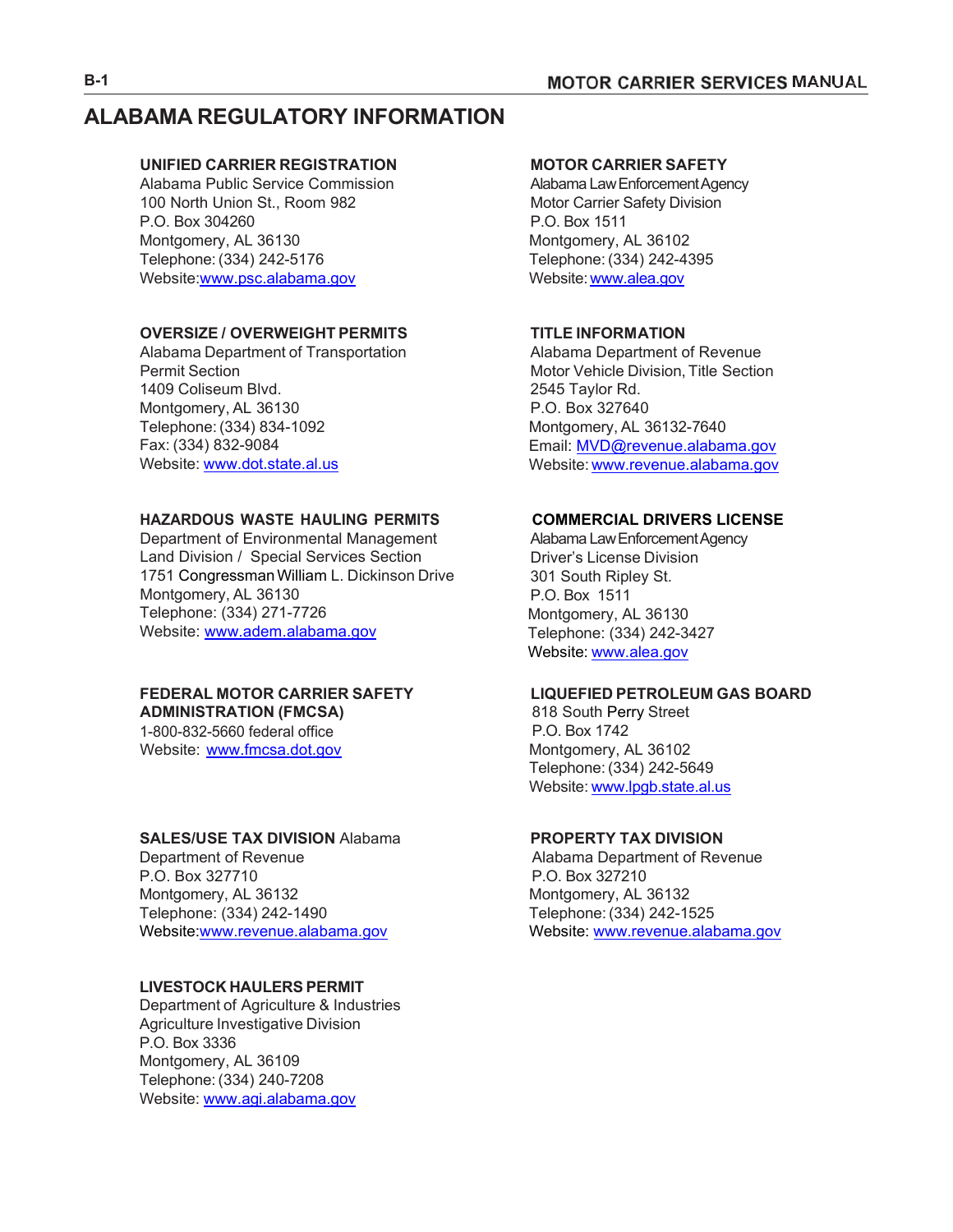# **ALABAMA DEPARTMENT OF REVENUE TAXPAYER SERVICE CENTERS**

#### **AUBURN / OPELIKA**

Auburn, AL 36830 Opelika, AL 36801 Phone: (334) 887-9549

**DOTHAN**

121 Adris Place P.O. Box 5739 Phone: (334) 793-5803 Fax: (334) 793-1488

#### **GADSDEN**

Phone: (256) 547-0554 Fax: (256) 547-6922

**HUNTSVILLE**

4920 Corporate Drive, Suite H P.O. Box 11487 Huntsville, AL 35805 Huntsville, AL 35814-1487 Phone: (256) 837-2319 Fax: (256) 837-7322

**JEFFERSON / SHELBY**

2020 Valleydale Road P.O. Box 1927 Suite 208 Pelham, AL 35124<br>Hoover, AL 35244 Fax: (205) 733-298 Phone: (205) 733-2740

#### **MOBILE**

851 East I-65 Service Road P.O. Drawer 160406 South, Suite 100 Mobile, AL 36616-1406 Mobile, AL 36609 Fax: (251) 476-5032 Phone: (251) 344-4737

#### **MONTGOMERY**

2545 Taylor Road P.O. Box 327490 Phone: (334) 242-2677 Fax: (334) 265-9887

#### **SHOALS**

201 S. Court Street P.O. Box 219 Phone: (256) 383-4631

#### **TUSCALOOSA**

1434 22<sup>nd</sup> Ave P.O. Box 2467 Phone: (205) 759-2571 Fax: (205) 349-3780

3300 Skyway Drive 3320 Skyway Drive, Suite 808

Dothan, AL 36303 Dothan, AL 36302-5739

701 Forrest Avenue P.O. Drawer 1190 Gadsden, AL 35901 Gadsden, AL 35902-1190

Fax: (205) 733-2989

Montgomery, AL 36117 Montgomery, AL 36132-7490

Florence, AL 35630 Florence, AL 35631-0219<br>Phone: (256) 383-4631 Fax: (256) 764-2536

Tuscaloosa, AL 35401 Tuscaloosa, AL 35403-2467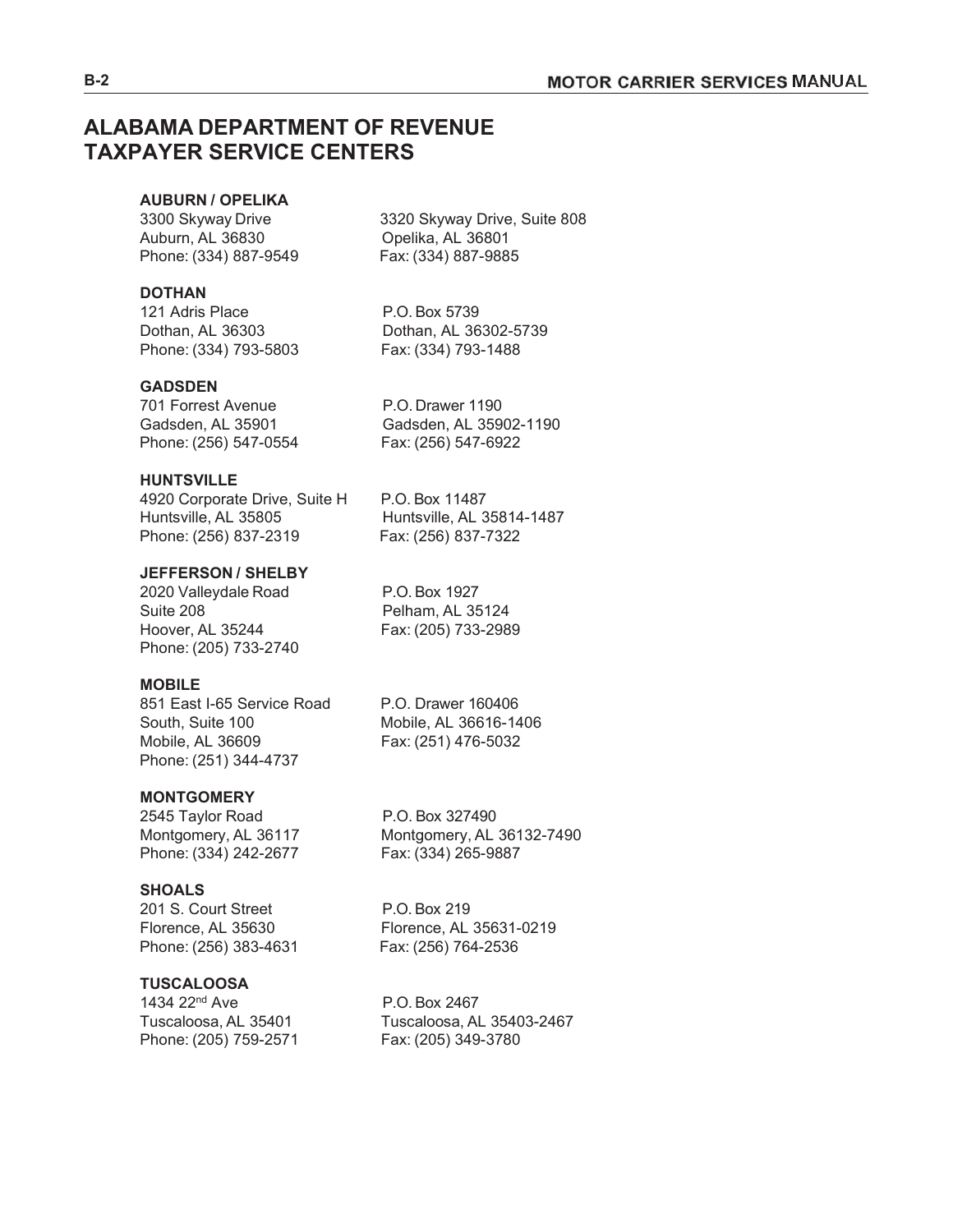# **IRS OFFICE LOCATIONS**

You can pick up some of the most requested forms, instructions, and publications at many IRS offices, post offices, and libraries. Some IRS offices, libraries, city and county government offices, credit unions, grocer y stores, office supply stores, and copy centers have an extensive collection of products available to photocopy or print from a CD-ROM.

The following IRS walk-in office locations offer assistance with Heavy Vehicle Use Tax Returns (Form 2290). IRS walk-in office hours are Monday through Friday 8:30 a.m. to 4:30 p.m. unless otherwise noted.

Birmingham, AL Chattanooga, TN 801 Tom Martin Drive, Room 137-E1 5740 Uptain Road, Suite 7800 Birmingham, AL 35211 Chattanooga, TN 37411 Phone: (205) 912-5333 Phone: (423) 855-6460

Columbus, GA Columbus, MS 6068 Business Park Drive, Suite 124 2209 Fifth Street North Columbus, GA 31909 Columbus, MS 39705 Phone: (706) 494-9079 Phone: (662) 328-6957

Dothan, AL Florence, AL Dothan, AL 36303 **Florence**, AL 35630 Phone: (334) 702-3470 Phone: (256) 764-6731

Huntsville, AL Mobile, AL 5123 Research Drive N.W. 1110 Montlimar Drive Huntsville, AL 35805 Mobile, AL 36609 Phone: (256) 539-0642 Phone: (251) 341-5946

Montgomery, AL **Pensacola**, FL 1285 Carmichael Way 7180 9th Ave North Montgomery, AL 36106 **Pensacola, FL 32504** Phone: (334) 264-2453 Phone: (850) 475-7360

Tupelo, MS 111 E. Troy St. Tupelo, MS 38804 Phone: (662) 842-5870

202 West Adams Street, Suite 2 204 South Walnut Street, Suite A

You can receive help with your Form 2290 questions by calling the Form 2290 call site.The hours of operation are Monday - Friday, 8:00 a.m. to 6:00 p.m., EST.

| IF you are calling from | THEN use this number         |
|-------------------------|------------------------------|
| The United States       | 866-699-4096 (toll free)     |
| Canada or Mexico        | 859-669-5733 (not toll free) |

The assistor will have access to your Form 2290 account information. Have your Form 2290 and information about your filing available when you call.

You can order forms, publications, and automated information 24 hours a day, 7 days a week, by phone. Call 1-800-TAX-FORM (1-800-829-3676) to order current and prior year forms, instructions, and publications. You should receive your order within 10 days.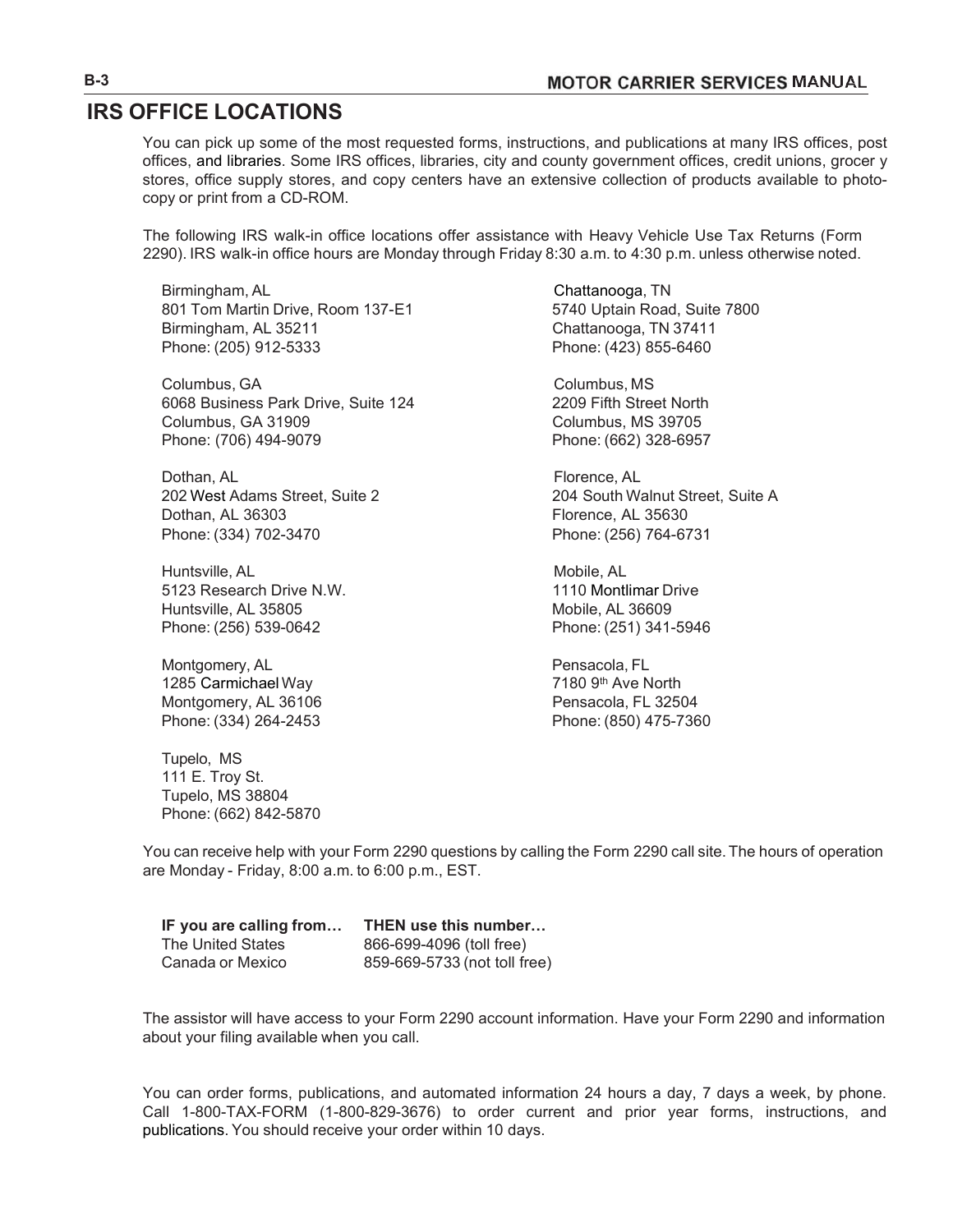You can access the IRS website 24 hours a day, 7 days a week at [www.irs.gov](http://www.irs.gov/) to:

- Download forms, instructions, and publications.
- See answers to frequently asked tax questions.
- Search publications on-line by topic or keyword.
- Send comments or request help by email.
- Sign up to receive local and national tax news by email.
- Apply for a Federal Employee Identification Number.

Additional resources regarding your Form 2290 includes:

- Two easy ways to get to the Trucking Tax Center [www.irs.gov/Businesses/Small-Businesses-&-](http://www.irs.gov/Businesses/Small-Businesses-%26-) Self-Employed/Trucking-Tax-Center or under "Hot Topics" on [www.irs.gov](http://www.irs.gov/)
- Improved FAQs for Truckers Who e-file to help get Form 2290 processed and Schedule 1 issued

Electronic filing is encouraged for each return with 25 or more vehicles. However, all taxpayers are encouraged to file electronically. To file your taxes electronically, you will need to select an approved software provider. Provider names can be found on the 2290 e-file partners' page of the IRS website.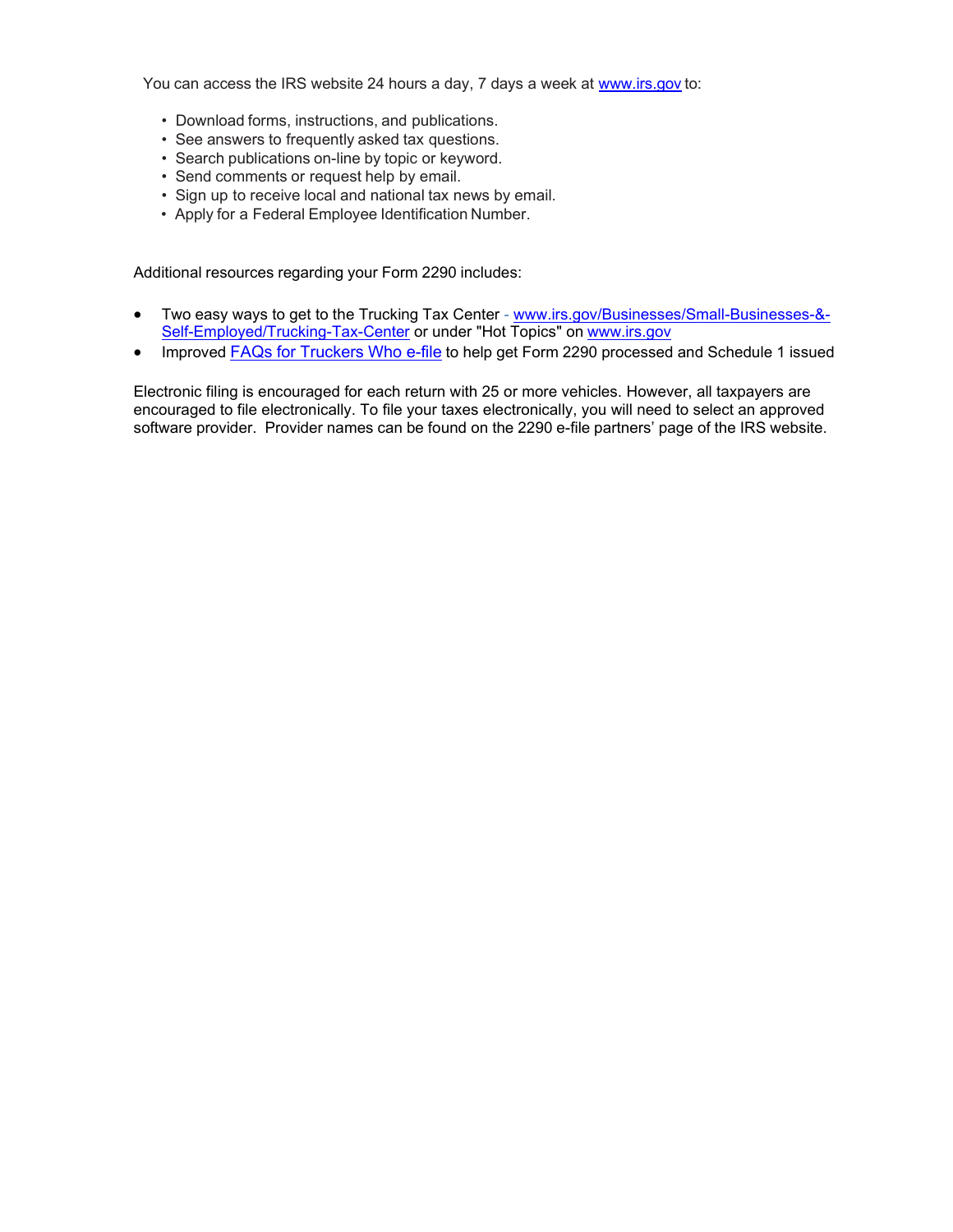# **GLOSSARY** (Definitions)

The following is a glossary of common terms used in the IRP and IFTA programs. In some cases, the same terms may be used differently in different programs.

- **ALLOCATION**  A system of registering a Fleet that operates in more than one Member Jurisdiction under which the Vehicles are fully registered in individual Member Jurisdictions in proportion to a measure of the presence or travel of the Fleet in each one, and under which the Vehicles so registered are granted Reciprocity in all the Member Jurisdictions in which any of the Vehicles of the Fleet is registered.
- **APPORTIONABLE FEE**  Any periodic recurring fee or tax required for registering vehicles, such as registration, license or weight fees.
- **APPORTIONABLE VEHICLE**  Any power unit that is used or intended for use in two (2) or more jurisdictions and that is used for the transportation of persons for hire or designed, used, or maintained primarily for the transportation of property, and:
- has two axles and a gross vehicle weight or registered gross vehicle weight in excess of 26,000 pounds (11,793.401 kilograms); or
- has three or more axles, regardless of weight; or
- is used in combination, when the gross vehicle weight or registered gross vehicle weight of such combination exceeds 26,000 pounds (11,793.401 kilograms).

A recreational vehicle, a vehicle displaying restricted plates, or a government owned vehicle is not an apportionable vehicle; except that a truck or truck tractor, or the power unit in a combination of vehicles having a gross vehicle weight of 26,000 pounds (11,793.401 kilograms), or less. However, any vehicle, regardless of weight, in which the registrant plans to haul commercially **intrajurisdictionally** in any jurisdiction other than Alabama, may be apportioned at the option of the registrant.

**APPORTIONED VEHICLE** – An Apportionable Vehicle that has been registered under the Plan.

- **APPORTIONMENT PERCENTAGE**  Means the ratio of the distance traveled in the Member Jurisdiction by a Fleet during the Reporting Period to the distance traveled in all Member Jurisdictions by the Fleet during the Reporting Period, calculated to six decimal places, rounded to five decimal places, and multiplied by one hundred.
- **AUDIT** –The examination of a Registrant's Records, including source documents, to verify the distances reported in the Registrant's application for apportioned registration and to evaluate the accuracy of the Registrant's distance-accounting system for its Fleet. Such an examination may be of multiple Fleets for multiple years.
- **AVERAGE PER VEHICLE DISTANCE (APVD)** The average distance operated by Alabama-based carriers into each IRP Member Jurisdiction. This distance must be used for all new IRP accounts and/or fleets where no actual miles were accrued during the reporting period in any jurisdiction.
- **AXLE**  An assembly of a Vehicle consisting of two or more wheels whose centers are in one horizontal plane, by means of which a portion of the weight of a Vehicle and its load, if any, is continually transmitted to the roadway. For purposes of registration under the Plan, an **"**Axle" is any such assembly whether or not it is load-bearing only part of the time.
- **BASE JURISDICTION (IFTA)** The jurisdiction where the registrant has an established place of business, where distance is accrued by the fleet, and where operational records of such fleet are maintained or can be made available.
- **BASE JURISDICTION (IRP)**  The Member Jurisdiction to which an Applicant applies for apportioned registration under the Plan or the Member Jurisdiction that issues apportioned registration to a Registrant under the Plan.
- **BOBTAIL** To operate a tractor from one point to another without a trailer.
- **BUS** A motor vehicle designed, constructed, and/or used for the transportation of passengers.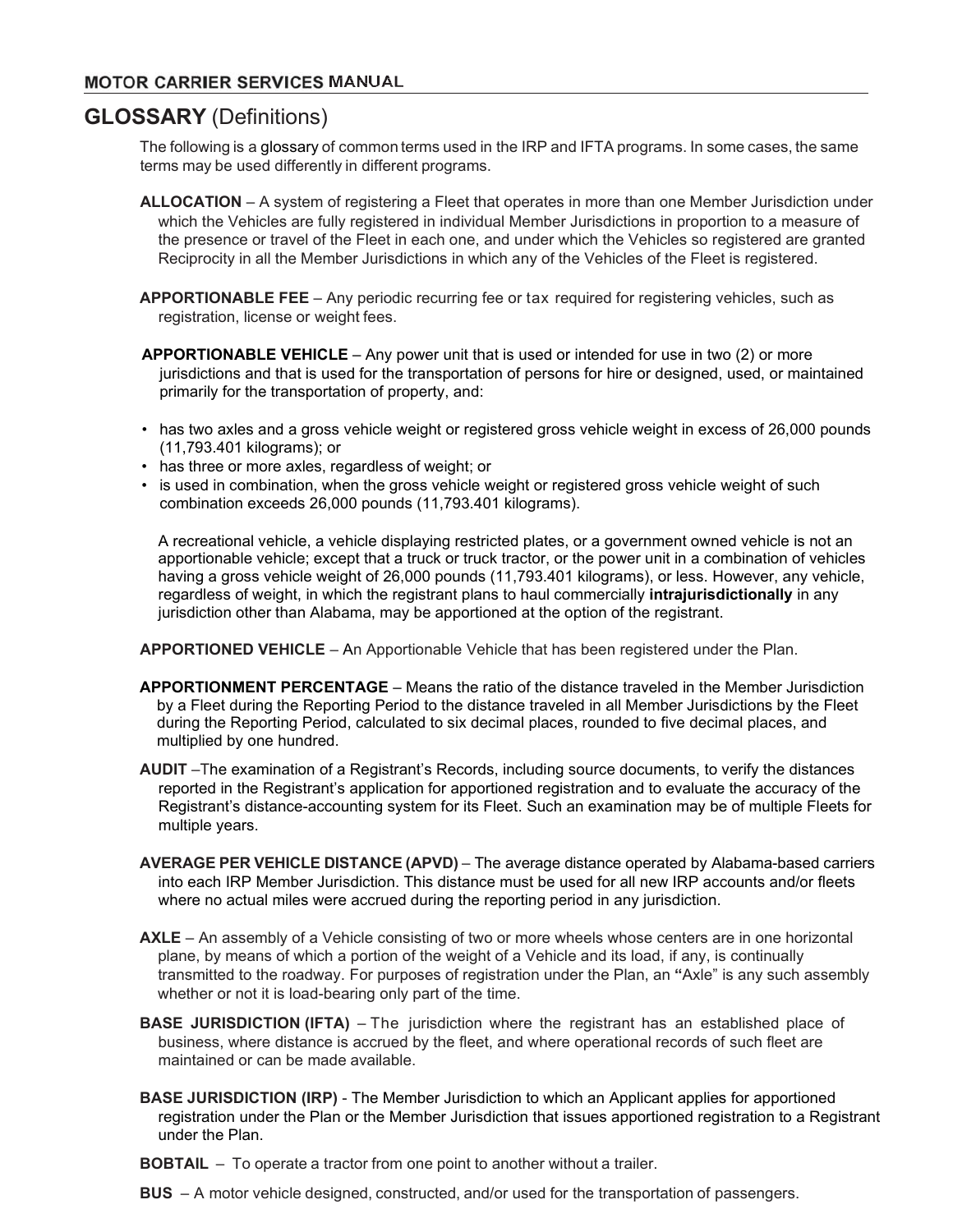- **CAB CARD –** An evidence of registration, other than a Plate, issued for an Apportioned Vehicle registered under the Plan by the Base Jurisdiction and carried in or on the identified vehicle.
- **CANCELLATION** The voluntary annulment of a license by a licensee who is in good standing.
- **CARRIER** See MOTOR CARRIER.
- **CHARTER BUSES** Also known as Tour Buses, are buses that do not operate on a fixed route or on a regular schedule. Charter buses also include private buses.
- **COMBINED GROSS VEHICLE WEIGHT**  The combined weight of the vehicle and the maximum load to be carried on the combination of vehicles.
- **COMMERCIAL VEHICLE** A bus, truck or truck-tractor, and semi-trailer or full trailer combination which is used or maintained for transportation of persons or property for hire, compensation, or profit or in furtherance of a commercial enterprise.
- **COMMON CARRIER** Any motor carrier, which holds itself out to the general public to engage in the transportation by motor vehicle of passengers or property for compensation.
- **CONTRACT CARRIER** Any motor carrier transporting persons or property for compensation or hire under contract to a particular person, firm or corporation.
- **CONVERTER GEAR (CG)** Auxiliary axle undercarriage assembly with a fifth wheel and a tow bar used to convert a semi-trailer to a full trailer.
- **CREDENTIALS** The Cab Card and Plate issued in accordance with the Plan.
- **DEADHEAD** To operate a vehicle from one point to another without transporting any type of cargo.
- **ENFORCEMENT DATE**  The date the base jurisdiction requires a registrant to display the new Registration Year's Credentials.
- **ESTABLISHED PLACE OF BUSINESS**  A physical structure located within the Base Jurisdiction that is owned or leased by the Applicant or Registrant and whose street address shall be specified by the Applicant or Registrant. This physical structure shall be open for business and shall be staffed during regular business hours by one or more persons employed by the Applicant or Registrant on a permanent basis (i.e., not an independent contractor) for the purpose of the general management of the Applicant's or Registrant's trucking-related business (i.e., not limited to credentialing, distance and fuel reporting, and answering telephone inquiries). The Applicant or Registrant need not have land line telephone service at the physical structure. Records concerning the Fleet shall be maintained at this physical structure. The Base Jurisdiction may accept information it deems pertinent to verify that an Applicant or Registrant has an Established Place of Business within the Base Jurisdiction.
- **EXEMPT MOTOR CARRIER** A person, firm or corporation engaged in transportation exempt from economic regulation by the FMCSA.
- **FEDERAL HEAVY VEHICLE USE TAX (FHVUT)** A federal excise tax paid annually to the Internal Revenue Service (IRS) on each highway motor vehicle with a taxable gross weight of 55,000 pounds or more.

**FLEET** – One or more Apportionable Vehicles designated by a Registrant for distance reporting under the Plan.

- **FMCSA (Federal Motor Carrier Safety Administration)** was established within the U.S. Department of Transportation for the primary purpose of preventing commercial motor vehicle related fatalities and injuries.
- **FOR HIRE CARRIER** A person, firm or corporation engaged in the transportation of goods or passengers for compensation.
- **FULL TRAILER (FT)**  A vehicle without motive power designed for carrying persons or property, pulled by a motor vehicle, and so constructed that no part of its weight rests on the pulling vehicle.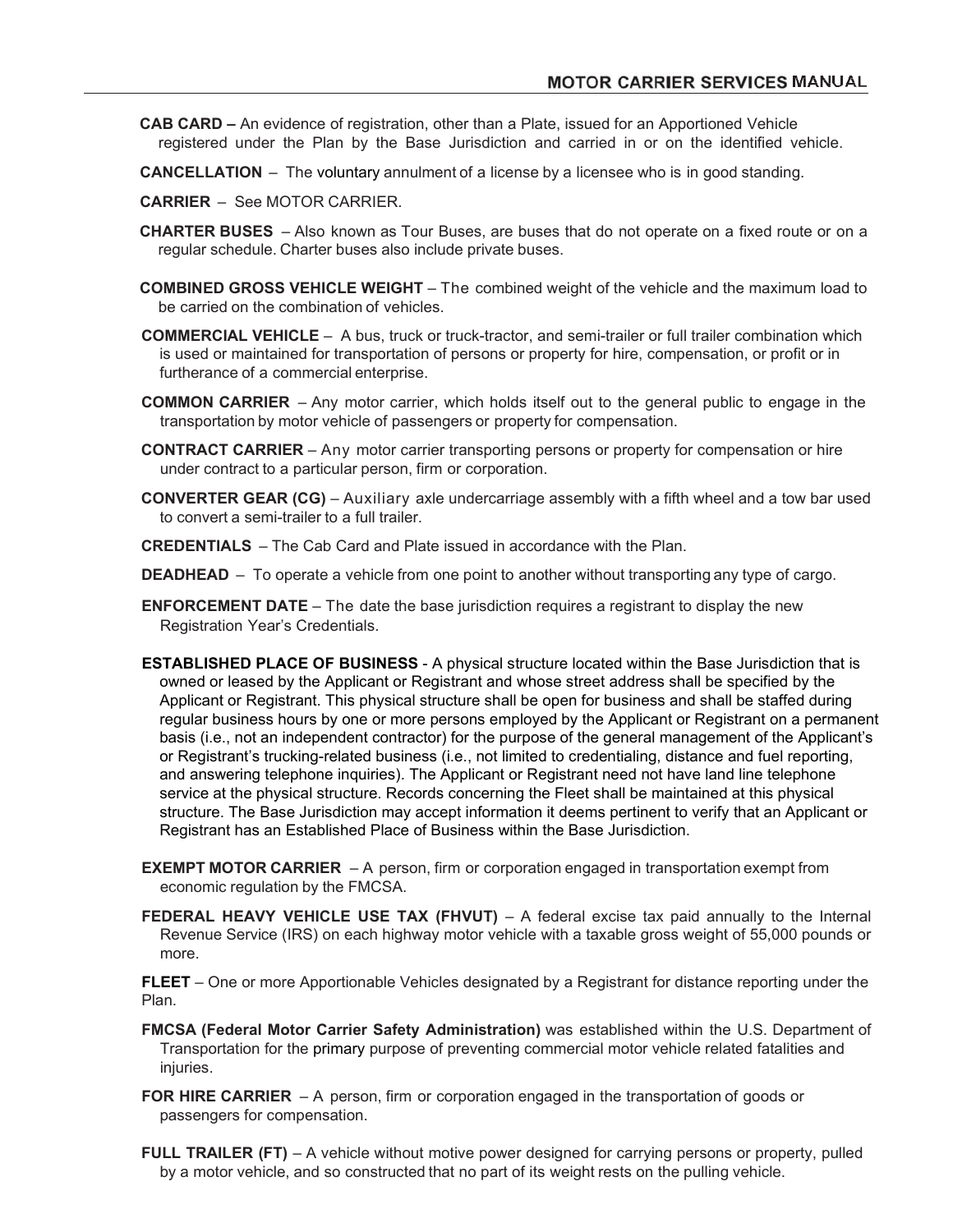- **GRACE PERIOD** A period of time from the expiration of apportioned registration until the Enforcement Date for new Credentials.
- **HOUSEHOLD GOODS CARRIER** A carrier handling (i) personal effects and property used or to be used in a dwelling, or (ii) furniture, fixtures, equipment, and the property of stores, offices, museums, institutions, hospitals, or other establishments, when a part of the stock, equipment, or supply of such stores, offices, museums, institutions, including objects of art, displays, and exhibits, which, because of their unusual nature or value, requires the specialized handling and equipment commonly employed in moving household goods.
- **HUNTER'S PERMIT** A permit issued to owner-operators to allow the movement of an unloaded vehicle that does not have a current registration.
- **INDIVIDUAL VEHICLE DISTANCE RECORD (IVDR)** The original record generated in the course of actual vehicle operation that is used as a source document to verify the registrant's application for accuracy.
- **INTERNATIONAL FUEL TAX AGREEMENT (IFTA)** An agreement among the states of the United States and provinces of Canada to simplify the reporting of fuel use taxes by interstate motor carriers.
- **INTERNATIONAL REGISTRATION PLAN (IRP)** A registration reciprocity agreement among the states of the United States and provinces of Canada providing for payment of license fees on the basis of total distance operated in all jurisdictions.
- **INTERJURISDICTION MOVEMENT** Vehicle movement between or through two or more Jurisdictions.
- **INTERSTATE OPERATION**  Vehicle movement between or through two or more jurisdictions. See INTERJURISDICTION MOVEMENT
- **INTRAJURISDICTION MOVEMENT**  Vehicle movement from one point within a Jurisdiction to another point within the same Jurisdiction.
- **INTRASTATE OPERATION** Vehicle movement from one point within a jurisdiction to another point within the same jurisdiction. – See INTRAJURISDICTION MOVEMENT
- **JURISDICTION** A country or a state, province, territory, possession, or federal district of a country.

**LEASE** – A transaction evidenced by a written document in which a Lessor vests exclusive possession, control, and responsibility for the operation of a Vehicle in a Lessee for a specific term. A long-term Lease is for a period of 30 calendar days or more. A short-term Lease is for a period of less than 30 calendar days.

**LESSEE** – A Person that is authorized to have exclusive possession and control of a Vehicle owned by another under terms of a Lease agreement.

- **LICENSEE** A person, firm or corporation that has been granted an IFTA license.
- **LESSOR** A Person that, under the terms of a Lease agreement, authorizes another Person to have exclusive possession, control of, and responsibility for the operation of a Vehicle.
- **MOTOR CARRIER** A person, firm, or corporation engaged in the commercial transportation of goods or persons.
- **MOTOR FUEL** All fuels used for the generation of power for propulsion of qualified motor vehicles.

**MOTOR VEHICLE** – A Vehicle which is self-propelled by power other than muscular power and which does not move on rail.

- **OPERATIONAL RECORDS** Documents supporting the total distance traveled in each jurisdiction and total distance traveled such as fuel reports, trip sheets and logs.
- **OWNER** A person, firm, or corporation, other than a lienholder, holding legal title to a vehicle.
- **OWNER OPERATOR** Person, firm or corporation leasing an apportioned motor vehicle with driver to a motor carrier.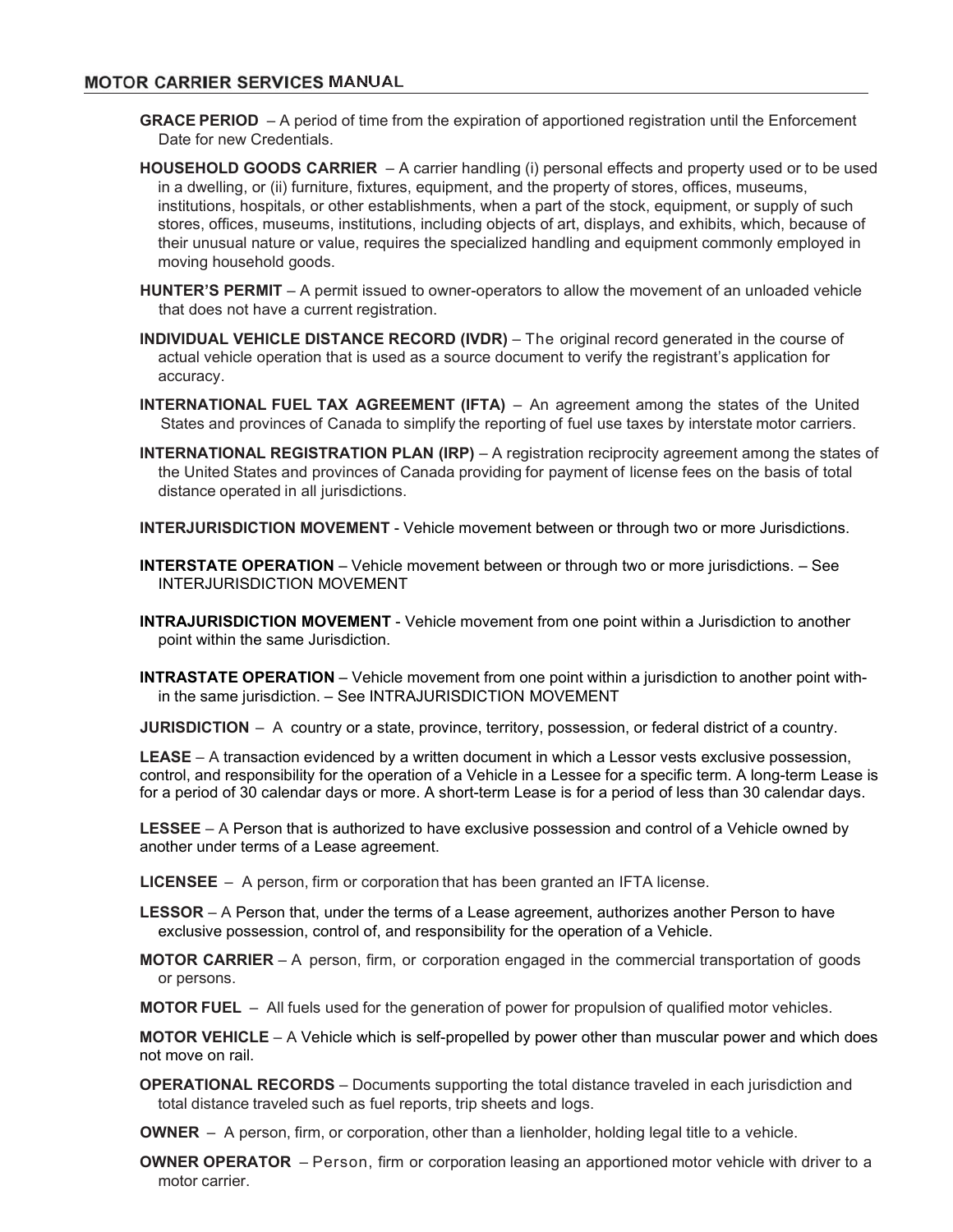**PERSON** – A natural person or business entity such as a corporation, partnership, or limited liability company.

**POOL FLEET** – A fleet of rental company trailers and semi-trailers having a gross weight in excess of 6,000 pounds and used solely in pool operation, with no permanent base.

**POWER UNIT** – A Motor Vehicle (but not including an automobile or motorcycle), as distinguished from a Trailer, Semi-Trailer, or an Auxiliary Axle.

- **PRISM (**Performance and Registration Information Systems Management**).** Cooperative Federal/State program to link safety fitness to state vehicle registration.
- **PRIVATE CARRIER** A person, firm or corporation engaged in the interstate transportation of persons or property and is not a for hire motor carrier.
- **PROPERLY REGISTERED VEHICLE** A Vehicle which has been registered in full compliance with the laws of all Jurisdictions in which it is intended to operate.
- **QUALIFIED MOTOR VEHICLE** A motor vehicle that travels in two or more jurisdictions and which meets any of the following conditions: (a) having two axles and a gross vehicle weight exceeding 26,000 pounds; or (b) having three or more axles regardless of weight; or (c) Is used in combination, when the weight of such combination exceeds 26,000 pounds gross vehicle weight.
- **RECIPROCITY AGREEMENT** An agreement, arrangement, or understanding between two or more Jurisdictions under which each of the participating Jurisdictions grants reciprocal rights or privileges to Properly Registered Vehicles that are registered under the laws of other participating Jurisdictions.
- **REGISTRANT** A Person in whose name a Properly Registered Vehicle is registered.
- **REGISTRATION YEAR** The twelve-month period during which, under the laws of the Base Jurisdiction, the registration issued to a Registrant by the Base Jurisdiction is valid.
- **RENEWAL MONTH** The month that a vehicles registration (license plate) expires.
- **RENTAL FLEET** Vehicles the Rental Owner designates as a Rental Fleet and which are offered for rent with or without drivers
- **RENTAL VEHICLE** A Vehicle of a Rental Fleet.
- **RENTING AND LEASING** The giving of possession and control of a vehicle for valuable consideration for a specified period of time.
- **REPORTING PERIOD**  The period of twelve consecutive months immediately prior to July 1 of the calendar year immediately preceding the beginning of the Registration Year for which apportioned registration is sought. If the Registration Year begins on any date in July, August, or September, the Reporting Period shall be the previous such twelve-month period.
- **RESIDENCE** The status of an Applicant or a Registrant as a resident of a Member Jurisdiction.

**REVOCATION** – Withdrawal of license and privileges granted to the licensee by the licensing jurisdiction.

- **ROAD TRACTOR (RT)**  A motor vehicle designed and used for pulling other vehicles and not constructed to carry any load other than part of the weight of the pulled vehicle. (These vehicles are primarily used to pull mobile homes.)
- **SEMI-TRAILER (ST)**  A Vehicle without motor power that is designed to be drawn by a Motor Vehicle and is constructed so that a part of its weight rests upon or is carried by a towing Vehicle.
- **SERVICE REPRESENTATIVE** A Person that furnishes facilities and services, including sales, warehousing, motorized equipment, and drivers under contract or other arrangement to a motor carrier for the transportation of household goods.